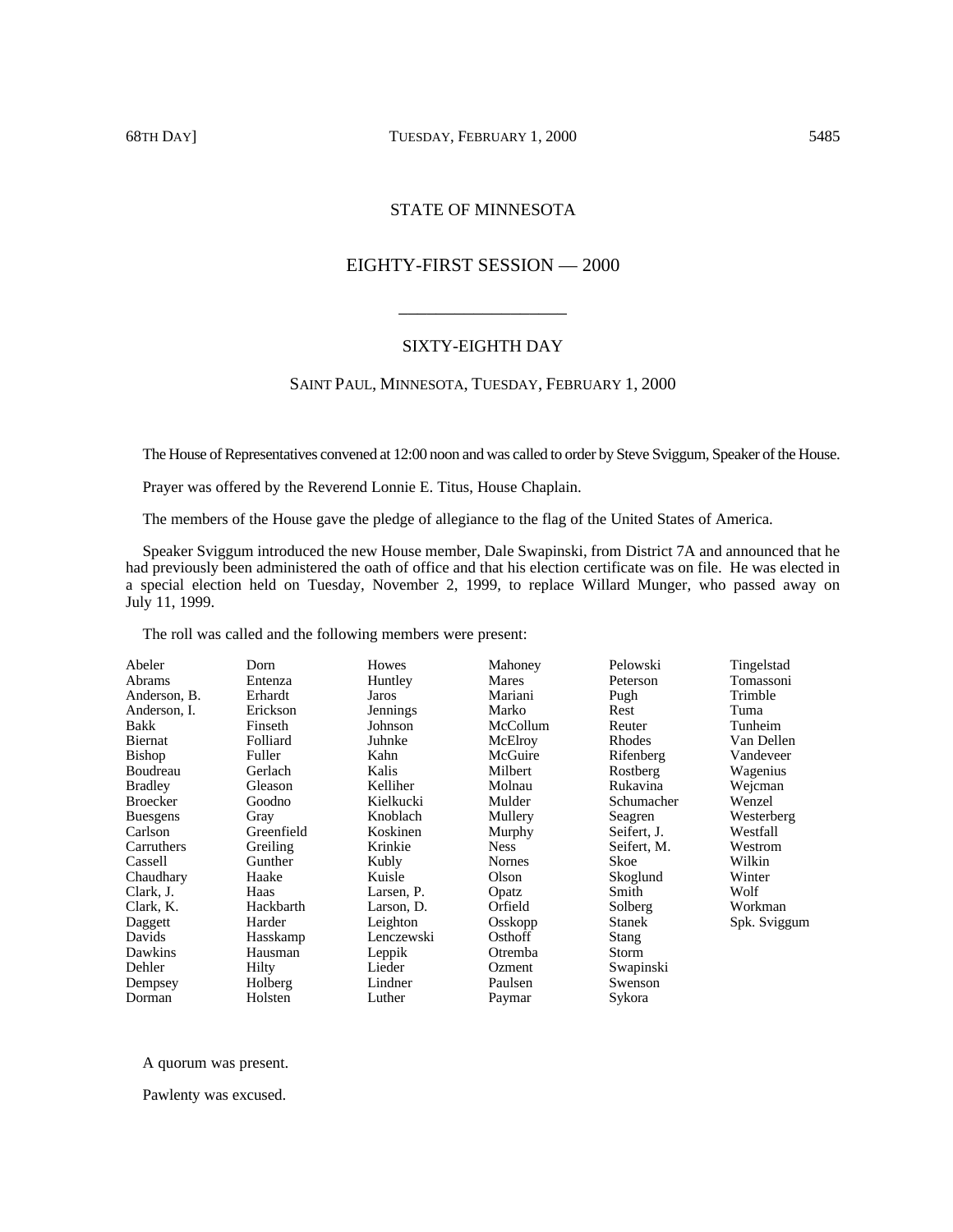5486 JOURNAL OF THE HOUSE [68TH DAY

The Chief Clerk proceeded to read the Journal of the preceding day. Seagren moved that further reading of the Journal be suspended and that the Journal be approved as corrected by the Chief Clerk. The motion prevailed.

# **INTRODUCTION AND FIRST READING OF HOUSE BILLS**

House File Nos. 2476 through 2674 were pre-filed with the Speaker during the recess, given a file number and unofficially referred to committee pursuant to House Rule 1.14. The following is the official introduction and committee reference:

#### Orfield introduced:

H. F. No. 2476, A bill for an act relating to retirement; Minneapolis teachers retirement fund association; authorizing a current plan member to purchase service credit for prior nonprofit agency teaching service.

The bill was read for the first time and referred to the Committee on Governmental Operations and Veterans Affairs Policy.

#### Mulder introduced:

H. F. No. 2477, A bill for an act relating to courts; conciliation court; providing venue for actions against foreign and domestic corporations; amending Minnesota Statutes 1998, section 491A.01, subdivision 7, and by adding a subdivision.

The bill was read for the first time and referred to the Committee on Civil Law.

## Stanek introduced:

H. F. No. 2478, A bill for an act relating to teacher retirement; eliminating the application of the reemployed annuitant earnings limitation to retirees serving as substitute teachers; amending Minnesota Statutes 1998, sections 354.05, by adding a subdivision; 354.44, subdivision 5; 354A.011, by adding a subdivision; and 354A.31, subdivision 3.

The bill was read for the first time and referred to the Committee on Governmental Operations and Veterans Affairs Policy.

## Stanek introduced:

H. F. No. 2479, A bill for an act relating to retirement; teachers retirement association; extending the improved money purchase benefit program savings clause to any member first employed as a teacher before July 1, 1974; amending Minnesota Statutes 1998, section 354.55, subdivision 17.

The bill was read for the first time and referred to the Committee on Governmental Operations and Veterans Affairs Policy.

### Stanek introduced:

H. F. No. 2480, A bill for an act relating to retirement; teacher retirement plans; adjusting benefit coverage to account for certain extracurricular activity management compensation amounts; requiring rulemaking by the commissioner of children, families, and learning; amending Minnesota Statutes 1998, sections 354.05, by adding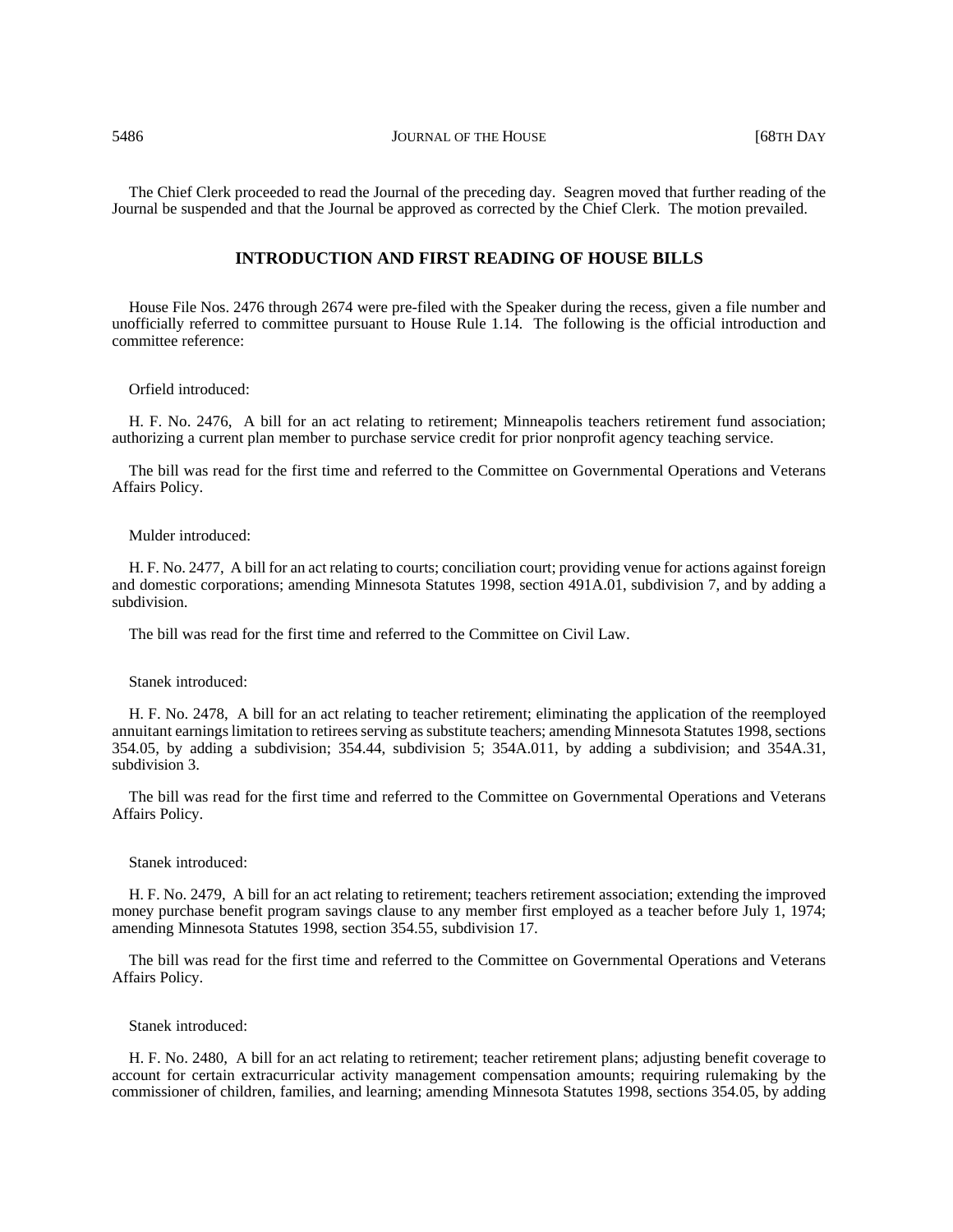68TH DAY] TUESDAY, FEBRUARY 1, 2000 5487

subdivisions; 354.07, by adding a subdivision; 354.44, subdivision 6; 354.46, subdivision 1; 354A.011, by adding subdivisions; 354A.021, by adding a subdivision; and 354A.31, subdivisions 4 and 4a; proposing coding for new law in Minnesota Statutes, chapters 122A; 354; and 354A.

The bill was read for the first time and referred to the Committee on Governmental Operations and Veterans Affairs Policy.

Carruthers, by request, introduced:

H. F. No. 2481, A bill for an act relating to government data practices; modifying charges allowable for copies of government data; limiting copyright of data; limiting authority of local governments to disseminate private or confidential data; prohibiting monitoring of citizens requesting access to public data; requiring government entities to have a data practices compliance officer; providing for administrative remedies; amending Minnesota Statutes 1998, sections 13.03, subdivisions 3 and 5; and 13.05, subdivision 3, and by adding subdivisions; proposing coding for new law in Minnesota Statutes, chapter 13.

The bill was read for the first time and referred to the Committee on Civil Law.

## Stanek introduced:

H. F. No. 2482, A bill for an act relating to retirement; Minneapolis police relief association; providing an option for relief association members to elect future coverage under the public employees police and fire plan; amending Minnesota Statutes 1998, section 423B.06, subdivision 4; proposing coding for new law in Minnesota Statutes, chapter 423B.

The bill was read for the first time and referred to the Committee on Governmental Operations and Veterans Affairs Policy.

Erickson introduced:

H. F. No. 2483, A bill for an act relating to the environment; requiring the pollution control agency to terminate the Mille Lacs water resources agreement.

The bill was read for the first time and referred to the Committee on Environment and Natural Resources Policy.

#### Kahn introduced:

H. F. No. 2484, A bill for an act proposing an amendment to the Minnesota Constitution to provide for a parliamentary system of government in which a unicameral legislature would select the governor; amending article III; article IV; article V; article VIII, sections 1 and 2; article IX, sections 1 and 2; and article XI, sections 5 and 8; providing by law for a unicameral legislature of 135 members; amending Minnesota Statutes 1998, sections 2.021; and 2.031, subdivision 1; proposing coding for new law in Minnesota Statutes, chapter 3.

The bill was read for the first time and referred to the Committee on Governmental Operations and Veterans Affairs Policy.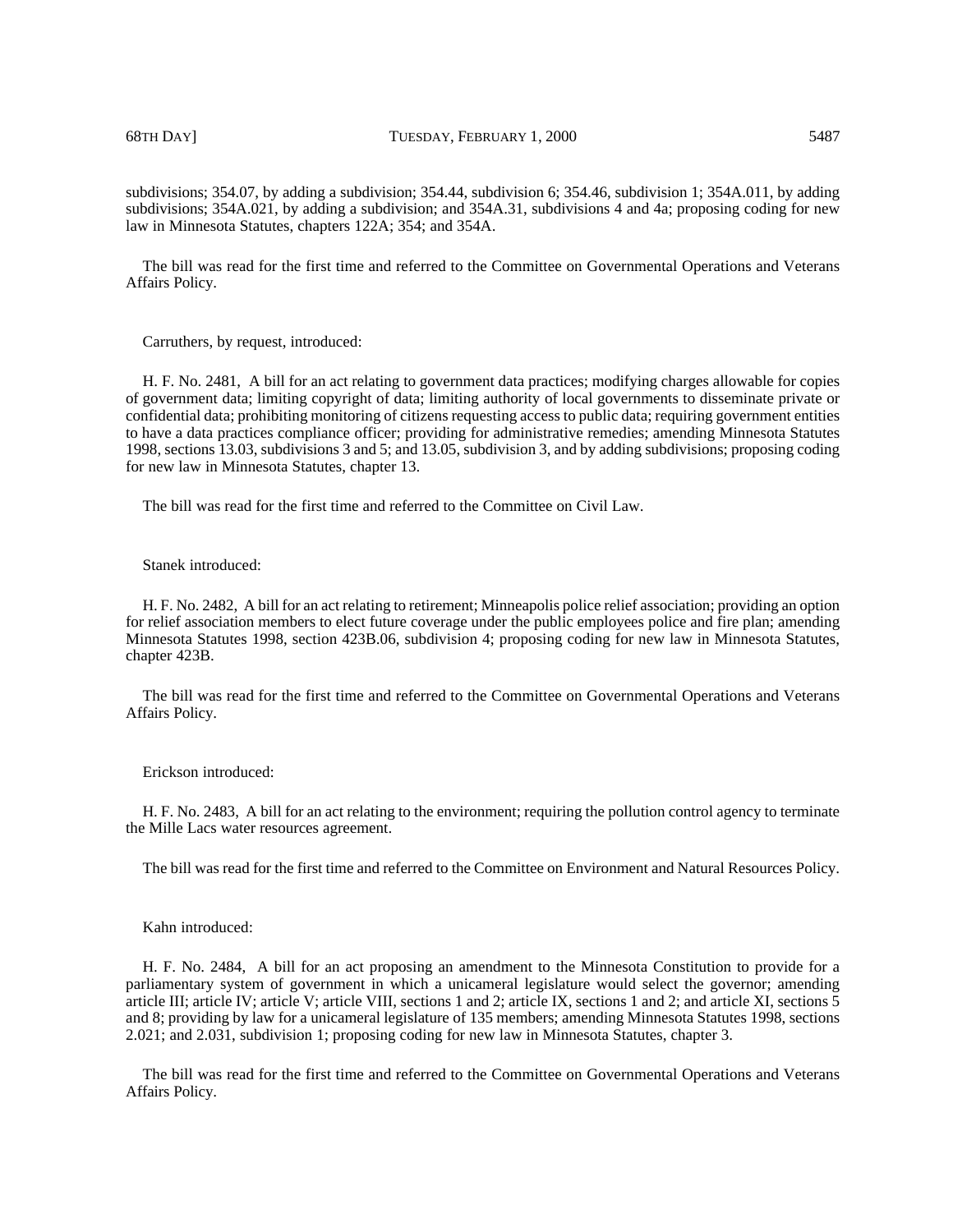### Erickson introduced:

H. F. No. 2485, A bill for an act relating to campaign finance; prohibiting tribes from making certain contributions; amending Minnesota Statutes 1999 Supplement, section 10A.15, by adding a subdivision.

The bill was read for the first time and referred to the Committee on Governmental Operations and Veterans Affairs Policy.

## Murphy introduced:

H. F. No. 2486, A bill for an act relating to crime; clarifying that the definition of "peace officer" in the fleeing a peace officer crime includes tribal peace officers; amending Minnesota Statutes 1998, section 609.487, subdivision 2.

The bill was read for the first time and referred to the Committee on Crime Prevention.

# Solberg introduced:

H. F. No. 2487, A bill for an act relating to taxation; extending certain dates relating to the sales tax rebate; appropriating money; amending Laws 1999, chapter 243, article 1, section 2.

The bill was read for the first time and referred to the Committee on Taxes.

Tingelstad introduced:

H. F. No. 2488, A bill for an act relating to education; requiring school facility commissioning cost information to be included in the review and comment process; amending Minnesota Statutes 1998, section 123B.71, subdivision 10; Minnesota Statutes 1999 Supplement, section 126C.23, by adding a subdivision.

The bill was read for the first time and referred to the Committee on K-12 Education Finance.

Skoglund introduced:

H. F. No. 2489, A bill for an act relating to bicycles; authorizing local units of government to require purchasers of impounded bicycles to register them as a condition of the sale; amending Minnesota Statutes 1998, section 168C.13, by adding a subdivision.

The bill was read for the first time and referred to the Committee on Local Government and Metropolitan Affairs.

Skoglund and Hilty introduced:

H. F. No. 2490, A bill for an act relating to crime prevention; requiring offenders with prior predatory offenses who commit designated offenses to register under the predatory offender registration law; proposing coding for new law in Minnesota Statutes, chapter 243.

The bill was read for the first time and referred to the Committee on Crime Prevention.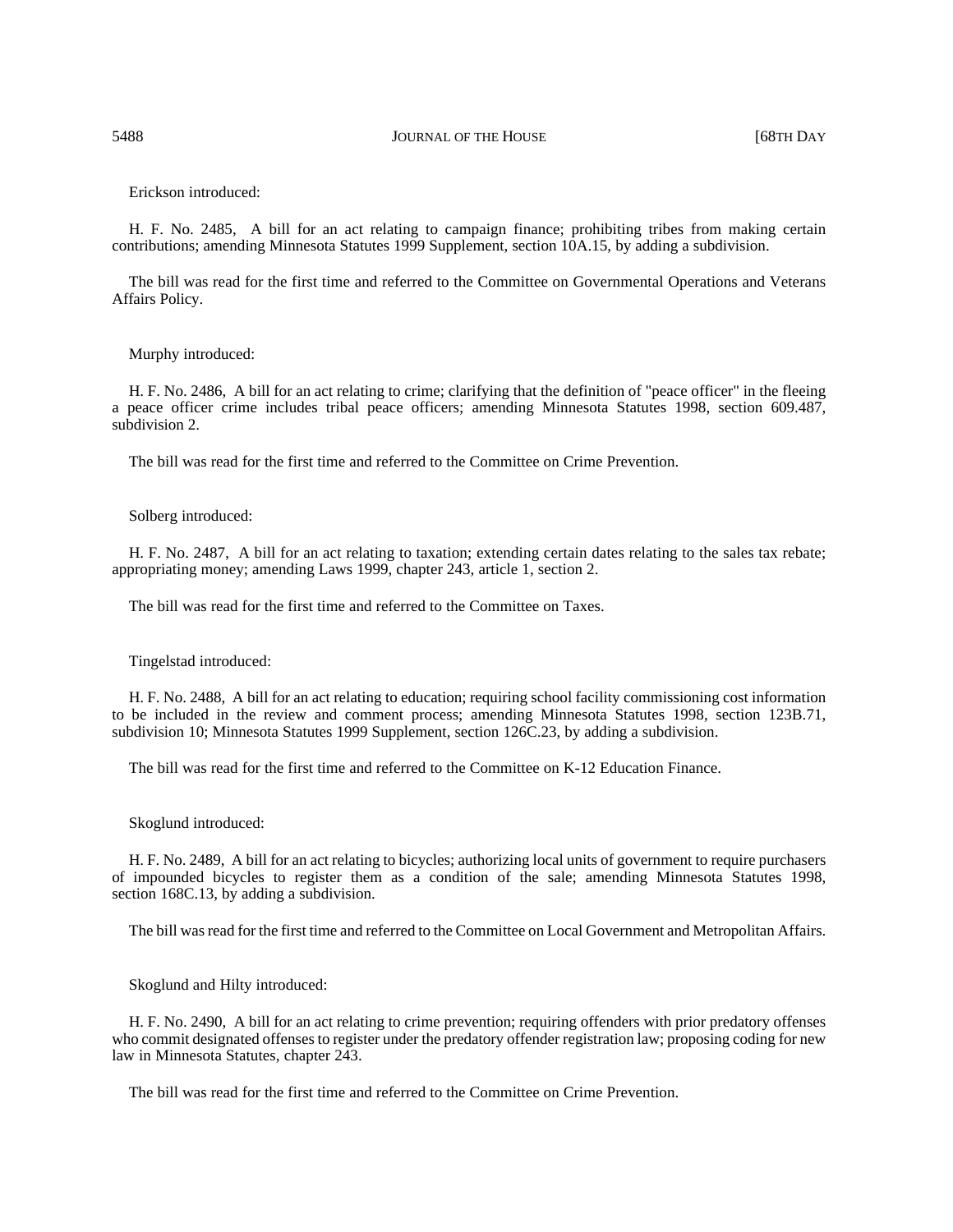Skoglund and Hilty introduced:

H. F. No. 2491, A bill for an act relating to crime; lengthening the limitations period for kidnapping; amending Minnesota Statutes 1998, section 628.26.

The bill was read for the first time and referred to the Committee on Crime Prevention.

Skoglund and Hilty introduced:

H. F. No. 2492, A bill for an act relating to crime; modifying the limitations period for kidnapping; amending Minnesota Statutes 1998, section 628.26.

The bill was read for the first time and referred to the Committee on Crime Prevention.

Skoglund and Hilty introduced:

H. F. No. 2493, A bill for an act relating to crime; eliminating the limitations period for kidnapping offenses; amending Minnesota Statutes 1998, section 628.26.

The bill was read for the first time and referred to the Committee on Crime Prevention.

Knoblach introduced:

H. F. No. 2494, A bill for an act relating to campaign finance; local property tax or sales tax referenda; requiring reports to the campaign finance and public disclosure board; prohibiting spending public money to advocate a tax increase; providing certain guidelines for ballot preparation; amending Minnesota Statutes 1998, sections 123B.02, by adding a subdivision; and 204B.36, subdivision 3; Minnesota Statutes 1999 Supplement, section 10A.01, subdivision 7; proposing coding for new law in Minnesota Statutes, chapter 465.

The bill was read for the first time and referred to the Committee on Governmental Operations and Veterans Affairs Policy.

Gleason introduced:

H. F. No. 2495, A bill for an act relating to education; repealing a provision relating to Minnesota amateur sports commission exhibitions; repealing Minnesota Statutes 1999 Supplement, section 128C.02, subdivision 3a.

The bill was read for the first time and referred to the Committee on Education Policy.

Davids, Rifenberg and Gunther introduced:

H. F. No. 2496, A bill for an act relating to state government; abolishing department of public service and transferring responsibilities; amending Minnesota Statutes 1998, sections 13.68, subdivision 1; 13.692; 116C.03, subdivision 2; 116C.04, subdivision 1; 169.073; 181.30; 216A.01; 216A.02, by adding a subdivision; 216A.036; 216A.05, subdivision 1; 216A.07, subdivisions 1, 3, 4, 5, and 6; 216A.085; 216A.095; 216B.026, subdivision 2; 216B.12, subdivision 1; 216B.16, subdivision 2; 216B.241, subdivision 1c; 216C.01, subdivisions 2 and 3; 216C.09; 237.075, subdivision 2; 237.11; 237.55; 237.63, subdivision 3; 237.70, subdivision 7; 237.763; 237.768; and 237.773, subdivisions 3 and 4; Minnesota Statutes 1999 Supplement, section 216B.241, subdivisions 1, 1a, 1b, 2,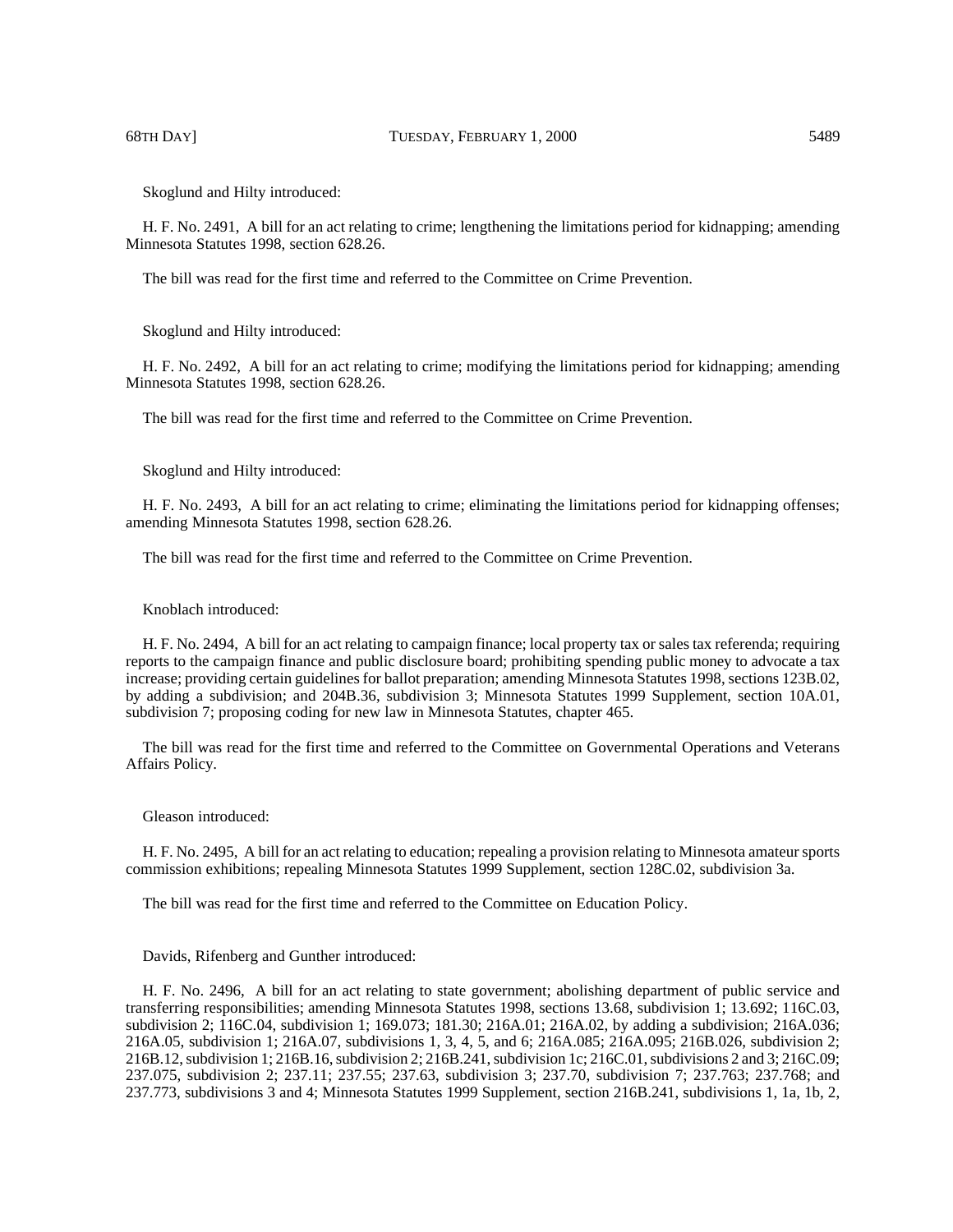2a, and 2b; proposing coding for new law in Minnesota Statutes, chapters 4A; and 216A; repealing Minnesota Statutes 1998, sections 216A.06; 216A.07, subdivision 2; 216B.02, subdivision 8; 216B.163, subdivision 8; and 237.69, subdivision 3.

The bill was read for the first time and referred to the Committee on Commerce.

Rifenberg and Pelowski introduced:

H. F. No. 2497, A bill for an act relating to education; approving a maximum effort capital loan for independent school district No. 299, Caledonia; authorizing the sale of bonds; appropriating money.

The bill was read for the first time and referred to the Committee on K-12 Education Finance.

Seifert, M., and Harder introduced:

H. F. No. 2498, A bill for an act relating to occupations; providing an exception for barber shop registration fees; amending Minnesota Statutes 1998, section 154.10, subdivision 2.

The bill was read for the first time and referred to the Committee on Commerce.

Rifenberg and Davids introduced:

H. F. No. 2499, A bill for an act relating to taxation; exempting agricultural loans from the mortgage registry tax; amending Minnesota Statutes 1999 Supplement, section 287.04.

The bill was read for the first time and referred to the Committee on Commerce.

Krinkie; Kielkucki; Anderson, B.; Gerlach and Holberg introduced:

H. F. No. 2500, A bill for an act relating to transportation; restoring pre-1999 language to certain light rail transit project contract requirements; explicitly requiring normal and usual state procurement laws and ethical requirements for light rail transit project contracts; amending Minnesota Statutes 1999 Supplement, section 473.3993, subdivision 3.

The bill was read for the first time and referred to the Committee on State Government Finance.

Lieder introduced:

H. F. No. 2501, A bill for an act relating to capital improvements; authorizing issuance of state transportation bonds to match federal funds and replace or rehabilitate local bridges; appropriating money.

The bill was read for the first time and referred to the Committee on Transportation Finance.

Wenzel introduced:

H. F. No. 2502, A bill for an act relating to highways; designating Brainerd bypass as C. Elmer Anderson Memorial Highway; amending Minnesota Statutes 1998, section 161.14, subdivision 25, and by adding a subdivision.

The bill was read for the first time and referred to the Committee on Transportation Policy.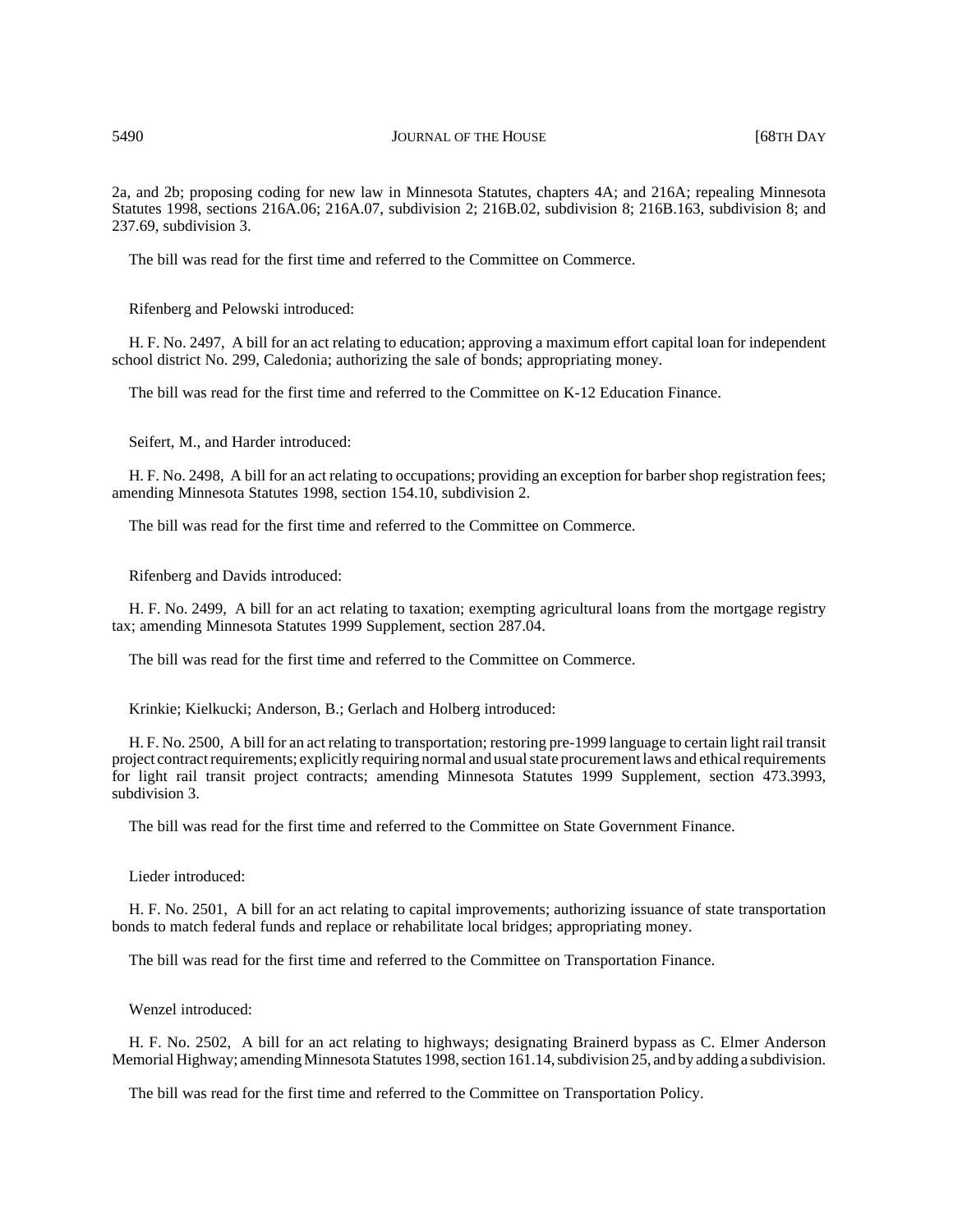68TH DAY] TUESDAY, FEBRUARY 1, 2000 5491

Carruthers and Stanek introduced:

H. F. No. 2503, A bill for an act relating to crime prevention; increasing maximum fines for petty misdemeanor and misdemeanor offenses; amending Minnesota Statutes 1998, sections 169.89, subdivision 2; 609.02, subdivisions 3 and 4a; 609.03; 609.033; 609.0331; 609.0332, subdivision 1; and 609.034.

The bill was read for the first time and referred to the Committee on Crime Prevention.

# Erickson introduced:

H. F. No. 2504, A bill for an act relating to state government; appropriating money for private nonprofit groups to perform functions on behalf of communities of color; providing for expiration of certain councils; amending Minnesota Statutes 1998, sections 13.761; 15.0591, subdivision 2; 15.441, subdivision 1; 116J.64, subdivisions 6 and 7; 124D.892, subdivision 3; 138.38; 138.40, subdivision 3; 145.951; 148C.11, subdivision 3; 242.56, subdivision 3; 254A.03, subdivision 2; 257.0755, subdivision 1; 257.0768, subdivision 1; 257.0769; 260.152, subdivisions 2 and 6; 299A.64, subdivision 9; 307.08, subdivisions 3, 4, and 7; 307.082, subdivision 2; 462A.07, subdivision 15; and 611A.78, subdivision 1; Minnesota Statutes 1999 Supplement, sections 89A.03, subdivision 1; 124D.84, subdivision 2; 138.35, subdivision 1; 260C.215, subdivision 4; and 307.08, subdivisions 2, 8, 9, and 10; repealing Minnesota Statutes 1998, sections 3.922; 3.9223; 3.9225; 3.9226; and 116J.64, subdivision 5.

The bill was read for the first time and referred to the Committee on Governmental Operations and Veterans Affairs Policy.

Leppik, Paulsen, Ozment, Tingelstad and Daggett introduced:

H. F. No. 2505, A bill for an act relating to natural resources; modifying effective period of annual state park permits; amending Minnesota Statutes 1998, section 85.053, subdivision 1.

The bill was read for the first time and referred to the Committee on Environment and Natural Resources Policy.

Hackbarth introduced:

H. F. No. 2506, A bill for an act relating to game and fish; modifying blaze orange requirements; amending Minnesota Statutes 1998, section 97B.071.

The bill was read for the first time and referred to the Committee on Environment and Natural Resources Policy.

Carruthers and Davids introduced:

H. F. No. 2507, A bill for an act relating to insurance; automobile; reducing the age threshold at which retirees may decline wage loss reimbursement coverage; amending Minnesota Statutes 1998, section 65B.491.

The bill was read for the first time and referred to the Committee on Commerce.

Schumacher introduced:

H. F. No. 2508, A bill for an act relating to education; clarifying the definition of a metro area school district; amending Minnesota Statutes 1999 Supplement, section 126C.10, subdivision 28.

The bill was read for the first time and referred to the Committee on Education Policy.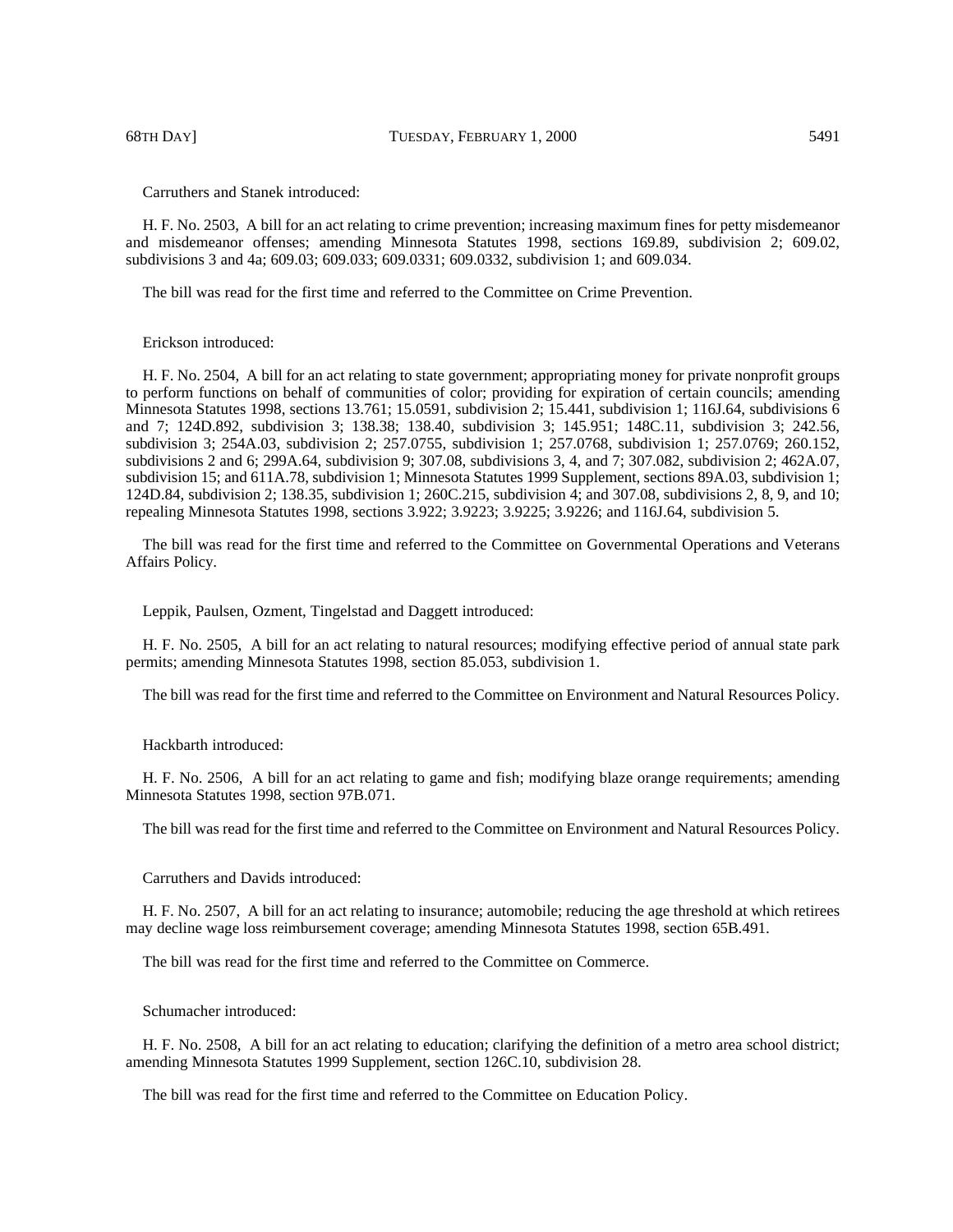Skoe and Rest introduced:

H. F. No. 2509, A bill for an act relating to taxation; increasing the aid base for local government aid paid to certain cities; amending Minnesota Statutes 1999 Supplement, section 477A.011, subdivision 36.

The bill was read for the first time and referred to the Committee on Taxes.

## Davids introduced:

H. F. No. 2510, A bill for an act relating to telecommunications; regulating governmental cable operators; amending Minnesota Statutes 1998, sections 238.01; and 238.081, subdivision 9; proposing coding for new law in Minnesota Statutes, chapter 238.

The bill was read for the first time and referred to the Committee on Commerce.

Anderson, I., introduced:

H. F. No. 2511, A bill for an act relating to elections; nominating petitions; allowing a candidate who files for partisan office by nominating petition to include in the candidate's political party or principle a part of the name of a major political party; amending Minnesota Statutes 1998, section 204B.07, subdivision 1.

The bill was read for the first time and referred to the Committee on Governmental Operations and Veterans Affairs Policy.

Greiling introduced:

H. F. No. 2512, A bill for an act relating to retirement; general state employees retirement plan of the Minnesota state retirement plan; authorizing a late application for disability benefits from certain former employees.

The bill was read for the first time and referred to the Committee on Governmental Operations and Veterans Affairs Policy.

## Vandeveer introduced:

H. F. No. 2513, A bill for an act relating to state lands; authorizing private sale of certain tax-forfeited land that borders public water in Washington county.

The bill was read for the first time and referred to the Committee on Environment and Natural Resources Policy.

Rifenberg introduced:

H. F. No. 2514, A bill for an act relating to income taxes; adjusting the dependent education expense amount annually for inflation; adjusting the maximum education credit amounts and income limits annually for inflation; amending Minnesota Statutes 1999 Supplement, sections 290.01, subdivision 19b; and 290.0674, subdivision 2.

The bill was read for the first time and referred to the Committee on Taxes.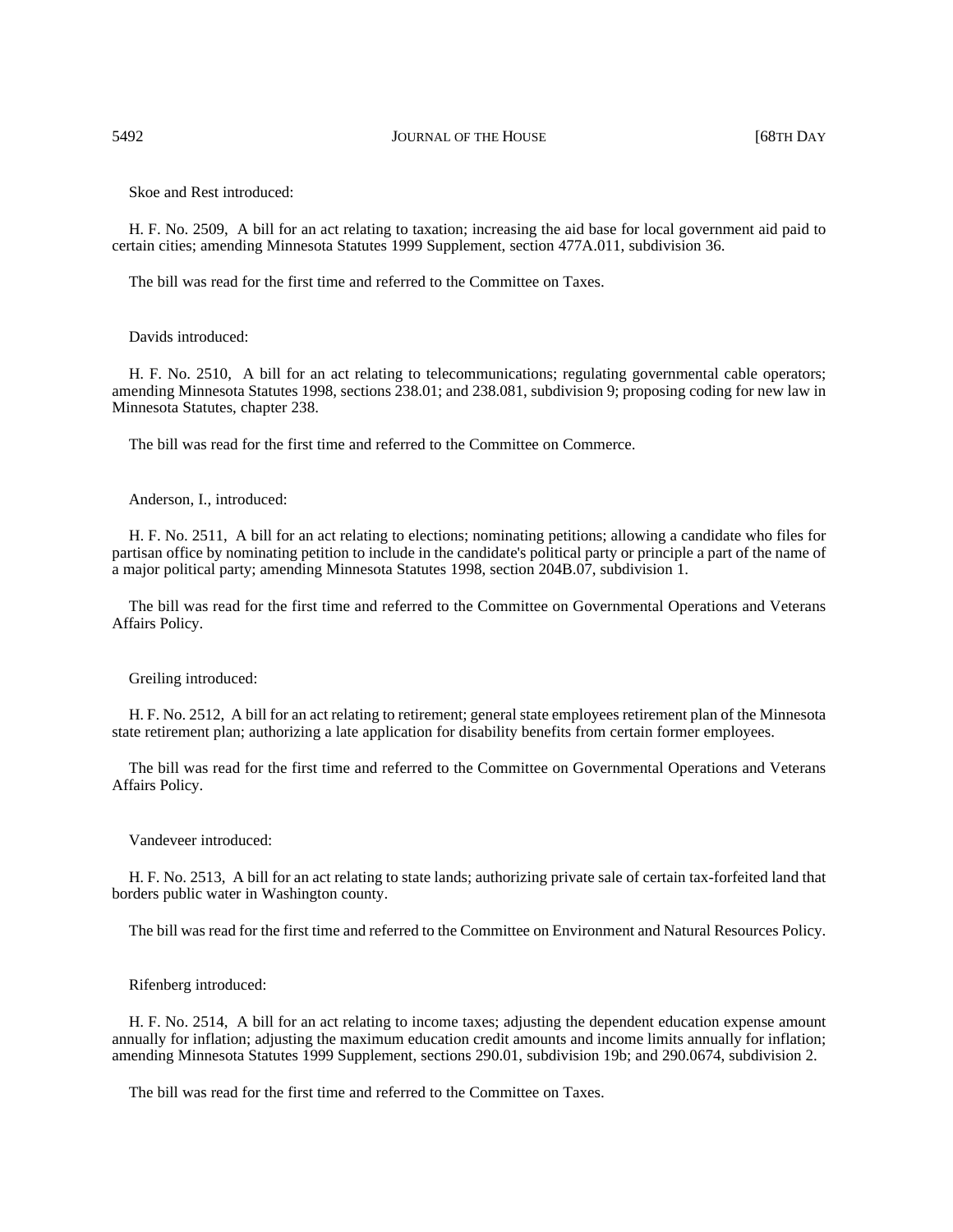Solberg introduced:

H. F. No. 2515, A bill for an act relating to financial institutions; permitting an additional school bank for educational purposes; eliminating a sunset; amending Laws 1997, chapter 157, section 71, as amended.

The bill was read for the first time and referred to the Committee on Commerce.

Smith and Holberg introduced:

H. F. No. 2516, A bill for an act relating to crime; amending the definition of harassment; amending Minnesota Statutes 1998, section 609.748, subdivisions 1, 3, 3a, and 4.

The bill was read for the first time and referred to the Committee on Crime Prevention.

Haake introduced:

H. F. No. 2517, A bill for an act relating to local government; prohibiting certain local elected officials from serving on a city charter commission; amending Minnesota Statutes 1998, section 410.05, subdivision 1.

The bill was read for the first time and referred to the Committee on Local Government and Metropolitan Affairs.

Haake, Rifenberg, Cassell and Sviggum introduced:

H. F. No. 2518, A bill for an act relating to state government; providing an income tax checkoff to fund a program for rewarding state employees whose suggestions improve government efficiency; appropriating money; amending Minnesota Statutes 1998, sections 181.932, subdivision 1; and 290.06, by adding a subdivision; Minnesota Statutes 1999 Supplement, section 181.932, subdivision 2; proposing coding for new law in Minnesota Statutes, chapter 465.

The bill was read for the first time and referred to the Committee on Governmental Operations and Veterans Affairs Policy.

Bradley, Mulder and Haas introduced:

H. F. No. 2519, A bill for an act relating to human services; reducing the notice period for persons ineligible for MinnesotaCare because their incomes exceed the program income limit; expanding the requirement for the provision of information on private health insurance coverage to MinnesotaCare enrollees; amending Minnesota Statutes 1998, section 256L.05, subdivision 5; Minnesota Statutes 1999 Supplement, section 256L.07, subdivision 1.

The bill was read for the first time and referred to the Committee on Health and Human Services Policy.

Wagenius, Tingelstad, Greiling, Mares and Leppik introduced:

H. F. No. 2520, A bill for an act relating to education; requiring notice to parents and employees where a school district plans to use certain pesticides; proposing coding for new law in Minnesota Statutes, chapter 123B.

The bill was read for the first time and referred to the Committee on Education Policy.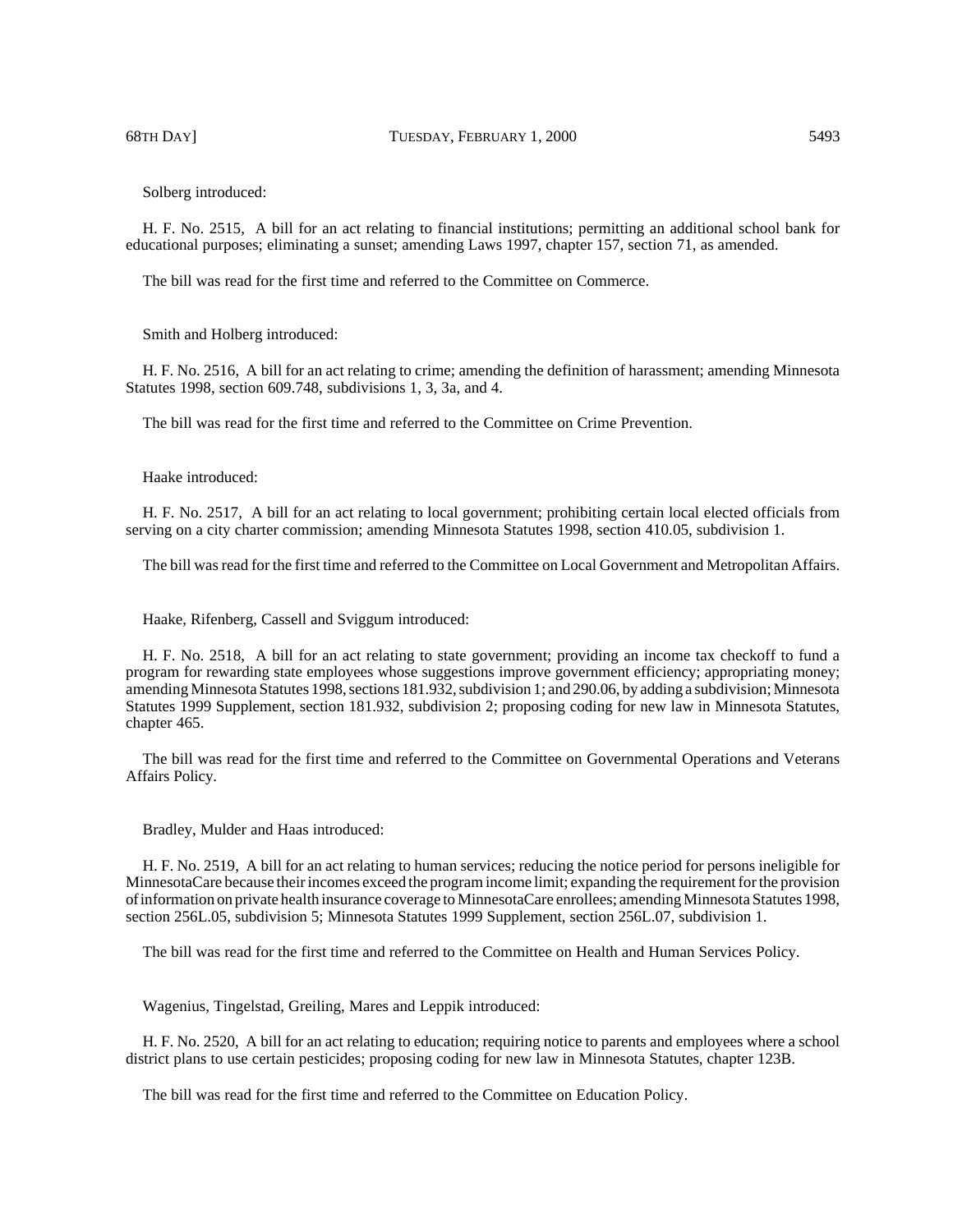## 5494 **JOURNAL OF THE HOUSE** 668TH DAY

Hasskamp introduced:

H. F. No. 2521, A bill for an act relating to towns; changing the name of the township of Lake Edwards.

The bill was read for the first time and referred to the Committee on Local Government and Metropolitan Affairs.

Smith introduced:

H. F. No. 2522, A bill for an act relating to data practices; access to certain economic security data; amending Minnesota Statutes 1999 Supplement, section 268.19.

The bill was read for the first time and referred to the Committee on Civil Law.

Harder, Rifenberg, Dorman, Holberg, Wenzel, Kubly, Juhnke, Schumacher, Lindner, Swenson, Daggett, Gunther, Nornes, Kuisle, Storm and Abeler introduced:

H. F. No. 2523, A bill for an act relating to taxation; sales and use; exempting purchases required to comply with bleacher safety requirements; amending Minnesota Statutes 1998, section 297A.25, by adding a subdivision.

The bill was read for the first time and referred to the Committee on Taxes.

Folliard, Haake, Leppik, Rhodes and Wagenius introduced:

H. F. No. 2524, A bill for an act relating to the environment; requiring reduction of toxic air contaminants and reporting on greenhouse gases; proposing coding for new law in Minnesota Statutes, chapters 115D; and 116.

The bill was read for the first time and referred to the Committee on Environment and Natural Resources Policy.

Biernat and Kubly introduced:

H. F. No. 2525, A bill for an act relating to education; requiring elementary and secondary students to perform satisfactorily on third, fifth, and eighth grade assessment instruments as a condition of being promoted to the next grade; proposing coding for new law in Minnesota Statutes, chapter 120B.

The bill was read for the first time and referred to the Committee on Education Policy.

Biernat, McCollum, Koskinen, Hilty, Kubly and Tomassoni introduced:

H. F. No. 2526, A bill for an act relating to taxation; extending the sales tax rebate to all Minnesota residents and extending the time for filing; amending Laws 1999, chapter 243, article 1, section 2.

The bill was read for the first time and referred to the Committee on Taxes.

Biernat, Smith and McCollum introduced:

H. F. No. 2527, A bill for an act relating to family law; child custody; altering the standards for modifying sole physical custody of a child; amending Minnesota Statutes 1998, sections 518.175, subdivision 3; and 518.18.

The bill was read for the first time and referred to the Committee on Civil Law.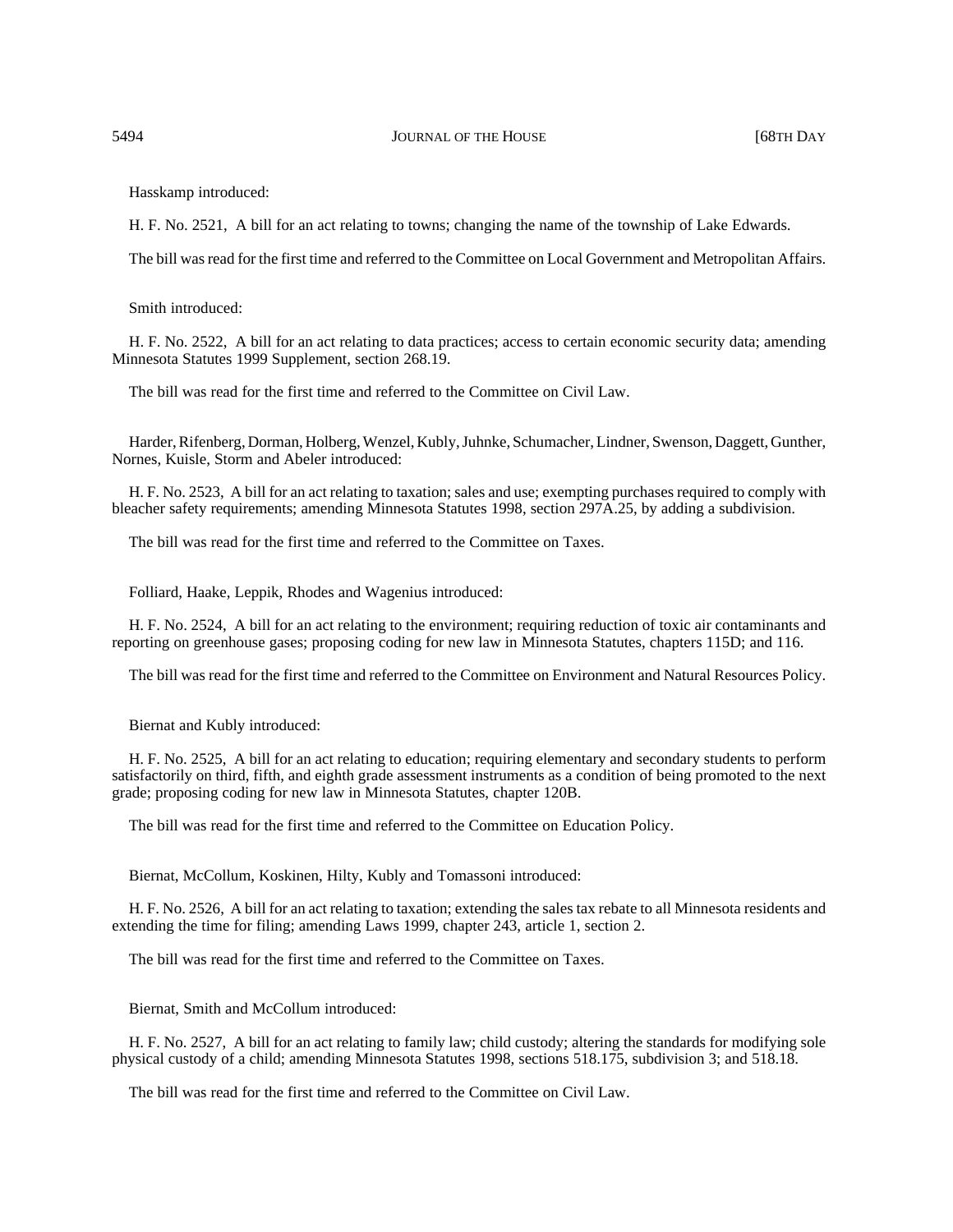Koskinen, Greiling, Otremba, Luther and McCollum introduced:

H. F. No. 2528, A bill for an act relating to public safety; requiring the superintendent of the bureau of criminal apprehension to conduct periodic background checks on managers of rental real property; amending Minnesota Statutes 1998, section 299C.68, subdivisions 1, 2, 3, 4, and 5; Minnesota Statutes 1999 Supplement, section 299C.69.

The bill was read for the first time and referred to the Committee on Crime Prevention.

Johnson, Koskinen, Luther and Pugh introduced:

H. F. No. 2529, A bill for an act relating to education finance; providing increased funding for reducing class size and full-day kindergarten programs; appropriating money; amending Minnesota Statutes 1999 Supplement, section 126C.10, subdivision 1, and by adding a subdivision.

The bill was read for the first time and referred to the Committee on K-12 Education Finance.

Murphy, Mares and Wenzel introduced:

H. F. No. 2530, A bill for an act relating to retirement; modifying actuarial cost allocation by the legislative commission on pensions and retirement; amending Minnesota Statutes 1999 Supplement, section 3.85, subdivision 12.

The bill was read for the first time and referred to the Committee on Governmental Operations and Veterans Affairs Policy.

#### Greiling introduced:

H. F. No. 2531, A bill for an act relating to insurance; creating the Minnesota nonprofit employee benefit plan; appropriating money; amending Minnesota Statutes 1998, section 43A.317, as amended; repealing Minnesota Statutes 1998, section 43A.317, subdivision 1.

The bill was read for the first time and referred to the Committee on Commerce.

Kielkucki introduced:

H. F. No. 2532, A bill for an act relating to education; authorizing funding to establish a voluntary accreditation program to assist school districts to provide optimal educational support services; appropriating money.

The bill was read for the first time and referred to the Committee on K-12 Education Finance.

Kielkucki and Larsen, P., introduced:

H. F. No. 2533, A bill for an act relating to corrections; allocating correctional fees; eliminating proration of state reimbursement for probation officer salaries; amending Minnesota Statutes 1998, section 244.19, subdivision 6; Minnesota Statutes 1999 Supplement, section 241.272, subdivision 6.

The bill was read for the first time and referred to the Committee on Crime Prevention.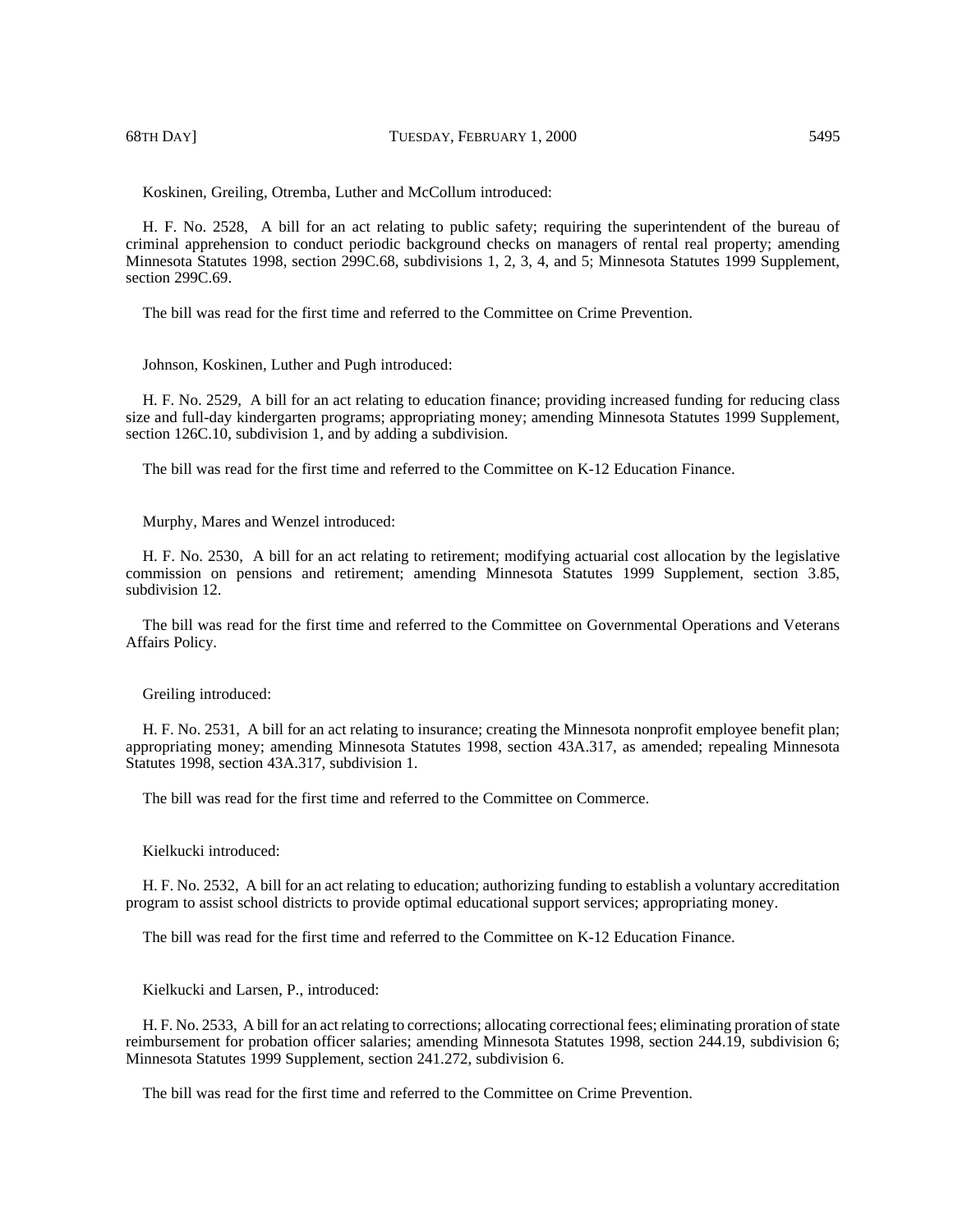Davids introduced:

H. F. No. 2534, A bill for an act relating to natural resources; designating the Root River trail as a dogsled route; amending Minnesota Statutes 1998, section 85.015, subdivision 7.

The bill was read for the first time and referred to the Committee on Environment and Natural Resources Policy.

Sykora introduced:

H. F. No. 2535, A bill for an act relating to local government; allowing the city of Shorewood to provide for election of council members from wards.

The bill was read for the first time and referred to the Committee on Local Government and Metropolitan Affairs.

Sykora and Workman introduced:

H. F. No. 2536, A bill for an act relating to local government; authorizing the cities of Excelsior, Shorewood, Deephaven, Tonka Bay, and Greenwood to establish a special fire protection district.

The bill was read for the first time and referred to the Committee on Local Government and Metropolitan Affairs.

Gleason introduced:

H. F. No. 2537, A bill for an act relating to taxation; including nontaxable social security and disability income in calculating the sales tax rebate; amending Laws 1999, chapter 243, article 1, section 2.

The bill was read for the first time and referred to the Committee on Taxes.

Kelliher, Greiling and McCollum introduced:

H. F. No. 2538, A bill for an act relating to state lands; modifying authority of the metropolitan mosquito control commission over lands administered by the commissioner of natural resources; amending Minnesota Statutes 1998, section 473.704, subdivision 17.

The bill was read for the first time and referred to the Committee on Local Government and Metropolitan Affairs.

Anderson, I., introduced:

H. F. No. 2539, A bill for an act relating to natural resources; rescinding certain orders of the commissioner of natural resources.

The bill was read for the first time and referred to the Committee on Environment and Natural Resources Policy.

Clark, K.; Tomassoni; Greiling; Hasskamp; Koskinen and Otremba introduced:

H. F. No. 2540, A bill for an act relating to taxation; extending the sales tax rebate to certain taxpayers; extending certain dates for the sales tax rebate; appropriating money; amending Laws 1999, chapter 243, article 1, section 2.

The bill was read for the first time and referred to the Committee on Taxes.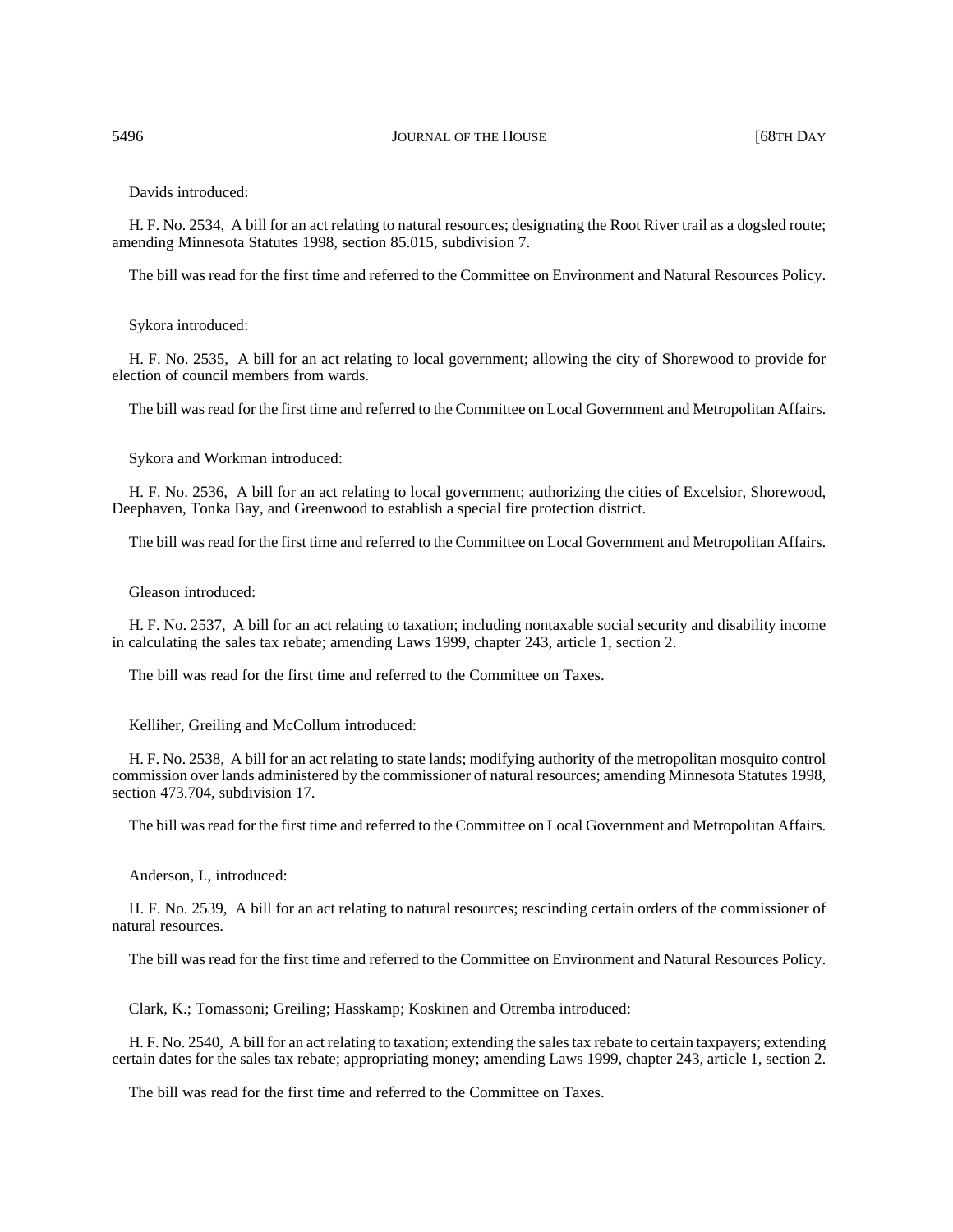Rest; Pugh; Carlson; Chaudhary; Clark, K.; Hasskamp; Huntley; Kahn; Kelliher; Kubly; Lieder; Luther; Marko; Mullery; Murphy; Opatz; Osthoff; Otremba; Paymar; Peterson; Schumacher; Skoglund; Solberg; Tomassoni; Tunheim; Wenzel; Winter; McGuire; Greiling and Mahoney introduced:

H. F. No. 2541, A bill for an act relating to taxation; expanding eligibility for the sales tax rebates to certain dependents and individuals over age 65; extending certain dates relating to the sales tax rebate; appropriating money; amending Laws 1999, chapter 243, article 1, section 2.

The bill was read for the first time and referred to the Committee on Taxes.

Gleason introduced:

H. F. No. 2542, A bill for an act relating to extending the 1999 sales tax rebate to dependents; amending Laws 1999, chapter 243, article 1, section 2.

The bill was read for the first time and referred to the Committee on Taxes.

## Gleason introduced:

H. F. No. 2543, A bill for an act relating to retirement; Minneapolis teachers retirement fund association; authorizing the purchase of service credit by certain special school district No. 1 (Minneapolis) teachers for periods of teaching service during which members' contributions were not deducted; requiring employer payment of a portion of purchase payment amount.

The bill was read for the first time and referred to the Committee on Governmental Operations and Veterans Affairs Policy.

Lieder introduced:

H. F. No. 2544, A bill for an act relating to taxation; property; extending the relative homestead definition for agricultural homesteads; amending Minnesota Statutes 1999 Supplement, section 273.124, subdivision 1.

The bill was read for the first time and referred to the Committee on Taxes.

Tingelstad and Kielkucki introduced:

H. F. No. 2545, A bill for an act relating to education; promoting healthful school buildings; improving indoor air quality; requiring continuous monitoring of indoor air; limiting the use of portable classrooms; reserving a portion of operating capital revenue for facilities purposes; amending Minnesota Statutes 1998, sections 123B.71, subdivisions 3 and 10; and 123B.72, by adding subdivisions; Minnesota Statutes 1999 Supplement, section 126C.10, subdivision 14; proposing coding for new law in Minnesota Statutes, chapter 123B.

The bill was read for the first time and referred to the Committee on K-12 Education Finance.

Kielkucki; Abrams; Larsen, P.; Smith and Harder introduced:

H. F. No. 2546, A bill for an act relating to civil actions; providing limits on liability of certain nonprofit corporations providing day training and habilitation services for adults with mental retardation and daytime developmental achievement center services for children with mental retardation and related conditions; proposing coding for new law in Minnesota Statutes, chapter 604A.

The bill was read for the first time and referred to the Committee on Health and Human Services Policy.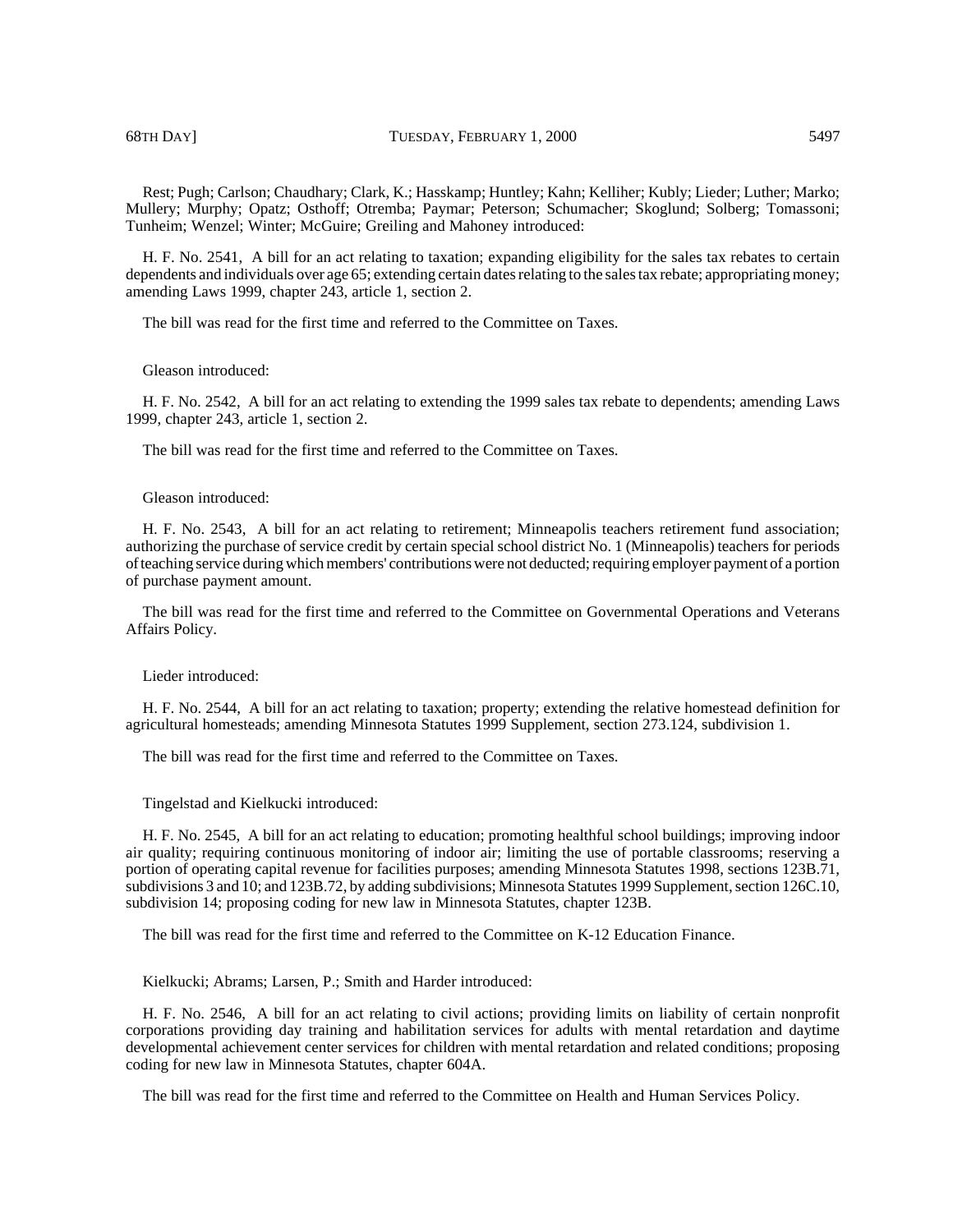Lieder introduced:

H. F. No. 2547, A bill for an act relating to education; authorizing state bonds; appropriating money for a school building serving kindergarten through grade 6 for independent school district No. 914, Ulen-Hitterdal.

The bill was read for the first time and referred to the Committee on K-12 Education Finance.

Anderson, I., introduced:

H. F. No. 2548, A bill for an act relating to telecommunications; appropriating funds for the laying of fiber optic cable from Virginia to International Falls; appropriating money.

The bill was read for the first time and referred to the Committee on State Government Finance.

Tuma and Swenson introduced:

H. F. No. 2549, A bill for an act relating to counties; authorizing the special assessment procedure for certain enhanced 911 program expenses; amending Minnesota Statutes 1998, section 429.011, subdivision 2a.

The bill was read for the first time and referred to the Committee on Local Government and Metropolitan Affairs.

Storm introduced:

H. F. No. 2550, A bill for an act relating to government data practices; providing telephone access to motor vehicle registration data for private college campus security services; amending Minnesota Statutes 1998, section 168.345, subdivision 1.

The bill was read for the first time and referred to the Committee on Civil Law.

Dawkins introduced:

H. F. No. 2551, A bill for an act relating to retirement; public employees police and fire plan; specifying salary to be used for purposes of calculating certain benefits; mandating certain payments by the department of public safety.

The bill was read for the first time and referred to the Committee on Governmental Operations and Veterans Affairs Policy.

Anderson, I.; Tomassoni; Bakk and Rukavina introduced:

H. F. No. 2552, A bill for an act relating to natural resources; appropriating money for the stream maintenance program.

The bill was read for the first time and referred to the Committee on Environment and Natural Resources Finance.

Seifert, J., introduced:

H. F. No. 2553, A bill for an act relating to human services; providing funding for a supportive housing and managed care pilot project; appropriating money; amending Laws 1999, chapter 245, article 5, section 24.

The bill was read for the first time and referred to the Committee on Health and Human Services Policy.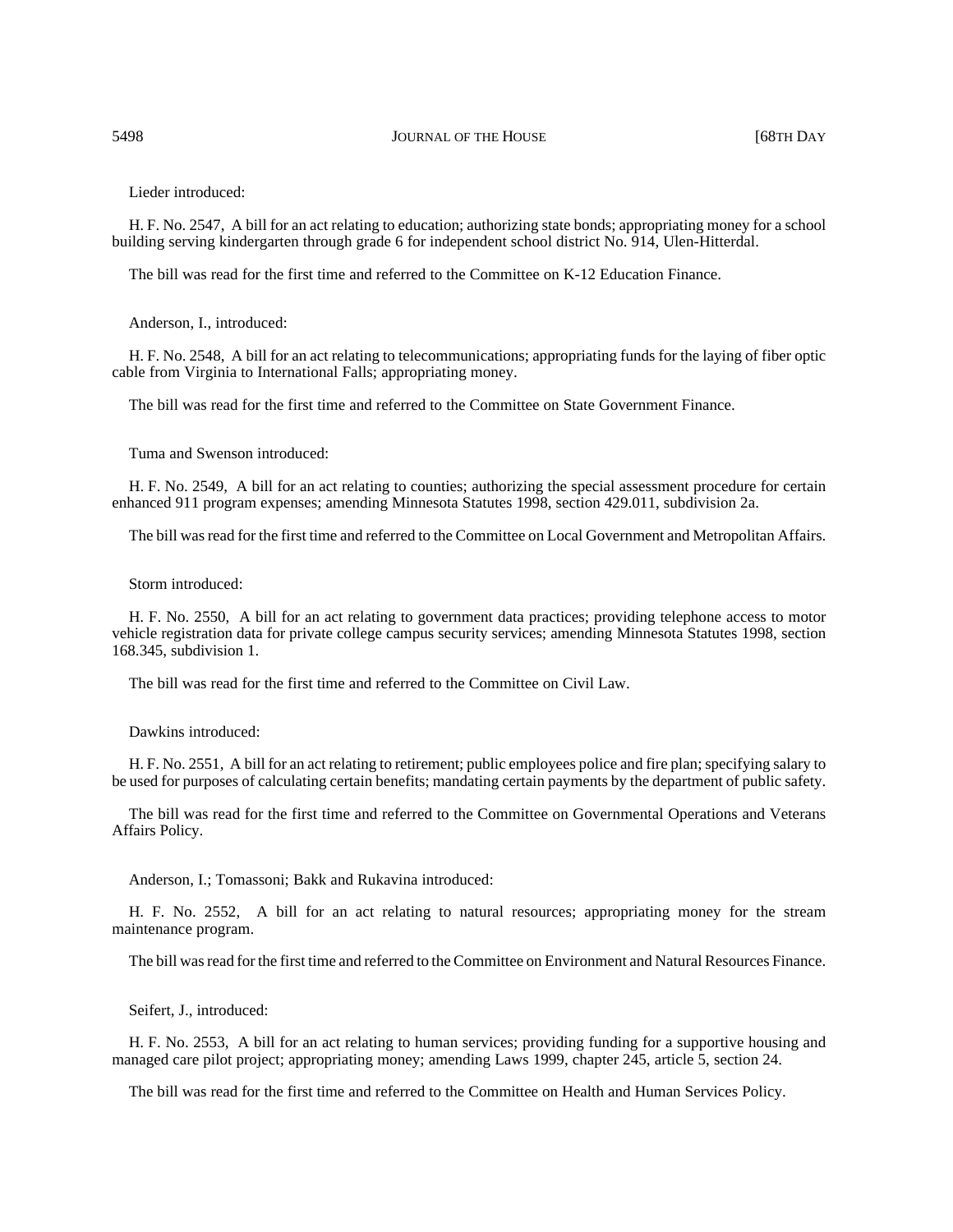Sykora and Nornes introduced:

H. F. No. 2554, A bill for an act relating to government data practices; providing for sharing certain data on individuals who complete adult basic education programs; amending Minnesota Statutes 1998, sections 124D.52, by adding a subdivision; and 270B.14, by adding a subdivision; Minnesota Statutes 1999 Supplement, section 268.19.

The bill was read for the first time and referred to the Committee on Family and Early Childhood Education Finance.

Carruthers, Smith and Seifert, J., introduced:

H. F. No. 2555, A bill for an act relating to alcoholic beverages; imposing civil third-party liability for damages caused by intoxication of persons under age 21; prohibiting certain subrogation claims; proposing coding for new law in Minnesota Statutes, chapter 340A.

The bill was read for the first time and referred to the Committee on Civil Law.

Ness; Finseth; Kielkucki; Gunther; Clark, J.; Stang; Daggett and Harder introduced:

H. F. No. 2556, A bill for an act relating to education funding; continuing funding for telecommunications access grants; appropriating money; amending Laws 1999, chapter 241, article 4, section 27, subdivision 7.

The bill was read for the first time and referred to the Committee on K-12 Education Finance.

Ness; Mares; Kielkucki; Dempsey; Cassell; Nornes; Sykora; Larsen, P., and Daggett introduced:

H. F. No. 2557, A bill for an act relating to education funding; reinstating funding for secondary vocational education; appropriating money; amending Minnesota Statutes 1999 Supplement, section 124D.453, subdivision 3; Laws 1999, chapter 241, article 3, section 3, subdivision 2; repealing Laws 1999, chapter 241, article 3, section 5.

The bill was read for the first time and referred to the Committee on K-12 Education Finance.

Ness; Finseth; Kielkucki; Gunther; Davids; Nornes; Stang; Clark, J.; Vandeveer and Dehler introduced:

H. F. No. 2558, A bill for an act relating to education; authorizing funding for career and technical agricultural education programs; appropriating money; amending Minnesota Statutes 1999 Supplement, section 124D.453, subdivision 3; Laws 1999, chapter 241, article 3, section 3, subdivision 2; repealing Laws 1999, chapter 241, article 3, section 5.

The bill was read for the first time and referred to the Committee on K-12 Education Finance.

Howes; Davids; Hackbarth; Tingelstad; Anderson, I., and Bakk introduced:

H. F. No. 2559, A bill for an act relating to natural resources; providing for the recovery of sunken logs on inland waters; proposing coding for new law in Minnesota Statutes, chapter 103G.

The bill was read for the first time and referred to the Committee on Environment and Natural Resources Policy.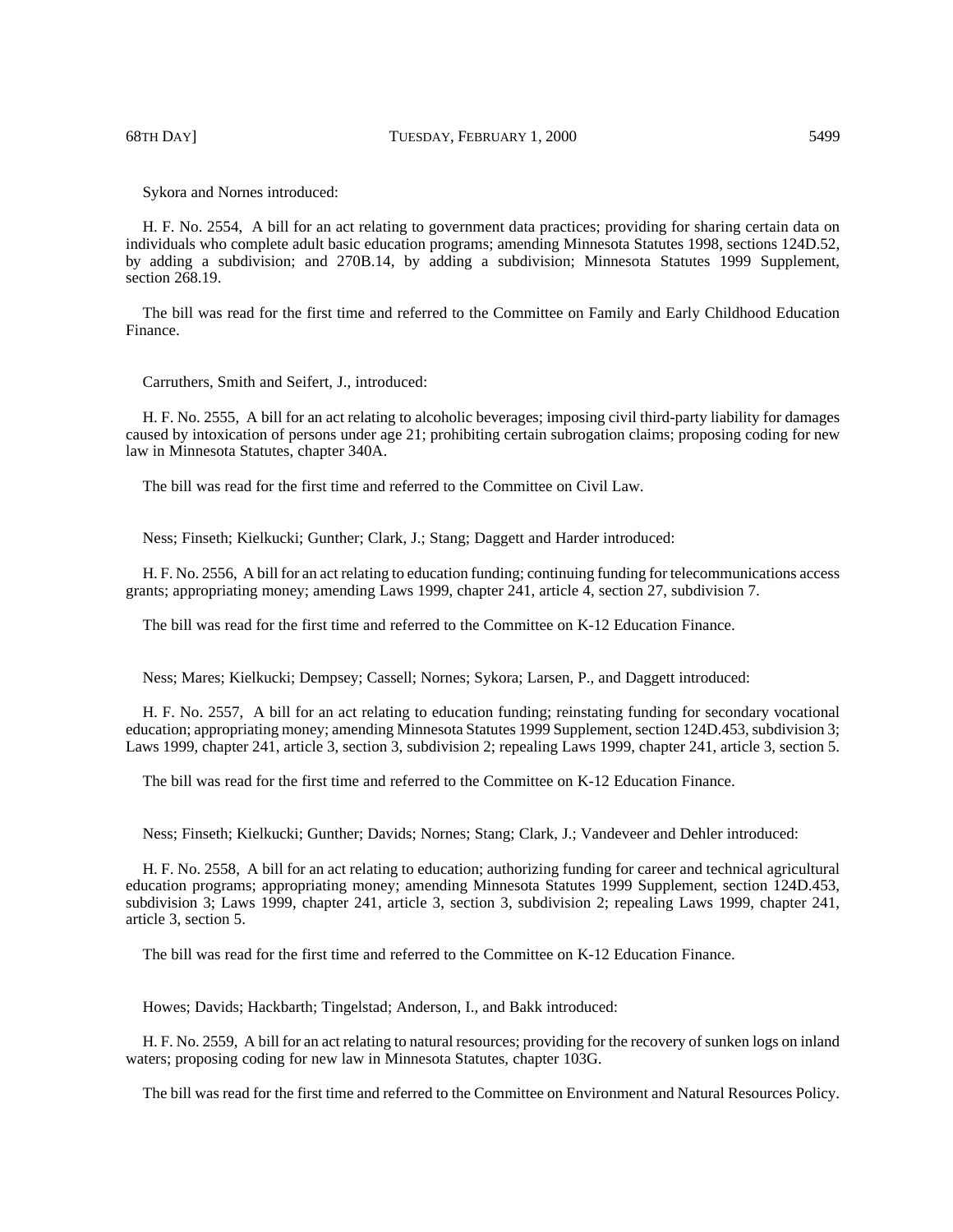5500 **JOURNAL OF THE HOUSE JOURNAL OF THE HOUSE 168TH DAY** 

Kubly and Seifert, M., introduced:

H. F. No. 2560, A bill for an act relating to taxes; exempting the purchase of certain property used in constructing a law enforcement and family service center in Yellow Medicine county from sales and use taxes; amending Minnesota Statutes 1998, section 297A.25, by adding a subdivision.

The bill was read for the first time and referred to the Committee on Taxes.

Kahn and Gleason introduced:

H. F. No. 2561, A bill for an act relating to crime prevention; authorizing criminal complaints for first and third degree criminal sexual conduct cases to proceed without a named defendant when DNA evidence exists to identify the defendant; amending Minnesota Statutes 1998, section 628.26.

The bill was read for the first time and referred to the Committee on Crime Prevention.

Rest and Skoglund introduced:

H. F. No. 2562, A bill for an act relating to government data practices; modifying the availability of certain juvenile records for certain background checks; amending Minnesota Statutes 1999 Supplement, section 299C.095, subdivision 1.

The bill was read for the first time and referred to the Committee on Crime Prevention.

Storm introduced:

H. F. No. 2563, A bill for an act relating to liens; modifying mechanics' lien requirements and procedures; providing penalties; creating civil cause of action; authorizing attorney fees; amending Minnesota Statutes 1998, sections 514.011, subdivisions 1, 2, and 3; 514.02, subdivision 1, and by adding a subdivision; 514.08, subdivision 2; 514.14; and 514.73.

The bill was read for the first time and referred to the Committee on Civil Law.

Workman introduced:

H. F. No. 2564, A bill for an act relating to utilities; providing that costs for relocating utility facilities due to light rail construction be paid by the state; amending Minnesota Statutes 1998, section 216B.16, by adding a subdivision.

The bill was read for the first time and referred to the Committee on Transportation Policy.

Workman introduced:

H. F. No. 2565, A bill for an act relating to utilities; prohibiting cost recovery for light rail expenses; amending Minnesota Statutes 1998, section 216B.16, by adding a subdivision.

The bill was read for the first time and referred to the Committee on Transportation Policy.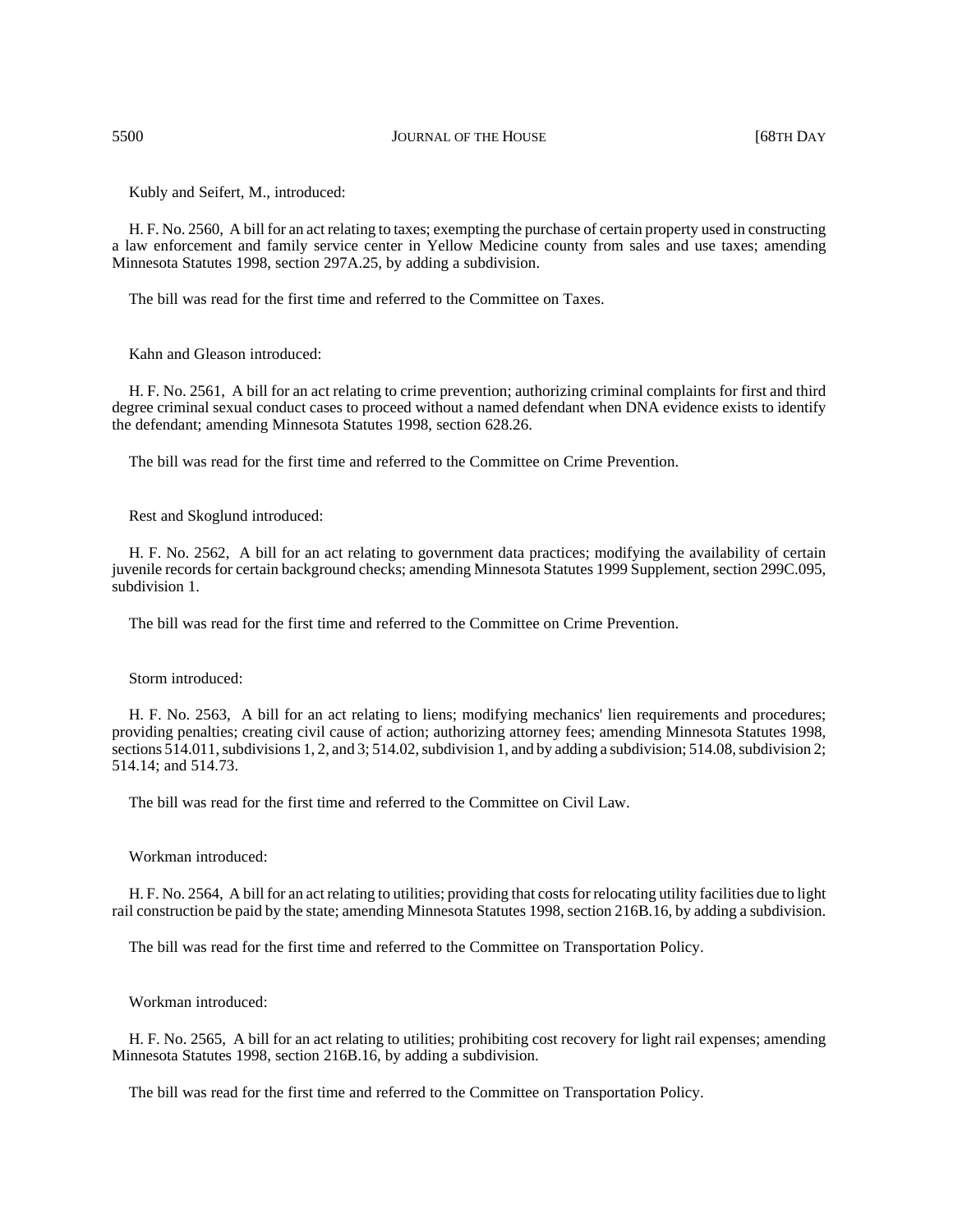Greiling introduced:

H. F. No. 2566, A bill for an act relating to retirement; teachers retirement association; refunding interest charges caused by administrative errors in certain cases.

The bill was read for the first time and referred to the Committee on Governmental Operations and Veterans Affairs Policy.

Greiling, Tomassoni, Koskinen and Wagenius introduced:

H. F. No. 2567, A bill for an act relating to education finance; establishing permanent funding for gifted and talented programs as a component of general education revenue; appropriating money; amending Minnesota Statutes 1998, section 126C.10, by adding a subdivision; Minnesota Statutes 1999 Supplement, section 126C.10, subdivision 1.

The bill was read for the first time and referred to the Committee on K-12 Education Finance.

Clark, K., introduced:

H. F. No. 2568, A bill for an act relating to housing; economic security; creating a demonstration project to provide job training and develop affordable housing; appropriating money.

The bill was read for the first time and referred to the Committee on Jobs and Economic Development Policy.

Kielkucki, Mares, Ness, Johnson and Entenza introduced:

H. F. No. 2569, A bill for an act relating to education; addressing certain food service provisions; amending Minnesota Statutes 1998, section 124D.111, subdivision 1; Laws 1999, chapter 241, article 7, section 2, subdivisions 2 and 5; repealing Minnesota Statutes 1999 Supplement, section 124D.1155, subdivision 5.

The bill was read for the first time and referred to the Committee on K-12 Education Finance.

Bradley, Davids and Haas introduced:

H. F. No. 2570, A bill for an act relating to the state building code; providing for certain energy code rules to remain in effect; repealing Minnesota Rules, chapters 7672; and 7674.

The bill was read for the first time and referred to the Committee on Governmental Operations and Veterans Affairs Policy.

Carruthers and Koskinen introduced:

H. F. No. 2571, A bill for an act relating to criminal records management; providing standards for the grant of a name change to a convicted felon or person charged with a felony; requiring a notice on the marriage license application; clarifying provisions on the expungement of certain criminal records; providing a penalty; amending Minnesota Statutes 1998, sections 259.10, by adding a subdivision; 259.11; 517.08, subdivision 1a; and 609A.03; proposing coding for new law in Minnesota Statutes, chapter 259.

The bill was read for the first time and referred to the Committee on Crime Prevention.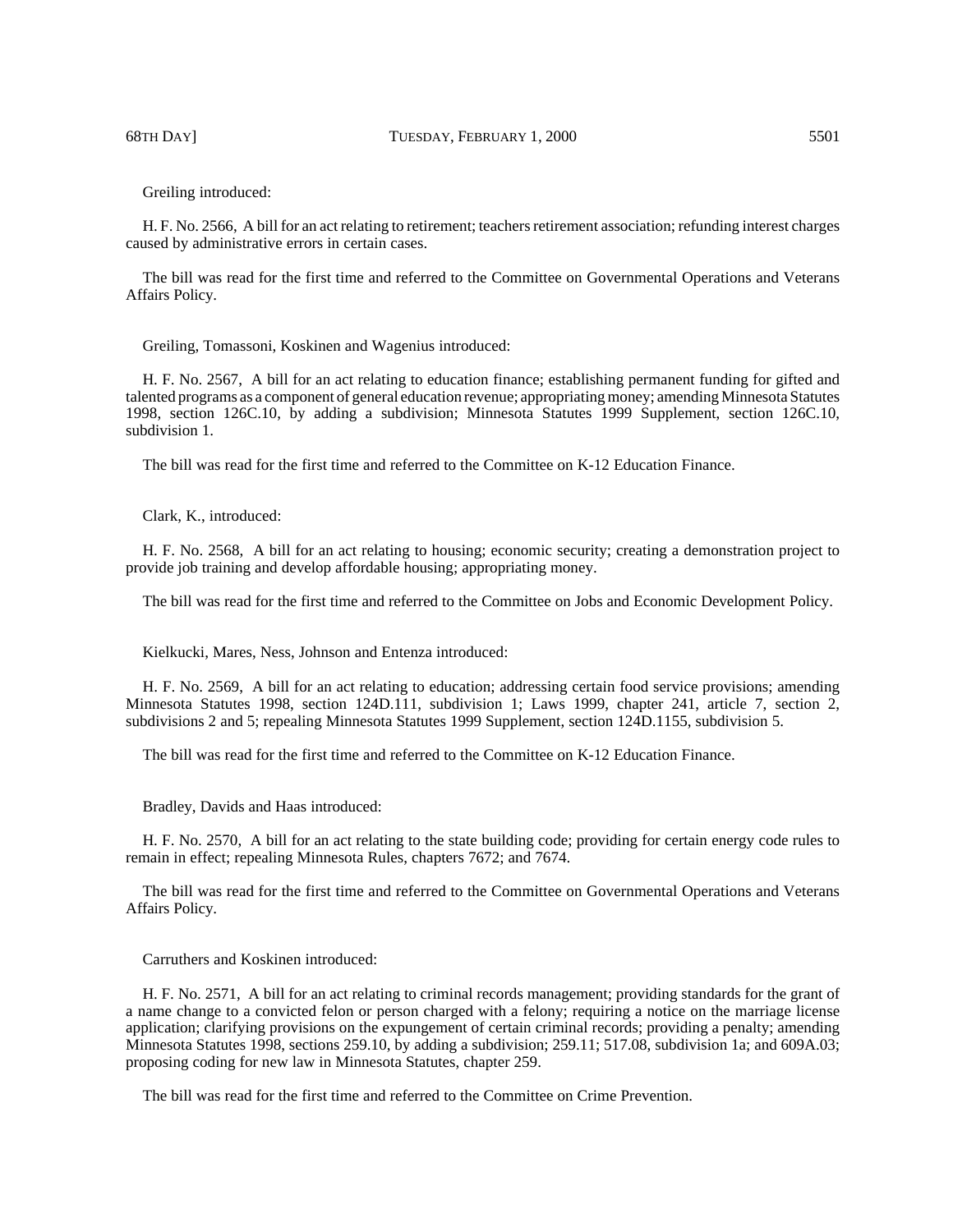Tuma, Broecker, Ness and Swenson introduced:

H. F. No. 2572, A bill for an act relating to motor vehicles; increasing filing fee for deputy registrars of motor vehicles; amending Minnesota Statutes 1998, section 168.33, subdivision 7.

The bill was read for the first time and referred to the Committee on Transportation Finance.

Holsten introduced:

H. F. No. 2573, A bill for an act relating to natural resources; appropriating money for local initiative grants, parks, and recreation areas.

The bill was read for the first time and referred to the Committee on Environment and Natural Resources Finance.

## Howes introduced:

H. F. No. 2574, A bill for an act relating to capital improvements; authorizing spending to acquire and to better public land and buildings and other public improvements of a capital nature; providing for the Cass Lake rest area and interpretive center; authorizing state bonds; appropriating money.

The bill was read for the first time and referred to the Committee on Jobs and Economic Development Policy.

Howes and Fuller introduced:

H. F. No. 2575, A bill for an act relating to education; approving a maximum effort capital loan for independent school district No. 115, Cass Lake; authorizing state bonds; appropriating money.

The bill was read for the first time and referred to the Committee on K-12 Education Finance.

Tuma, Boudreau and Ozment introduced:

H. F. No. 2576, A bill for an act relating to capital improvements; authorizing issuance of state bonds for trail purposes; appropriating money.

The bill was read for the first time and referred to the Committee on Environment and Natural Resources Finance.

Westfall introduced:

H. F. No. 2577, A bill for an act relating to appropriations; authorizing state bonds; appropriating money for upgrade of the Pelican Rapids library.

The bill was read for the first time and referred to the Committee on K-12 Education Finance.

Tuma, Murphy, Carlson and Dehler introduced:

H. F. No. 2578, A bill for an act relating to capital improvements; authorizing spending to acquire and to better public land and buildings and other public improvements of a capital nature at the Fond Du Lac Tribal and Community College; appropriating money.

The bill was read for the first time and referred to the Committee on Higher Education Finance.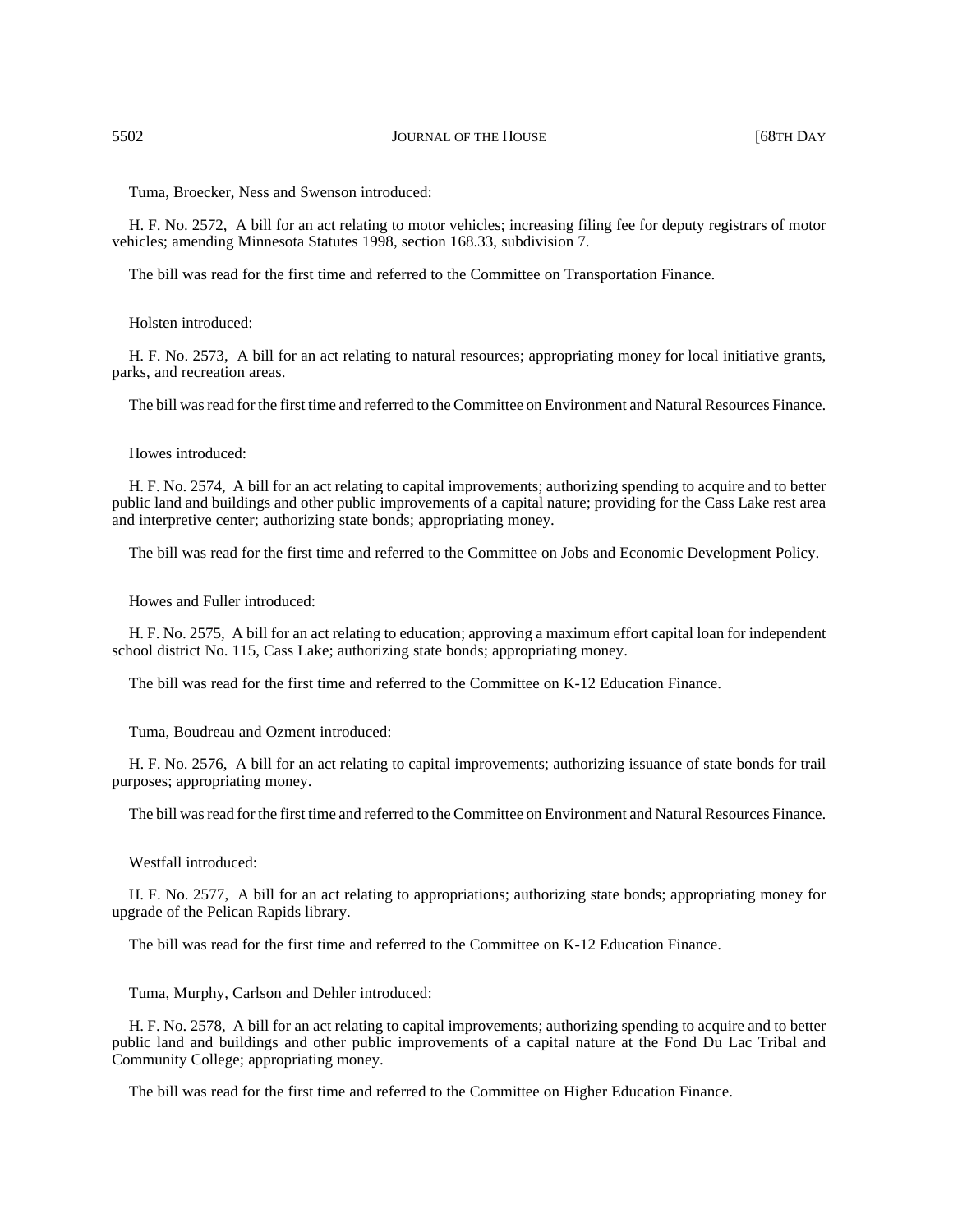68TH DAY] TUESDAY, FEBRUARY 1, 2000 5503

Lieder introduced:

H. F. No. 2579, A bill for an act relating to education; authorizing state bonds; appropriating money for a community center and a school building serving kindergarten through grade 12 in Fisher.

The bill was read for the first time and referred to the Committee on K-12 Education Finance.

Kubly; Seifert, M.; Peterson; Harder and Westrom introduced:

H. F. No. 2580, A bill for an act relating to capital improvements; authorizing spending to acquire and to better public land and buildings and other public improvements of a capital nature; appropriating money for a grant to the Upper Minnesota Valley Regional Development Commission.

The bill was read for the first time and referred to the Committee on Jobs and Economic Development Policy.

Clark, K.; Greenfield; McCollum and Greiling introduced:

H. F. No. 2581, A bill for an act relating to health; regulating coverages; requiring certain cancer screening and healing touch coverage; amending Minnesota Statutes 1998, section 62A.30, subdivision 2; proposing coding for new law in Minnesota Statutes, chapter 62Q.

The bill was read for the first time and referred to the Committee on Health and Human Services Policy.

Tingelstad and Hackbarth introduced:

H. F. No. 2582, A bill for an act relating to capital improvements; authorizing an additional purpose for certain trail expenditures; amending Laws 1998, chapter 404, section 7, subdivision 23, as amended.

The bill was read for the first time and referred to the Committee on Environment and Natural Resources Finance.

Anderson, I., introduced:

H. F. No. 2583, A bill for an act relating to capital improvements; appropriating money for the Minnesota Cold Weather Testing Center; authorizing the sale of state bonds.

The bill was read for the first time and referred to the Committee on Jobs and Economic Development Policy.

Wenzel and Dehler introduced:

H. F. No. 2584, A bill for an act relating to capital improvements; authorizing spending to acquire and to better public land and buildings and other public improvements of a capital nature; authorizing issuance of bonds; appropriating money to the department of military affairs for the Minnesota military museum.

The bill was read for the first time and referred to the Committee on State Government Finance.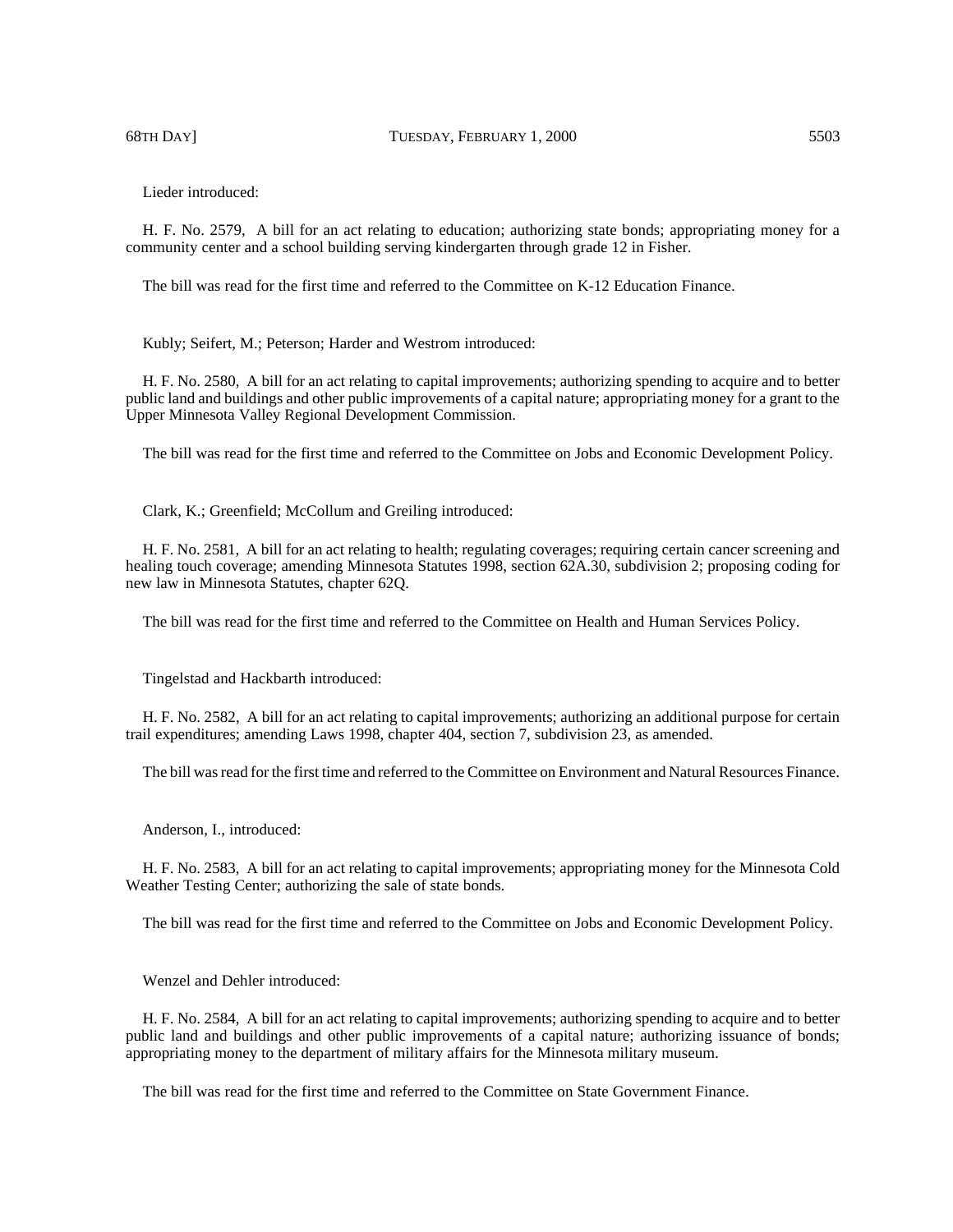Anderson, I., introduced:

H. F. No. 2585, A bill for an act relating to the legislature; authorizing a legislative commission on Minnesota-Ontario matters; appropriating money; proposing coding for new law in Minnesota Statutes, chapter 3.

The bill was read for the first time and referred to the Committee on Governmental Operations and Veterans Affairs Policy.

## Erhardt introduced:

H. F. No. 2586, A bill for an act relating to taxation; providing that sales of certain fruit, vegetables, milk, milk products, juice, juice products, and other items sold through vending machines are exempt from the sales tax; amending Minnesota Statutes 1998, section 297A.01, subdivision 3.

The bill was read for the first time and referred to the Committee on Taxes.

## Westfall introduced:

H. F. No. 2587, A bill for an act relating to retirement; teachers retirement association; permitting certain teachers with a break in service for the 1968-1969 school year to elect the improved money purchase plan retirement annuity upon retirement; amending Minnesota Statutes 1998, section 354.55, subdivision 17.

The bill was read for the first time and referred to the Committee on Governmental Operations and Veterans Affairs Policy.

## Mares introduced:

H. F. No. 2588, A bill for an act relating to state government; designating the monarch as the state butterfly; proposing coding for new law in Minnesota Statutes, chapter 1.

The bill was read for the first time and referred to the Committee on Governmental Operations and Veterans Affairs Policy.

Smith and Pugh introduced:

H. F. No. 2589, A bill for an act relating to civil actions; regulating certifications of expert reviews in certain actions against health care providers; amending Minnesota Statutes 1998, section 145.682.

The bill was read for the first time and referred to the Committee on Civil Law.

#### Seagren, Greiling, Wolf and Buesgens introduced:

H. F. No. 2590, A bill for an act relating to education; repealing, modifying, and expanding certain provisions of the kindergarten through grade 12 education code; amending Minnesota Statutes 1998, sections 120A.05, by adding a subdivision; 120A.22, subdivision 1; 120B.11, subdivisions 2 and 5; 120B.22, subdivision 1; 121A.06; 121A.15; 121A.34; 121A.55; 121A.69, subdivision 3; 122A.09, subdivision 6; 122A.15; 122A.22; 122A.40, subdivision 8; 122A.41, subdivision 5; 122A.53; 122A.68, subdivisions 1 and 7; 122A.69; 122A.70, subdivision 2; 122A.91; 122A.92; 123B.02, subdivision 1; 123B.04, subdivisions 2 and 5; 123B.143, subdivision 1; 123B.147, as amended; 123B.49, subdivision 1; 123B.51, subdivisions 1 and 5; 123B.83, subdivision 1; 123B.90, subdivision 1;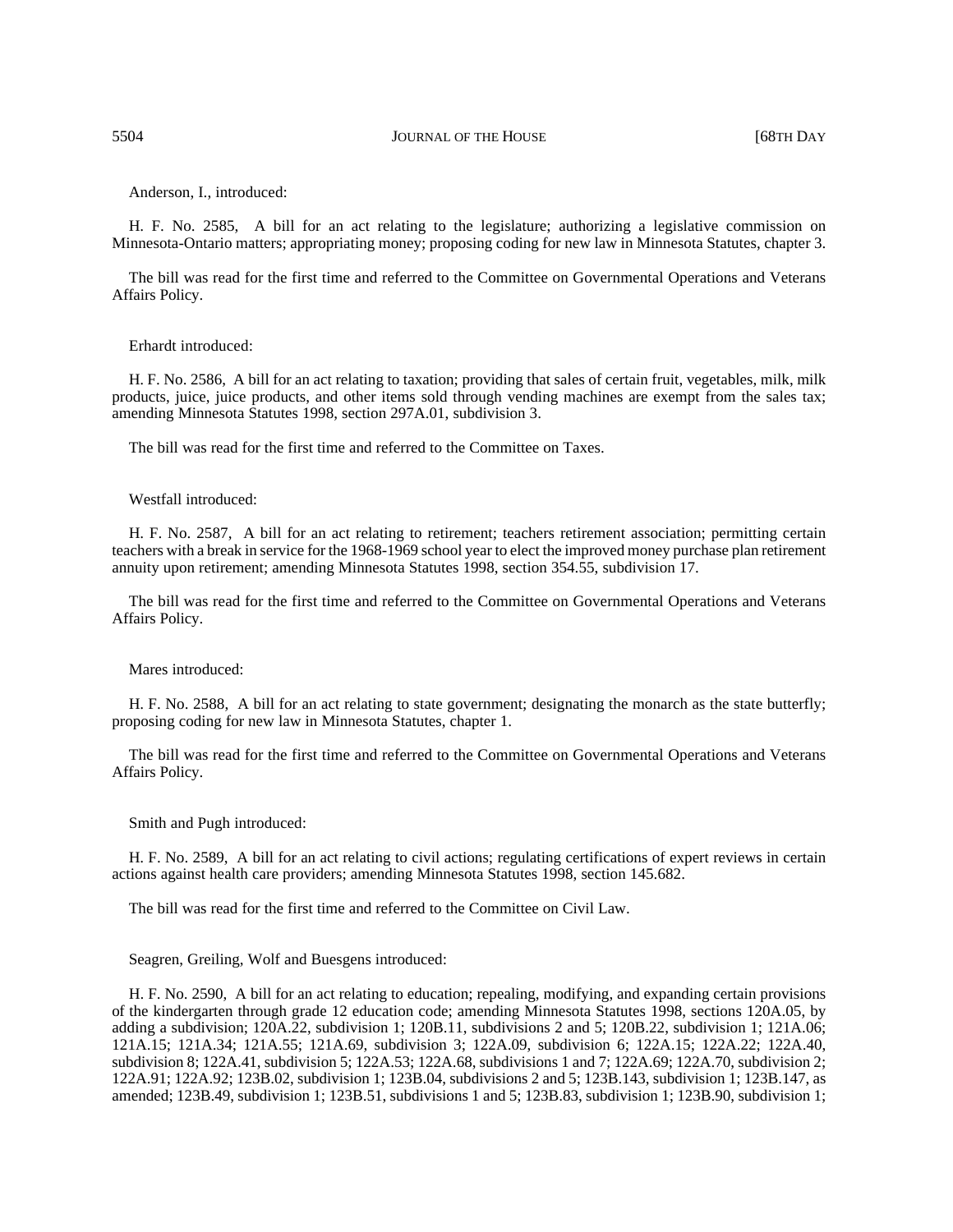124D.02, subdivision 1; 124D.03, subdivision 3; 124D.09, subdivisions 5, 6, and 7; 124D.10, subdivisions 1 and 19; 124D.115, subdivision 3; 124D.118, subdivisions 2 and 3; 124D.128, subdivision 1; 124D.28, subdivision 1; 124D.34, subdivision 4; 124D.35; 124D.37; 124D.40, subdivision 2; 124D.41; 124D.42, subdivision 7; 124D.46, subdivision 1; 124D.47, subdivision 2; 124D.49, subdivision 3; 124D.50, subdivisions 2 and 3; 124D.65, subdivision 6; 124D.74, subdivision 1; 124D.892; 124D.94, subdivision 4; 125B.05, as amended; 126C.31; 127A.05, subdivision 3; 127A.06; and 127A.41, subdivision 7; Minnesota Statutes 1999 Supplement, sections 122A.40, subdivision 5; 122A.58, subdivision 1; 122A.60, subdivision 1; 123A.06, subdivision 1; 123B.36, subdivision 1; 123B.43; 123B.49, subdivision 4; 123B.90, subdivision 2; 123B.91, subdivision 1; 124D.10, subdivisions 6 and 15; 124D.121; 124D.94, subdivision 2; 125B.20; 126C.05, subdivision 1; 127A.05, subdivision 1; and 129C.10, subdivision 3; proposing coding for new law in Minnesota Statutes, chapter 122A; repealing Minnesota Statutes 1998, sections 121A.03, subdivision 3; 121A.16; 121A.70; 122A.162; 122A.163; 122A.19, subdivision 2; 122A.32; 122A.40, subdivision 6; 122A.41, subdivision 3; 122A.49; 122A.52; 122A.53; 122A.54; 122A.55; 122A.56; 122A.57; 122A.71; 122A.72, subdivisions 1, 2, 3, and 5; 122A.75; 123A.15, subdivision 1; 123A.35; 123A.36, subdivisions 3, 4, 5, 6, 7, 8, 9, 10, and 11; 123A.37; 123A.38; 123A.39; 123A.40; 123A.41, subdivisions 1 and 4; 123A.43; 123B.02, subdivisions 5, 10, 11, and 13; 123B.11; 123B.15; 123B.16; 123B.17; 123B.18; 123B.19; 123B.744; 123B.93; 123B.95, subdivision 3; 124D.02, subdivisions 2, 3, and 4; 124D.03, subdivisions 5 and 7; 124D.06; 124D.07; 124D.081, subdivision 1; 124D.118, subdivision 1; 124D.124; 124D.125; 124D.28; 124D.29; 124D.30; 124D.31; 124D.47, subdivision 1; 124D.91; 124D.92; 124D.93, subdivisions 2, 3, and 6; 125B.02; and 127A.41, subdivision 4; Minnesota Statutes 1999 Supplement, sections 122A.72, subdivision 4; 123A.30, subdivision 6; 123A.36, subdivisions 1 and 2; 123B.02, subdivision 9; 124D.05, subdivision 3; 124D.122; 124D.126; 124D.127; and 124D.93, subdivisions 1, 4, and 5.

The bill was read for the first time and referred to the Committee on K-12 Education Finance.

#### Anderson, I., introduced:

H. F. No. 2591, A bill for an act relating to local government; creating the Koochiching county economic development commission; amending Minnesota Statutes 1998, section 298.17.

The bill was read for the first time and referred to the Committee on Local Government and Metropolitan Affairs.

## Winter and Peterson introduced:

H. F. No. 2592, A bill for an act relating to human services; providing automatic annual inflation adjustments for hospitals, nursing facilities, and ICF/MRs; providing an additional rate increase for nursing facilities, ICF/MRs, and home and community-based providers; amending Minnesota Statutes 1998, sections 256B.431, subdivision 2l; and 256B.501, subdivision 3c, by adding a subdivision; Minnesota Statutes 1999 Supplement, sections 256.969, subdivision 1; 256B.431, subdivisions 26 and 28; 256B.434, subdivision 4; 256B.435, subdivisions 1 and 3; Laws 1999, chapter 245, article 1, section 2, subdivision 8.

The bill was read for the first time and referred to the Committee on Health and Human Services Policy.

## Haake introduced:

H. F. No. 2593, A bill for an act relating to alcoholic beverages; authorizing the commissioner of public safety to issue on-sale intoxicating liquor licenses to boats permanently moored on Lake Superior or the St. Croix river or Mississippi river; amending Minnesota Statutes 1998, section 340A.408, subdivision 4; Minnesota Statutes 1999 Supplement, section 340A.404, subdivision 8.

The bill was read for the first time and referred to the Committee on Commerce.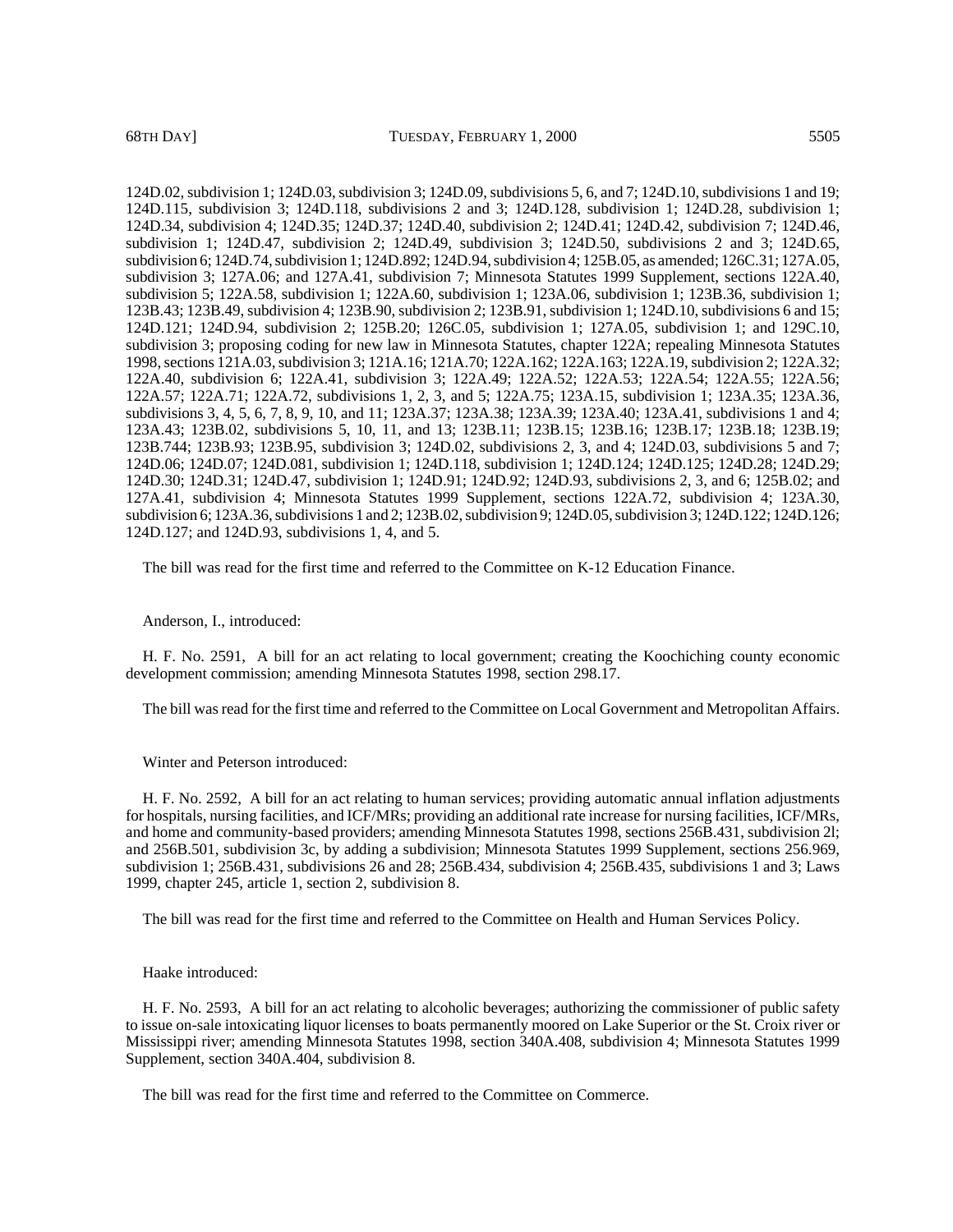Murphy introduced:

H. F. No. 2594, A bill for an act relating to retirement; increasing certain formula annuity percentages for the teachers retirement association; amending Minnesota Statutes 1998, section 354.44, subdivision 6.

The bill was read for the first time and referred to the Committee on Governmental Operations and Veterans Affairs Policy.

Abeler; Goodno; Westerberg; Carruthers; Greenfield; Nornes; Davids; Rifenberg; Boudreau; Kuisle; Dehler; Seifert, J.; Tingelstad; Wejcman; McCollum and Olson introduced:

H. F. No. 2595, A bill for an act relating to human services; expanding senior drug program eligibility to include Medicare enrollees under age 65; appropriating money; amending Minnesota Statutes 1998, section 256.955, subdivisions 1 and 2; Minnesota Statutes 1999 Supplement, section 256.955, subdivisions 4, 8, and 9.

The bill was read for the first time and referred to the Committee on Health and Human Services Policy.

Hasskamp introduced:

H. F. No. 2596, A bill for an act relating to insurance; modifying mandatory wage loss coverage under automobile insurance for disabled persons; amending Minnesota Statutes 1998, section 65B.491.

The bill was read for the first time and referred to the Committee on Commerce.

Abeler, Cassell, Carruthers, Mares, Ness, Dorman, Nornes, Westfall, Davids, Rifenberg, Dehler, Boudreau, Swenson, Johnson, Tingelstad, Koskinen, Schumacher, Chaudhary and Tomassoni introduced:

H. F. No. 2597, A bill for an act relating to education; reinstating funding for secondary vocational education; appropriating money; amending Minnesota Statutes 1999 Supplement, section 124D.453, subdivision 3; Laws 1999, chapter 241, article 3, section 3, subdivision 2; repealing Laws 1999, chapter 241, article 3, section 5.

The bill was read for the first time and referred to the Committee on K-12 Education Finance.

Abeler; Cassell; Seifert, J.; Tingelstad; Koskinen; Chaudhary and Tomassoni introduced:

H. F. No. 2598, A bill for an act relating to education; allowing school districts to dispose of surplus school computers; amending Minnesota Statutes 1998, section 123B.52, by adding a subdivision.

The bill was read for the first time and referred to the Committee on Education Policy.

Mares, Osthoff, Stanek and Carruthers introduced:

H. F. No. 2599, A bill for an act relating to retirement; public employees police and fire plan; allowing retirees from former consolidation accounts to make a special joint and survivor optional annuity election.

The bill was read for the first time and referred to the Committee on Governmental Operations and Veterans Affairs Policy.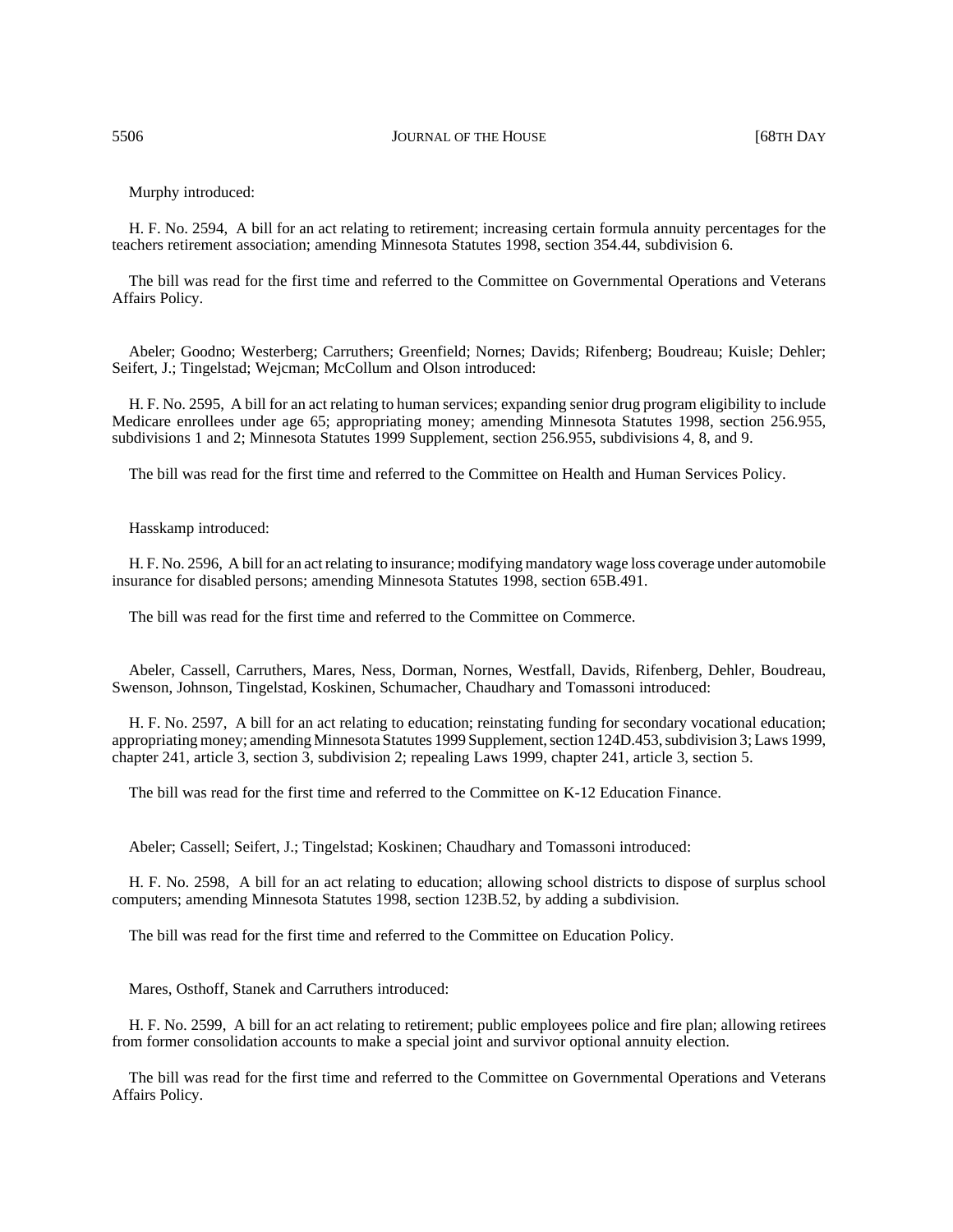Tunheim introduced:

H. F. No. 2600, A bill for an act relating to taxation; property; allowing certain shareholders of family farm corporations and partnerships to reside off homestead property; amending Minnesota Statutes 1999 Supplement, section 273.124, subdivisions 8 and 14.

The bill was read for the first time and referred to the Committee on Taxes.

## Howes introduced:

H. F. No. 2601, A bill for an act relating to taxes; changing aid payments to counties in which more than one gaming casino is located; amending Minnesota Statutes 1998, section 270.60, subdivision 4.

The bill was read for the first time and referred to the Committee on Taxes.

### Howes introduced:

H. F. No. 2602, A bill for an act relating to civil actions; creating immunity for placement of water buoys; proposing coding for new law in Minnesota Statutes, chapter 604A.

The bill was read for the first time and referred to the Committee on Civil Law.

# Hackbarth introduced:

H. F. No. 2603, A bill for an act relating to natural resources; authorizing the use of motor vehicles in wildlife management areas by disabled hunters; modifying certain permits for hunters with disabilities; providing criminal penalties; amending Minnesota Statutes 1998, sections 97A.137, by adding a subdivision; and 97B.055, subdivision 3.

The bill was read for the first time and referred to the Committee on Environment and Natural Resources Policy.

Hilty and Jennings introduced:

H. F. No. 2604, A bill for an act relating to economic development; creating Northern Technology Initiative, Inc.; proposing coding for new law as Minnesota Statutes, chapter 116T.

The bill was read for the first time and referred to the Committee on Jobs and Economic Development Policy.

Wenzel; Mares; Seifert, M.; Goodno and Dorn introduced:

H. F. No. 2605, A bill for an act relating to retirement; extending certain vendor contracts; allowing certain participants in the higher education supplemental retirement plan to purchase teachers retirement service credit for certain prior service or leave; increasing maximum contribution limits in certain supplemental retirement plans; amending Minnesota Statutes 1998, sections 136F.45, subdivision 1a; and 354C.165; Minnesota Statutes 1999 Supplement, section 356.24, subdivision 1; proposing coding for new law in Minnesota Statutes, chapter 354.

The bill was read for the first time and referred to the Committee on Governmental Operations and Veterans Affairs Policy.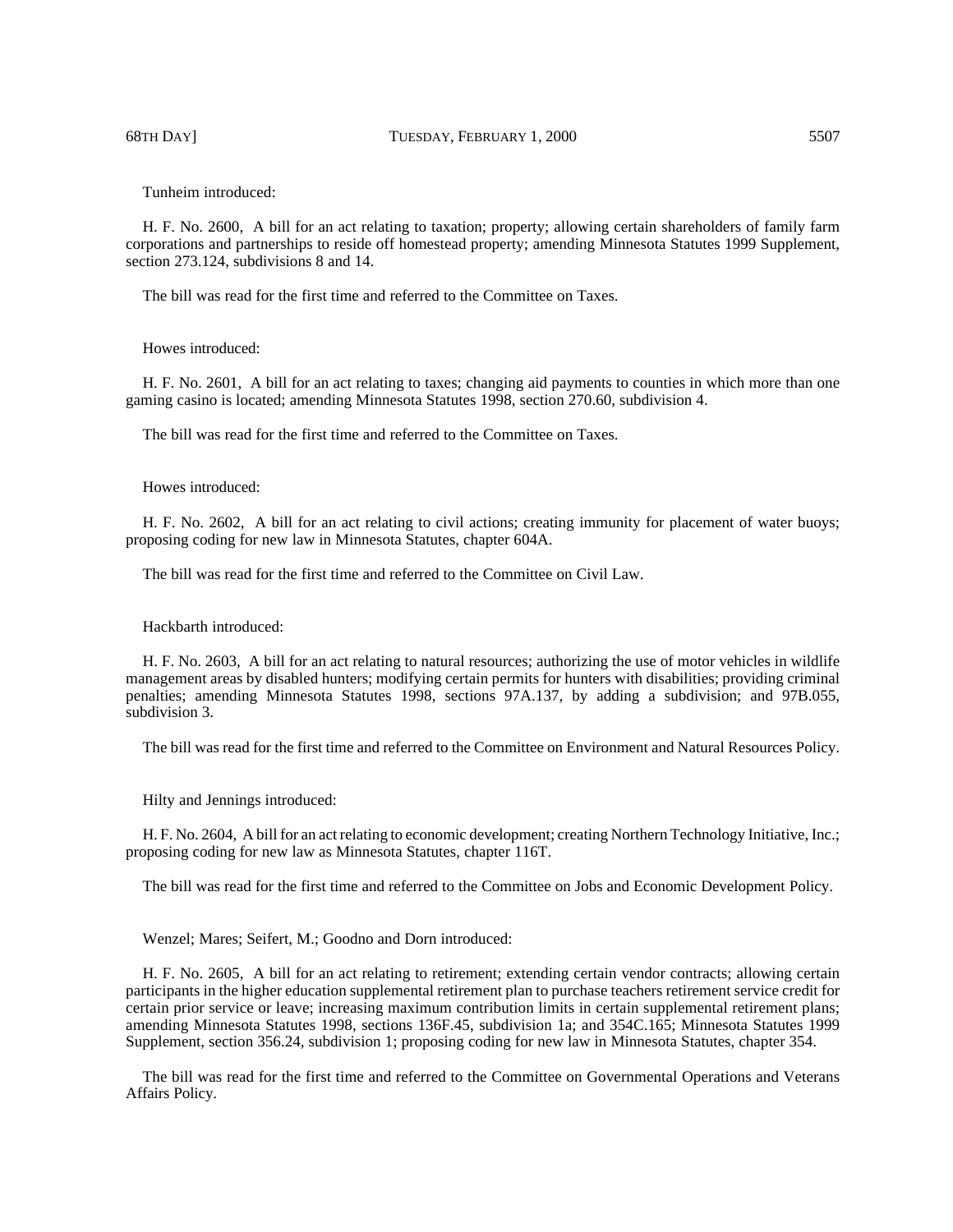Hilty introduced:

H. F. No. 2606, A bill for an act relating to retirement; authorizing purchase of service credit in the Minnesota state retirement system.

The bill was read for the first time and referred to the Committee on Governmental Operations and Veterans Affairs Policy.

## Fuller introduced:

H. F. No. 2607, A bill for an act relating to alcoholic beverages; exempting an on-sale intoxicating liquor license in Bemidji from statutory restrictions on proximity to a state university; amending Laws 1999, chapter 202, section 15.

The bill was read for the first time and referred to the Committee on Commerce.

Westerberg; Davids; Seifert, J.; Chaudhary and Vandeveer introduced:

H. F. No. 2608, A bill for an act relating to taxation; income and franchise; providing a telecommuting credit for employers; proposing coding for new law in Minnesota Statutes, chapter 290.

The bill was read for the first time and referred to the Committee on Taxes.

Peterson and Mulder introduced:

H. F. No. 2609, A bill for an act relating to health occupations; modifying licensure requirements for physicians; amending Minnesota Statutes 1999 Supplement, sections 147.02, subdivision 1; 147.03, subdivision 1; and 147.037, subdivision 1.

The bill was read for the first time and referred to the Committee on Health and Human Services Policy.

# Boudreau introduced:

H. F. No. 2610, A bill for an act relating to crime prevention; adding definitions to the criminal vehicular operation law; amending Minnesota Statutes 1998, section 609.21, subdivision 5.

The bill was read for the first time and referred to the Committee on Crime Prevention.

Dehler introduced:

H. F. No. 2611, A bill for an act relating to higher education; tuition; providing resident tuition to nonresidents under certain circumstances; proposing coding for new law in Minnesota Statutes, chapter 136F.

The bill was read for the first time and referred to the Committee on Higher Education Finance.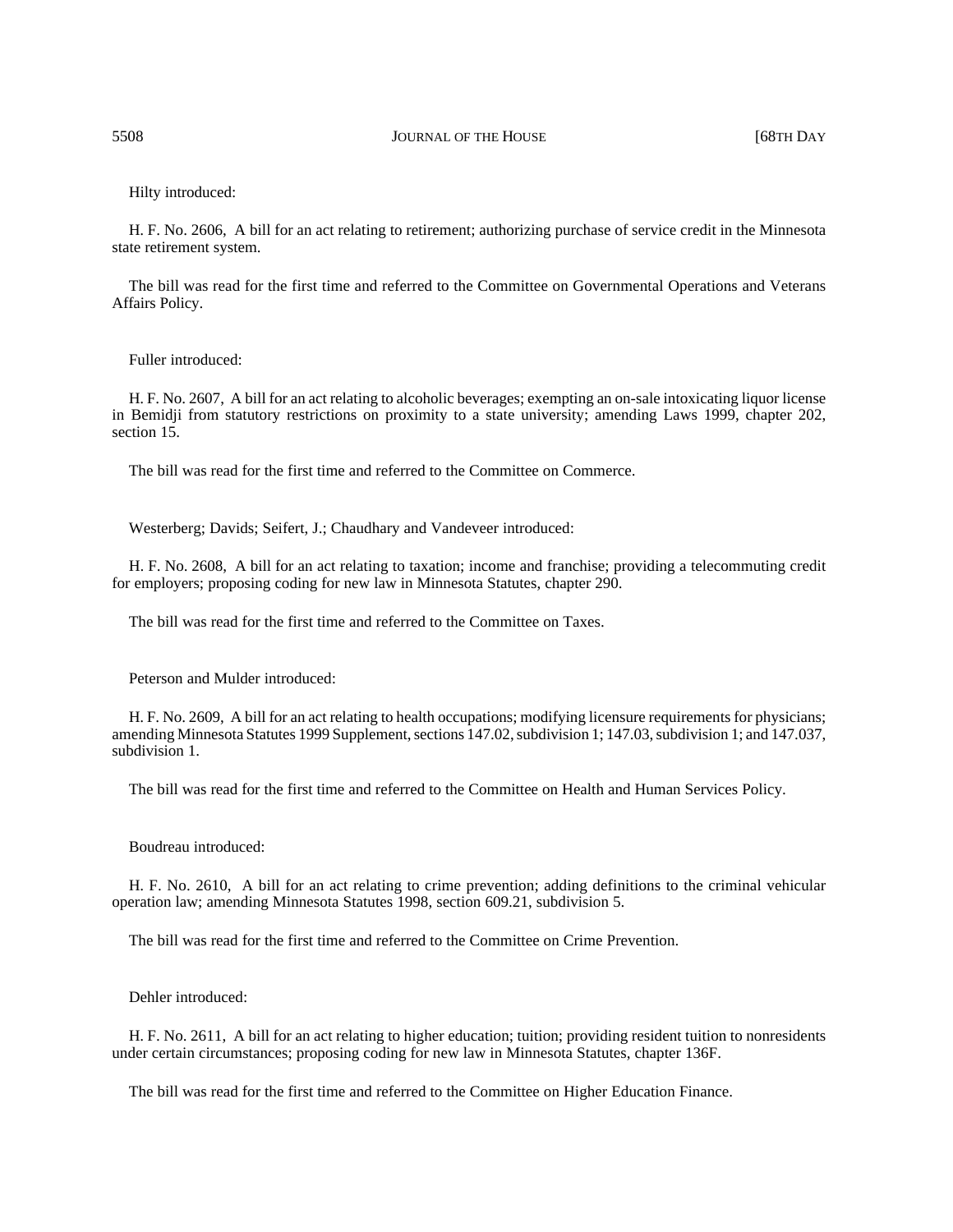Cassell, Kielkucki, Greiling, Erickson, Tomassoni, Ness and Carlson introduced:

H. F. No. 2612, A bill for an act relating to education; appropriating money for recruiting school administrators and teachers.

The bill was read for the first time and referred to the Committee on K-12 Education Finance.

Boudreau, Ozment, Tuma, Dempsey and Osthoff introduced:

H. F. No. 2613, A bill for an act relating to natural resources; providing for the establishment of heritage forests in specified counties through resolution of the county board; proposing coding for new law in Minnesota Statutes, chapter 89.

The bill was read for the first time and referred to the Committee on Environment and Natural Resources Policy.

Kahn; Kelliher; Winter; Wagenius; Peterson; Hilty; Solberg; Juhnke; Kubly; McCollum; Leighton; Hausman; Greiling; Folliard; Clark, K., and Tunheim introduced:

H. F. No. 2614, A bill for an act relating to agriculture; regulating the use of genetically modified organisms; amending Minnesota Statutes 1998, sections 18F.01; and 18F.02, subdivisions 2a, 5, and by adding subdivisions; proposing coding for new law in Minnesota Statutes, chapter 18F.

The bill was read for the first time and referred to the Committee on Agriculture Policy.

Larsen, P., introduced:

H. F. No. 2615, A bill for an act relating to taxation; sales and use; exempting child passenger restraint systems; amending Minnesota Statutes 1998, section 297A.25, by adding a subdivision.

The bill was read for the first time and referred to the Committee on Taxes.

Dawkins introduced:

H. F. No. 2616, A bill for an act relating to education; allowing grant funds to be used for five percent administrative costs; designating certain other costs; appropriating money; amending Minnesota Statutes 1998, section 124D.44; Laws 1999, chapter 241, article 3, section 3, subdivision 3.

The bill was read for the first time and referred to the Committee on K-12 Education Finance.

McElroy and Anderson, B., introduced:

H. F. No. 2617, A bill for an act relating to the legislature; requiring the legislature to adopt certain rules of procedure; proposing coding for new law in Minnesota Statutes, chapter 3.

The bill was read for the first time and referred to the Committee on Governmental Operations and Veterans Affairs Policy.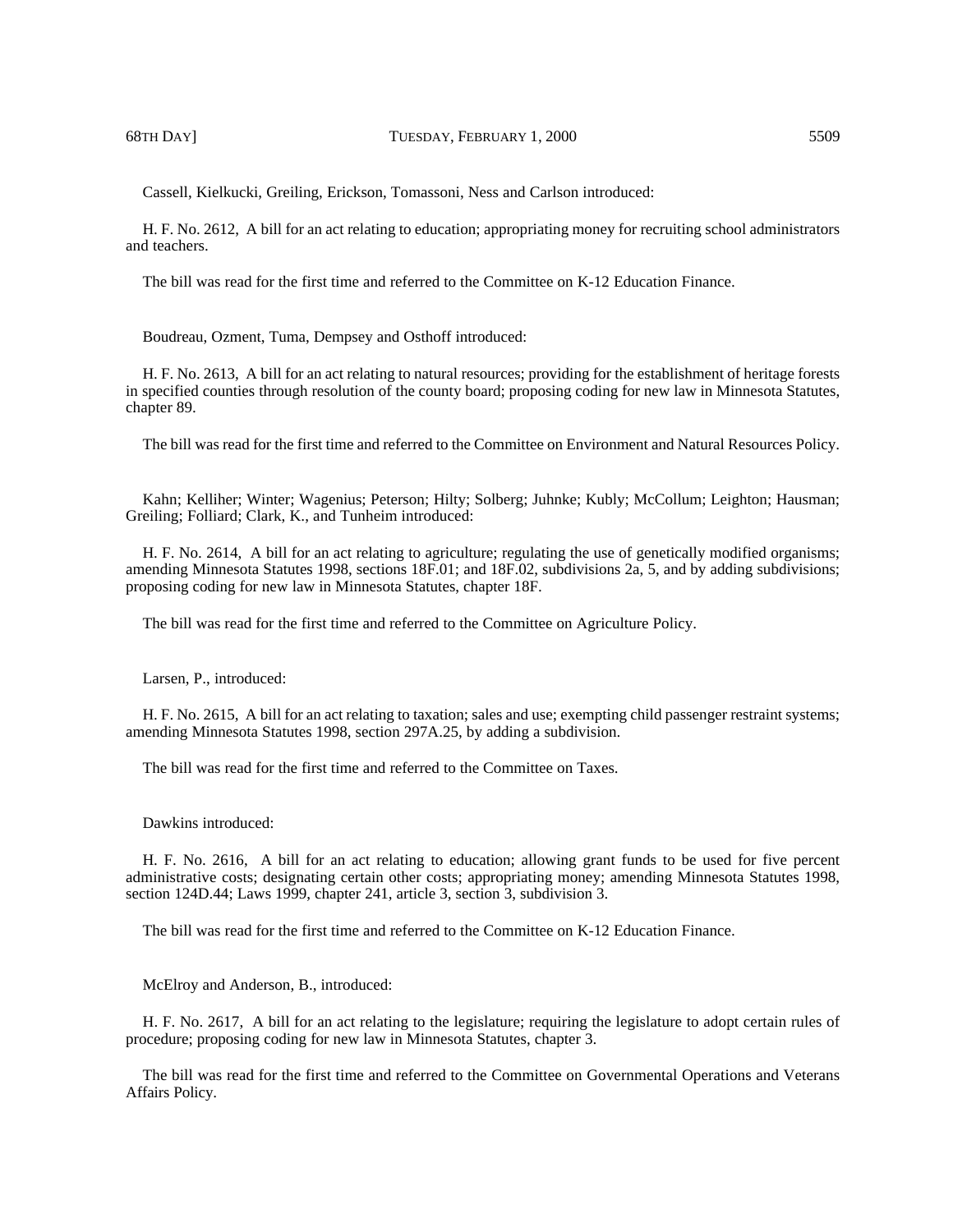Storm and Dorn introduced:

H. F. No. 2618, A bill for an act relating to teachers retirement; making changes affecting members employed by certain professional education organizations; amending Minnesota Statutes 1998, section 354.41, subdivisions 4 and 9.

The bill was read for the first time and referred to the Committee on Governmental Operations and Veterans Affairs Policy.

Murphy; Wenzel; Seifert, M.; Goodno and Dorn introduced:

H. F. No. 2619, A bill for an act relating to retirement; authorizing certain contributions to supplemental plans for postretirement health care; providing for a postretirement health care task force; amending Minnesota Statutes 1999 Supplement, section 356.24, subdivision 1.

The bill was read for the first time and referred to the Committee on Governmental Operations and Veterans Affairs Policy.

Bakk and Luther introduced:

H. F. No. 2620, A bill for an act relating to game and fish; amending Minnesota Statutes 1998, sections 97B.051; and 97B.106.

The bill was read for the first time and referred to the Committee on Environment and Natural Resources Policy.

Folliard, Carlson, Greiling, McCollum and Luther introduced:

H. F. No. 2621, A bill for an act relating to education; making student and staff safety a component of districts' health and safety program; appropriating money; amending Minnesota Statutes 1998, section 123B.57, subdivision 2; Laws 1999, chapter 241, article 4, section 27, subdivision 2.

The bill was read for the first time and referred to the Committee on K-12 Education Finance.

Tingelstad introduced:

H. F. No. 2622, A bill for an act relating to homeless and runaway youth; requiring the commissioner of human services to establish and support a comprehensive initiative for homeless youth, youth at risk of homelessness, and runaways to the extent that funding is provided; providing for street outreach, drop-in services, basic center shelter, and transitional living programs; proposing coding for new law as Minnesota Statutes, chapter 257B.

The bill was read for the first time and referred to the Committee on Health and Human Services Policy.

Anderson, B., and Cassell introduced:

H. F. No. 2623, A bill for an act relating to health; including medium chain acyl-CoA dehydrogenase deficiency in the testing and follow-up program for inborn metabolic defects in infants; directing the commissioner of health to amend rules; appropriating money; amending Minnesota Statutes 1998, sections 144.126; and 144.128.

The bill was read for the first time and referred to the Committee on Health and Human Services Policy.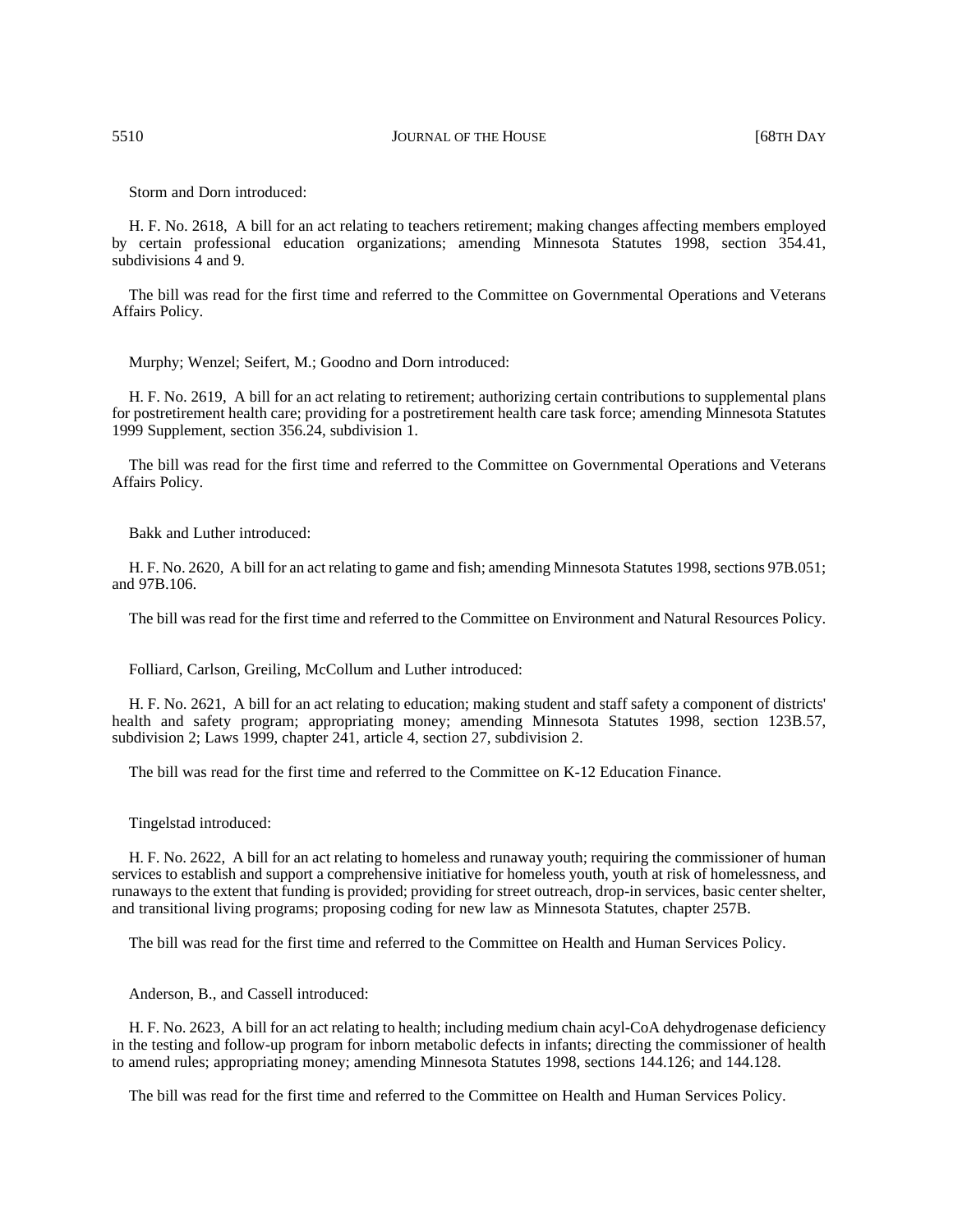Anderson, B., introduced:

H. F. No. 2624, A bill for an act relating to education; providing for a certain debt service levy rate for independent school district No. 728, Elk River.

The bill was read for the first time and referred to the Committee on K-12 Education Finance.

Anderson, B., introduced:

H. F. No. 2625, A bill for an act relating to capital improvements; authorizing state bonds; appropriating money for a community center in Buffalo.

The bill was read for the first time and referred to the Committee on Jobs and Economic Development Policy.

Kelliher introduced:

H. F. No. 2626, A bill for an act relating to capital improvements; authorizing state bonds; appropriating money to mitigate flooding at Lake of the Isles.

The bill was read for the first time and referred to the Committee on Environment and Natural Resources Finance.

Luther introduced:

H. F. No. 2627, A bill for an act relating to crime; strengthening enforcement of the requirement to have auto insurance; amending Minnesota Statutes 1998, sections 169.791, subdivision 6; 169.793, subdivision 2; and 169.797, subdivision 4.

The bill was read for the first time and referred to the Committee on Crime Prevention.

Tingelstad introduced:

H. F. No. 2628, A bill for an act relating to occupations; requiring plumbers to be licensed in all cities regardless of size; establishing inspection requirements for new plumbing installations; allowing the commissioner to charge fees to hire staff; licensing restricted master plumbers; amending Minnesota Statutes 1998, sections 144.122; 326.37, subdivision 1, and by adding a subdivision; and 326.40, subdivision 1; proposing coding for new law in Minnesota Statutes, chapter 326; repealing Minnesota Statutes 1998, section 326.45.

The bill was read for the first time and referred to the Committee on Health and Human Services Policy.

Tingelstad introduced:

H. F. No. 2629, A bill for an act relating to the state building code; providing for indoor air quality standards in K-12 educational facilities; amending Minnesota Statutes 1999 Supplement, section 16B.61, subdivision 3.

The bill was read for the first time and referred to the Committee on Governmental Operations and Veterans Affairs Policy.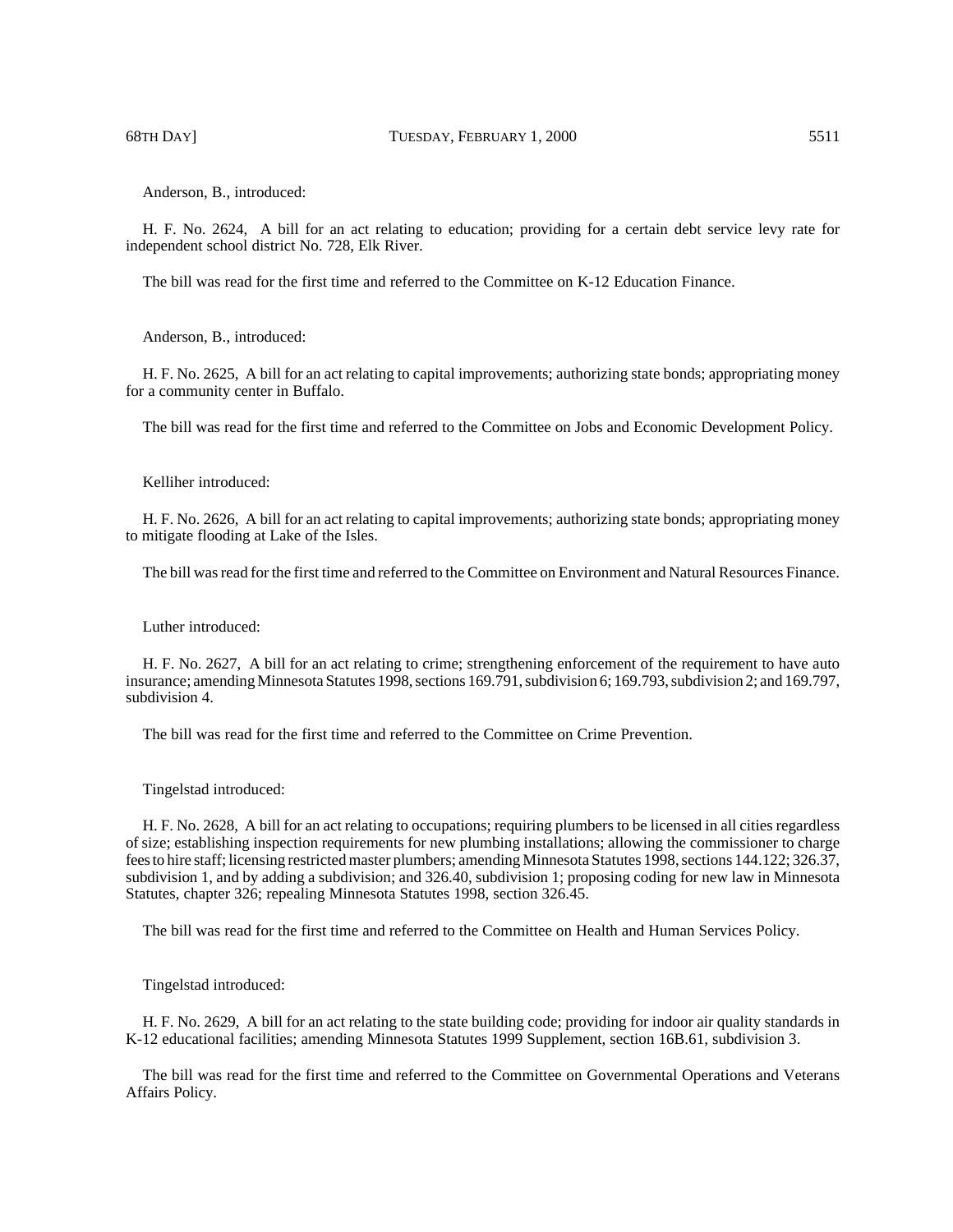Luther, Greenfield and McCollum introduced:

H. F. No. 2630, A bill for an act relating to health; appropriating money to fund capital improvements for organ, eye, and tissue donation initiatives.

The bill was read for the first time and referred to the Committee on Health and Human Services Finance.

Abeler, Cassell, Mares, Broecker, Stanek, Nornes, Davids, Carruthers, Tingelstad, Koskinen and Schumacher introduced:

H. F. No. 2631, A bill for an act relating to education; increasing the school district levy for crime prevention; amending Minnesota Statutes 1999 Supplement, section 126C.44.

The bill was read for the first time and referred to the Committee on K-12 Education Finance.

Luther, Pugh and Greenfield introduced:

H. F. No. 2632, A bill for an act relating to human services; requiring a report; providing a grant to not-for-profit organizations which train or provide service dogs to people with disabilities; appropriating money.

The bill was read for the first time and referred to the Committee on Health and Human Services Finance.

Luther, Folliard and McCollum introduced:

H. F. No. 2633, A bill for an act relating to education; making school safety improvements eligible for health and safety revenue; amending Minnesota Statutes 1998, section 123B.57, subdivisions 1 and 2.

The bill was read for the first time and referred to the Committee on K-12 Education Finance.

Anderson, I., introduced:

H. F. No. 2634, A bill for an act relating to Northern Itasca Hospital District; modifying the membership requirements for the district hospital board.

The bill was read for the first time and referred to the Committee on Local Government and Metropolitan Affairs.

Luther, Marko and McCollum introduced:

H. F. No. 2635, A bill for an act relating to drivers' licenses; allowing applicant for driver's license to donate \$1 for public information and education about anatomical gifts; amending Minnesota Statutes 1998, section 171.06, subdivision 2.

The bill was read for the first time and referred to the Committee on Transportation Policy.

Mulder; Harder; Seifert, M., and Winter introduced:

H. F. No. 2636, A bill for an act relating to capital improvements; appropriating money for a rural water system for the Lewis and Clark joint powers board; authorizing state bonds.

The bill was read for the first time and referred to the Committee on Jobs and Economic Development Policy.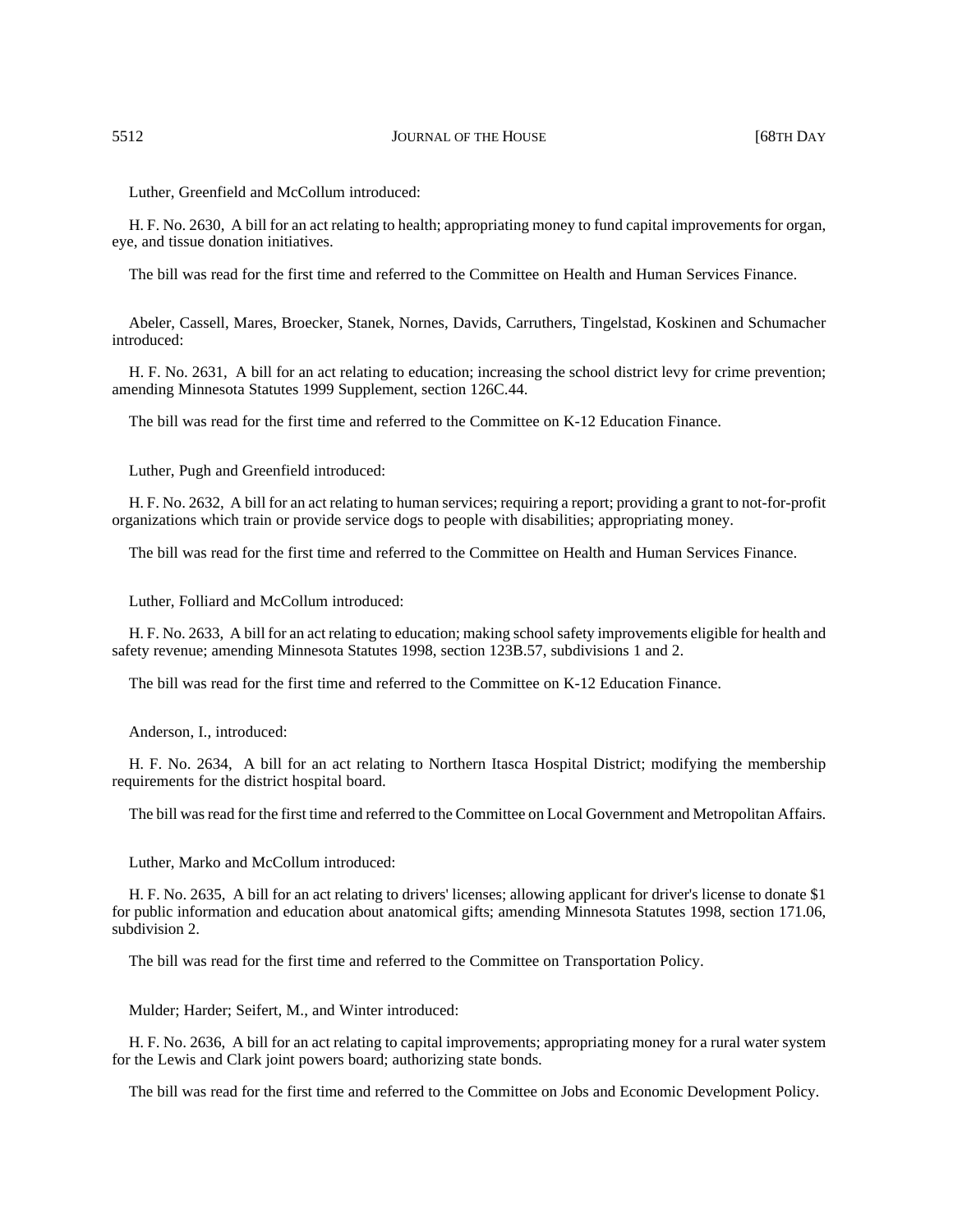Chaudhary; Koskinen; Pugh; Greenfield; Juhnke; McCollum; Lieder; Luther; Leighton; Winter; Schumacher; Kubly; Mullery; Kelliher; Peterson; Bakk; Clark, K.; Mahoney; Tunheim; Greiling; Tomassoni; Mares; Johnson; Trimble; Wejcman; Gray; Wagenius; Otremba; Folliard; Huntley; Rest; Solberg; Carlson; Hasskamp and Swapinski introduced:

H. F. No. 2637, A bill for an act relating to human services; expanding eligibility for the senior drug program; appropriating money; amending Minnesota Statutes 1998, section 256.955, subdivisions 1 and 2; Minnesota Statutes 1999 Supplement, section 256.955, subdivisions 4, 8, and 9.

The bill was read for the first time and referred to the Committee on Health and Human Services Policy.

## Buesgens introduced:

H. F. No. 2638, A bill for an act relating to motor vehicles; exempting motor vehicle towing companies from fees and surcharges when obtaining registration information needed to comply with laws relating to impounded vehicles or vehicle liens; amending Minnesota Statutes 1998, section 168.345, subdivision 4.

The bill was read for the first time and referred to the Committee on Transportation Policy.

Ozment; Storm; Huntley; Sykora; Leighton; Clark, K.; Abeler and Tingelstad introduced:

H. F. No. 2639, A bill for an act relating to occupational health and safety; establishing standards for employer activities to reduce occupational exposure to bloodborne pathogens through sharps injuries; proposing coding for new law in Minnesota Statutes, chapter 182.

The bill was read for the first time and referred to the Committee on Health and Human Services Policy.

Haas introduced:

H. F. No. 2640, A bill for an act relating to local government aids; increasing the city aid base and the maximum aid in certain instances; amending Minnesota Statutes 1999 Supplement, section 477A.011, subdivision 36.

The bill was read for the first time and referred to the Committee on Taxes.

Fuller, Davids and Storm introduced:

H. F. No. 2641, A bill for an act relating to financial institutions; making permanent the school bank pilot project; amending Laws 1997, chapter 157, section 71, as amended.

The bill was read for the first time and referred to the Committee on Commerce.

Rhodes introduced:

H. F. No. 2642, A bill for an act relating to employment agencies; providing for waiver of bond requirement in certain circumstances; amending Minnesota Statutes 1998, section 184.30, subdivision 1.

The bill was read for the first time and referred to the Committee on Jobs and Economic Development Policy.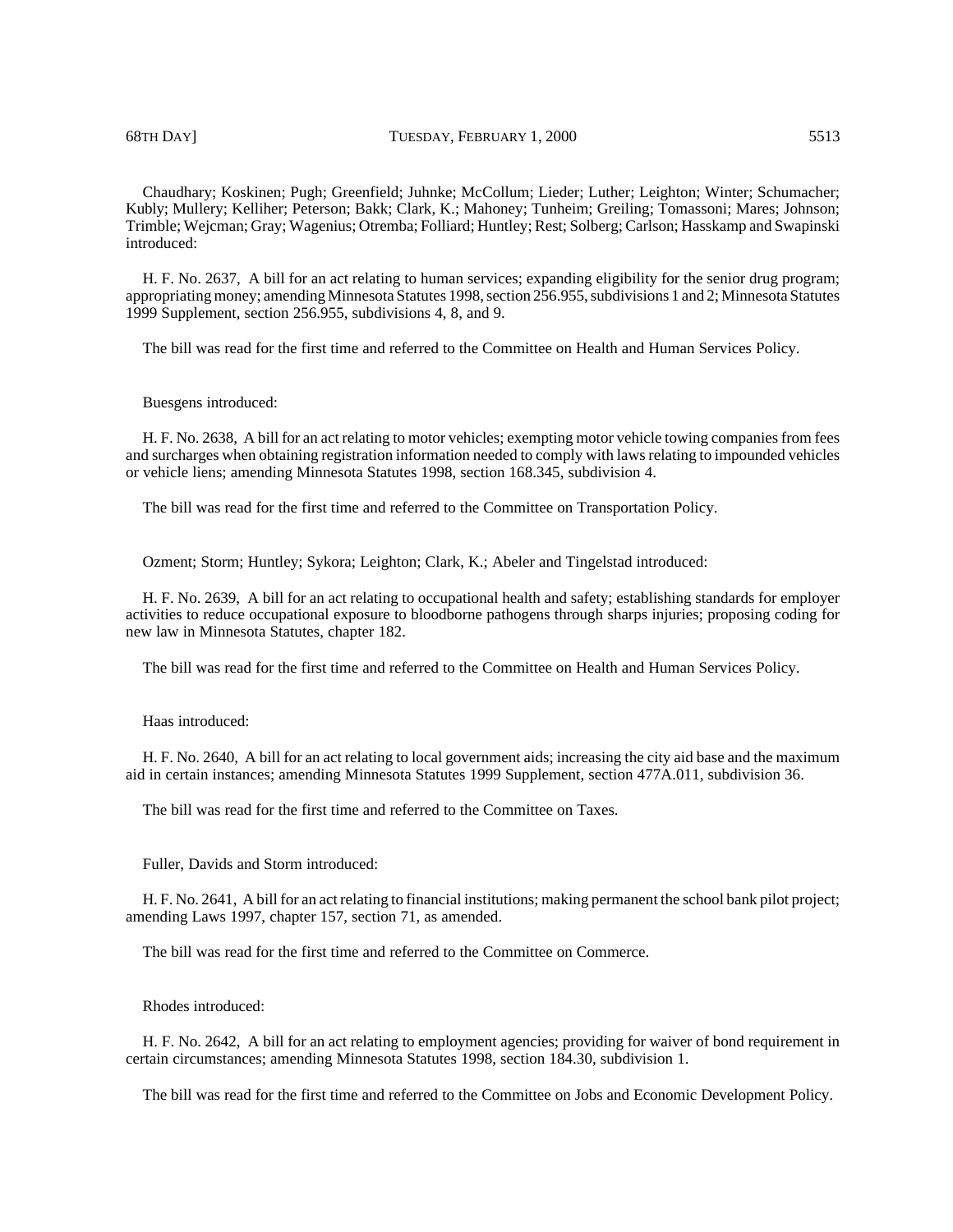Luther, Abeler, Tomassoni and Jennings introduced:

H. F. No. 2643, A bill for an act relating to health; requiring prompt payment by health plan companies and third-party administrators of clean claims for health care services; proposing coding for new law in Minnesota Statutes, chapter 62Q.

The bill was read for the first time and referred to the Committee on Health and Human Services Policy.

Carlson and Chaudhary introduced:

H. F. No. 2644, A bill for an act relating to retirement; providing continued insurance coverage for spouses of certain retirees.

The bill was read for the first time and referred to the Committee on Commerce.

Trimble and Kahn introduced:

H. F. No. 2645, A bill for an act relating to taxation; making outdoor advertising devices taxable for purposes of property taxes; amending Minnesota Statutes 1999 Supplement, sections 272.02, subdivision 9; and 273.13, subdivision 31.

The bill was read for the first time and referred to the Committee on Taxes.

Trimble introduced:

H. F. No. 2646, A bill for an act relating to capital improvements; authorizing spending to acquire and to better public land and buildings and other public improvements of a capital nature; appropriating money to the board of trustees of the Minnesota state colleges and universities for a library for the Metropolitan State University, St. Paul region campus; authorizing issuance of bonds.

The bill was read for the first time and referred to the Committee on Higher Education Finance.

Peterson introduced:

H. F. No. 2647, A bill for an act relating to capital improvements; appropriating money for development of the campground area at Lac Qui Parle state park; authorizing state bonds.

The bill was read for the first time and referred to the Committee on Environment and Natural Resources Finance.

Erhardt introduced:

H. F. No. 2648, A bill for an act relating to taxation; reducing individual income tax rates; amending Minnesota Statutes 1999 Supplement, sections 290.06, subdivisions 2c and 2d; and 290.091, subdivisions 1, 2, and 6.

The bill was read for the first time and referred to the Committee on Taxes.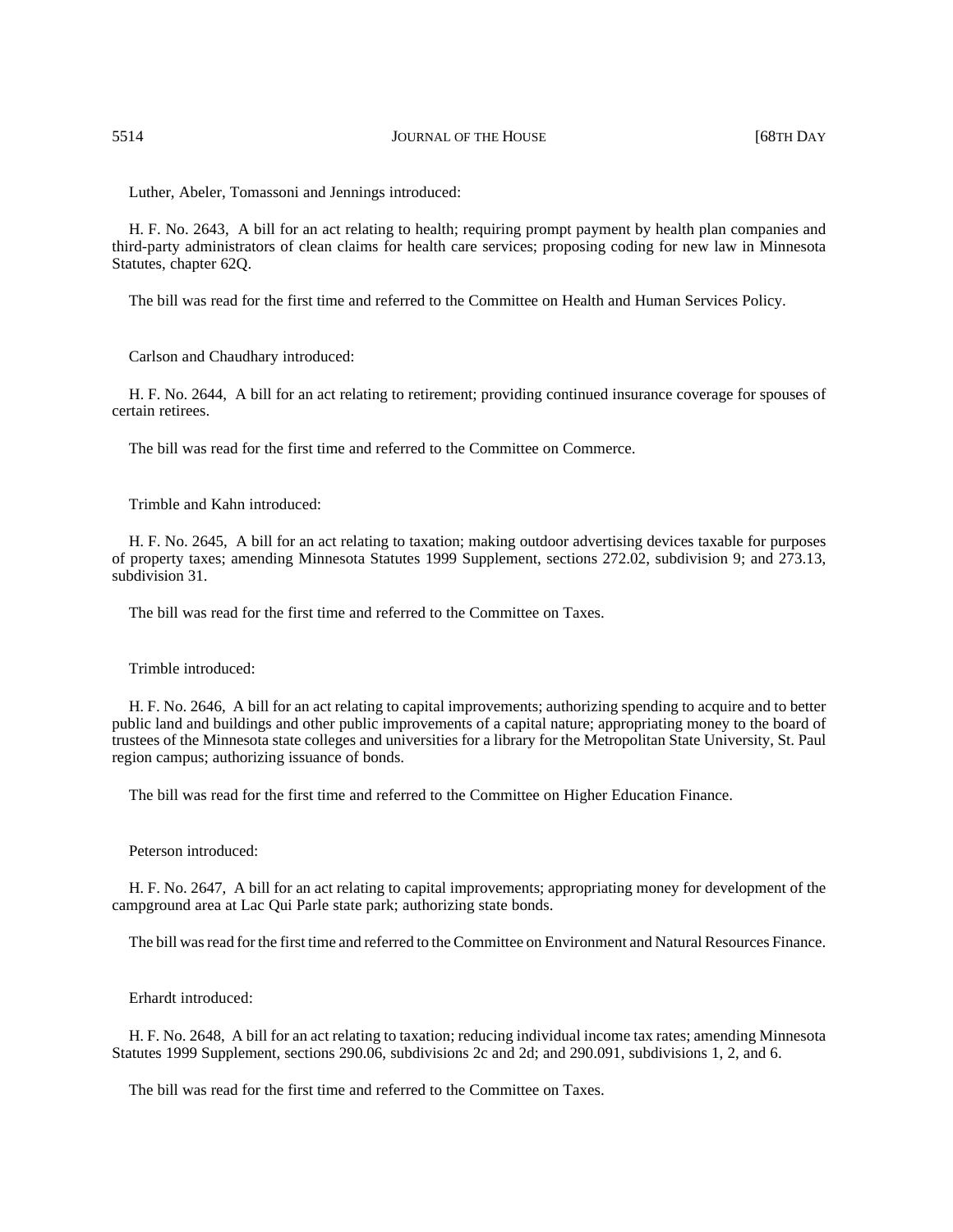Abeler; Sviggum; Hackbarth; Koskinen; Vandeveer; Tingelstad; Westerberg; Haake; Olson; Anderson, B.; Johnson; Schumacher; Cassell and Pugh introduced:

H. F. No. 2649, A bill for an act relating to capital improvements; authorizing spending to acquire and to better public land and buildings and other public improvements of a capital nature; authorizing the board of trustees of the Minnesota state colleges and universities to repair and remodel facilities at the Anoka-Hennepin Technical College; requiring continued operation of the college; authorizing issuance of state bonds; appropriating money.

The bill was read for the first time and referred to the Committee on Higher Education Finance.

# Stanek introduced:

H. F. No. 2650, A bill for an act relating to crime prevention; removing the appropriation for computer controlled driving simulator grants; amending Laws 1999, chapter 216, article 1, sections 7, subdivision 6; and 18.

The bill was read for the first time and referred to the Committee on Judiciary Finance.

Tuma, Osthoff, Ozment, Holsten, Solberg and Howes introduced:

H. F. No. 2651, A bill for an act relating to capital improvements; authorizing bonds and appropriating money for statewide natural resources purposes.

The bill was read for the first time and referred to the Committee on Environment and Natural Resources Finance.

Goodno and Westfall introduced:

H. F. No. 2652, A bill for an act relating to the building code; exempting border cities from Minnesota Rules, chapters 7672 and 7674; proposing coding for new law in Minnesota Statutes, chapter 16B.

The bill was read for the first time and referred to the Committee on Commerce.

#### Smith introduced:

H. F. No. 2653, A bill for an act relating to civil action; providing for certain conduct by public school students being subject to disciplinary action and possible removal of a student from class; amending Minnesota Statutes 1998, section 121A.61, subdivision 3.

The bill was read for the first time and referred to the Committee on Education Policy.

Seifert, M.; Wenzel; Goodno; Dorn and Carlson introduced:

H. F. No. 2654, A bill for an act relating to retirement; raising post-retirement earnings limitations for certain plan participants; amending Minnesota Statutes 1999 Supplement, sections 136F.48; 352.1155, subdivisions 1 and 4; and 354.445.

The bill was read for the first time and referred to the Committee on Governmental Operations and Veterans Affairs Policy.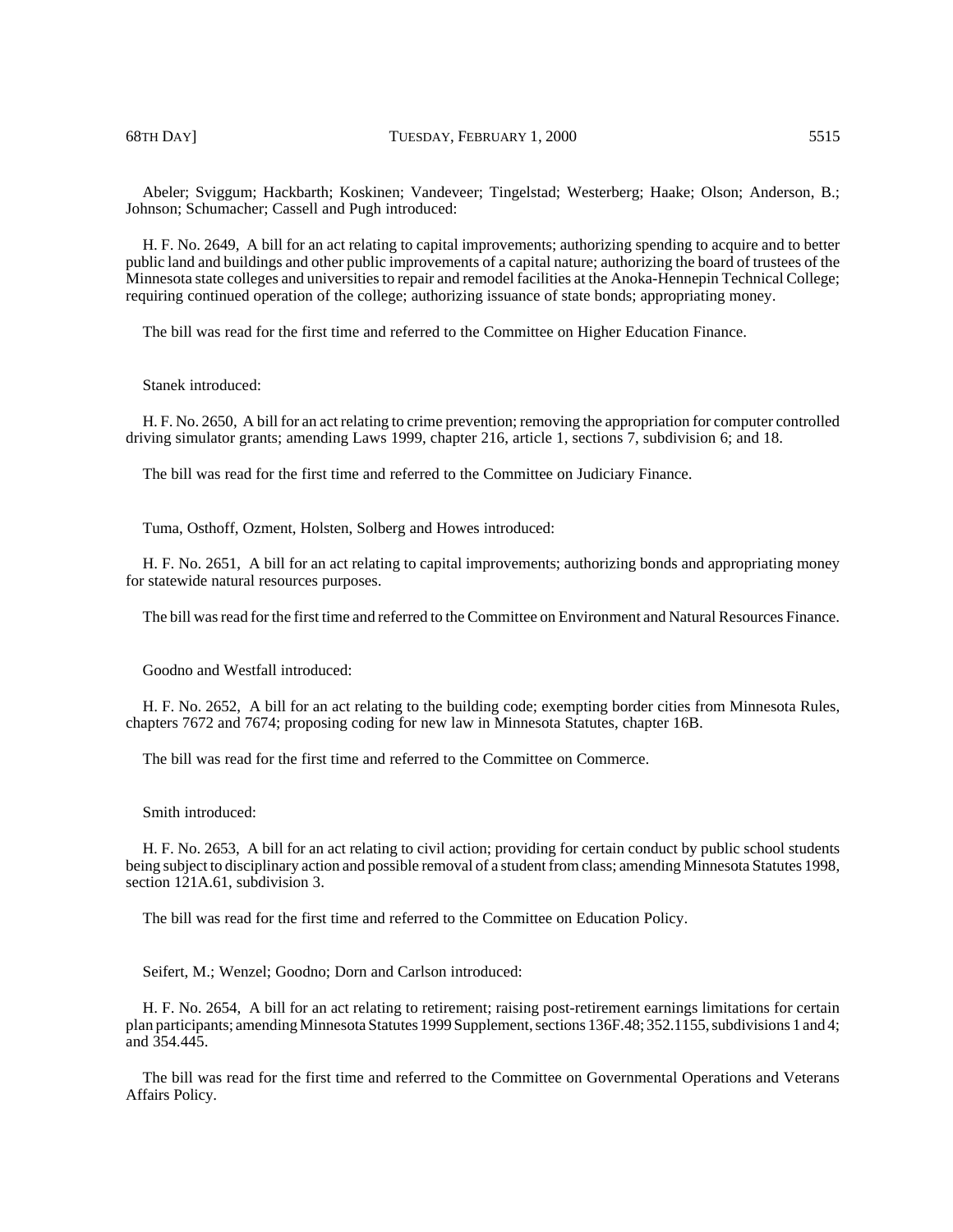Leppik, Dempsey and Abeler introduced:

H. F. No. 2655, A bill for an act relating to crimes; increasing criminal penalties and driver license sanctions for underage persons who use any type of false identification to purchase or attempt to purchase alcoholic beverages or tobacco; authorizing retailers to seize false identification; amending Minnesota Statutes 1998, sections 171.171; 340A.702; and 609.685, subdivisions 2 and 3; Minnesota Statutes 1999 Supplement, sections 260B.235, subdivision 4; and 340A.503, subdivision 6.

The bill was read for the first time and referred to the Committee on Crime Prevention.

Wolf introduced:

H. F. No. 2656, A bill for an act relating to consumer protection; regulating auto glass repair and replacement; restricting certain rebates and incentives; requiring prompt payment; amending Minnesota Statutes 1998, section 72A.201, subdivision 6; proposing coding for new law in Minnesota Statutes, chapter 325F.

The bill was read for the first time and referred to the Committee on Commerce.

Tomassoni, Bakk and Murphy introduced:

H. F. No. 2657, A bill for an act relating to alcoholic beverages; providing that certain establishments in which wine is made for personal or family use only are not required to be licensed; proposing coding for new law in Minnesota Statutes, chapter 340A.

The bill was read for the first time and referred to the Committee on Commerce.

Koskinen, Peterson and Leighton introduced:

H. F. No. 2658, A bill for an act relating to human services; providing coverage options for children eligible for employer-subsidized health insurance; proposing coding for new law in Minnesota Statutes, chapter 256L.

The bill was read for the first time and referred to the Committee on Health and Human Services Policy.

Koskinen; Greiling; Kalis; Biernat; Clark, K.; Schumacher; Luther; Otremba; Carruthers and Leighton introduced:

H. F. No. 2659, A bill for an act relating to human services; changing nursing facility salary adjustment per diem; amending Minnesota Statutes 1999 Supplement, section 256B.431, subdivision 2i.

The bill was read for the first time and referred to the Committee on Health and Human Services Policy.

Koskinen and Mahoney introduced:

H. F. No. 2660, A bill for an act relating to human services; requiring counties to offer an enhanced registration category to child care providers; requiring counties to pay licensed child care providers directly for child care expenses; extending unlicensed child care to certain providers for one year; amending Minnesota Statutes 1998, section 119B.09, by adding a subdivision; Minnesota Statutes 1999 Supplement, section 119B.13, subdivision 6; Laws 1997, chapter 248, section 46, as amended.

The bill was read for the first time and referred to the Committee on Health and Human Services Policy.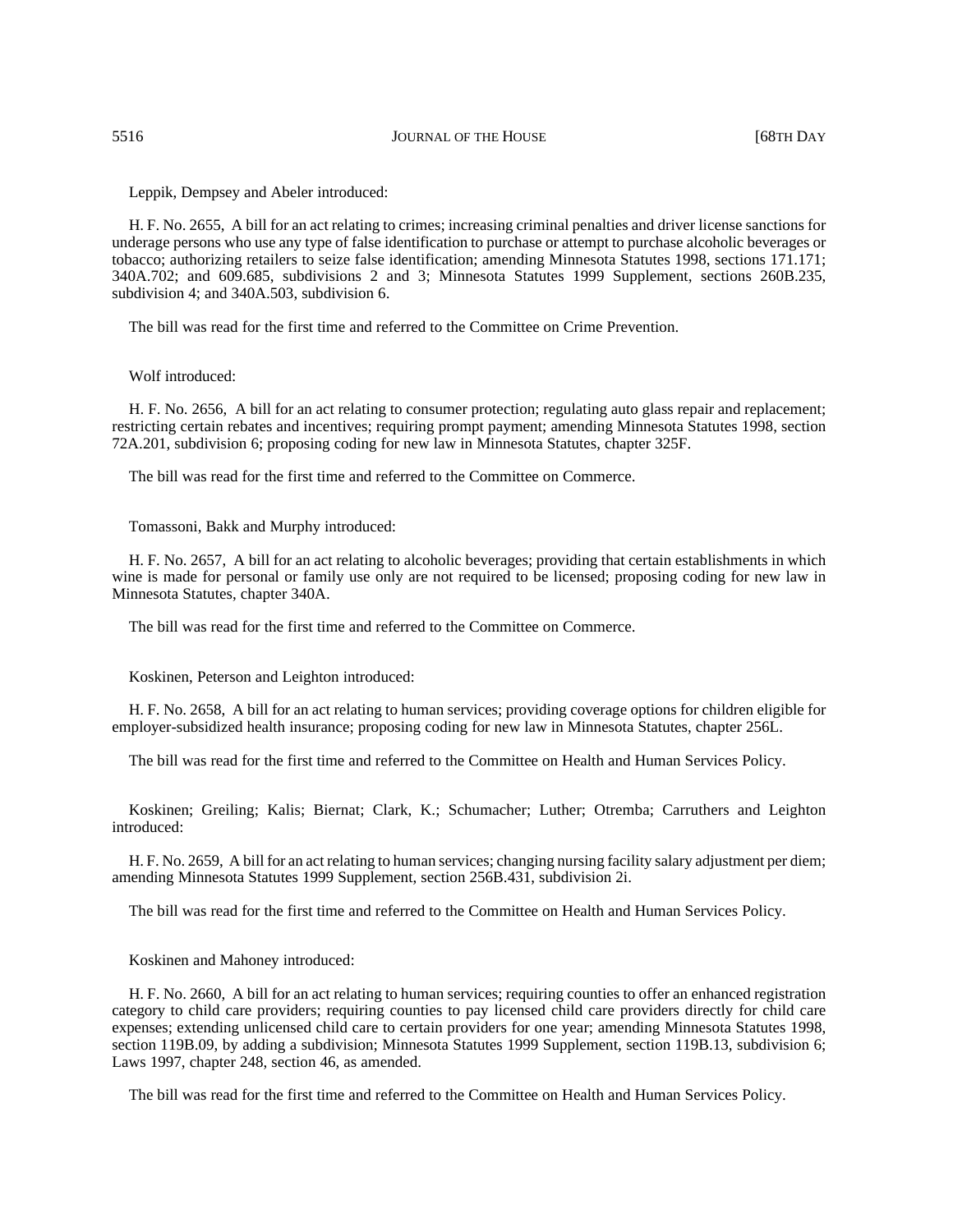Clark, K., and Mullery introduced:

H. F. No. 2661, A bill for an act relating to human services; clarifying the treatment of crime victims reparations for purposes of medical assistance eligibility determinations; amending Minnesota Statutes 1999 Supplement, sections 256B.056, by adding a subdivision; and 256B.0575.

The bill was read for the first time and referred to the Committee on Health and Human Services Policy.

Clark, K., and Mullery introduced:

H. F. No. 2662, A bill for an act relating to crime victims; extending the time for receipt of reparations; amending Minnesota Statutes 1998, section 611A.54.

The bill was read for the first time and referred to the Committee on Crime Prevention.

Carlson; Paymar; Leighton; Wagenius; Clark, K.; Skoglund; Gleason; Pugh; Solberg; Peterson; Winter; Tomassoni; Juhnke; Schumacher and Rest introduced:

H. F. No. 2663, A bill for an act relating to education finance; establishing funding for voluntary, full-day kindergarten; appropriating money; amending Minnesota Statutes 1999 Supplement, section 126C.05, subdivision 1.

The bill was read for the first time and referred to the Committee on K-12 Education Finance.

Gray, Kelliher, Dawkins, Chaudhary, Luther, McCollum, Huntley, Lieder, Tunheim and Johnson introduced:

H. F. No. 2664, A bill for an act relating to education finance; establishing funding for voluntary, full-day kindergarten; appropriating money; amending Minnesota Statutes 1999 Supplement, section 126C.05, subdivision 1.

The bill was read for the first time and referred to the Committee on K-12 Education Finance.

Skoglund introduced:

H. F. No. 2665, A bill for an act relating to game and fish; requiring certification on firearm hunting license that the holder is eligible to possess a firearm; amending Minnesota Statutes 1998, section 97A.405, by adding a subdivision.

The bill was read for the first time and referred to the Committee on Environment and Natural Resources Policy.

Mullery introduced:

H. F. No. 2666, A bill for an act relating to crime prevention; allowing city attorneys to prosecute the crime of contributing to delinquency of a minor; increasing the penalty for certain thefts and for contributing to the delinquency of a minor under certain circumstances; directing an aggravating factor to the sentencing guidelines commission; amending Minnesota Statutes 1998, sections 609.035, by adding a subdivision; and 609.494, subdivision 2, and by adding a subdivision; Minnesota Statutes 1999 Supplement, sections 260B.425, subdivisions 1 and 2; and 609.52, subdivision 3.

The bill was read for the first time and referred to the Committee on Crime Prevention.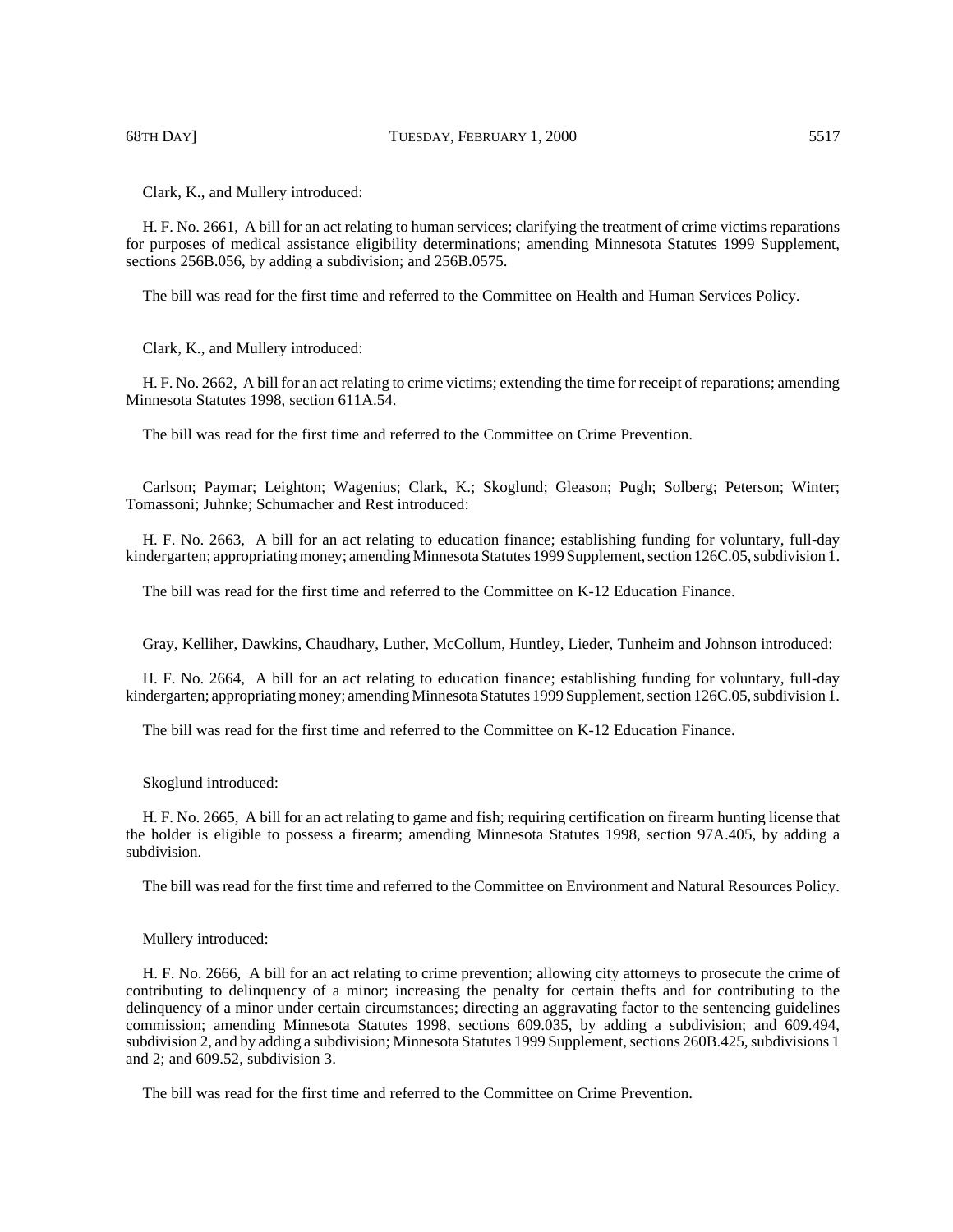## Mullery introduced:

H. F. No. 2667, A bill for an act relating to state government; requiring a plan to recruit and retain minority employees in state government.

The bill was read for the first time and referred to the Committee on Governmental Operations and Veterans Affairs Policy.

## Mullery introduced:

H. F. No. 2668, A bill for an act relating to insurance; prohibiting discrimination in auto insurance based upon geographic location within the Twin Cities metropolitan area; amending Minnesota Statutes 1999 Supplement, section 72A.20, subdivision 23.

The bill was read for the first time and referred to the Committee on Commerce.

## Mullery introduced:

H. F. No. 2669, A bill for an act relating to taxation; expanding the sales tax rebate to residents of the Minnesota veterans home; appropriating money; amending Laws 1999, chapter 243, article 1, section 2.

The bill was read for the first time and referred to the Committee on Taxes.

Bradley, Tuma and Luther introduced:

H. F. No. 2670, A bill for an act relating to human services; allowing certain individuals to simultaneously receive family support grants and community-based waivered services; setting a floor for family support grants; amending Minnesota Statutes 1998, section 252.32, subdivisions 1a and 3.

The bill was read for the first time and referred to the Committee on Health and Human Services Policy.

Bradley, Tuma and Luther introduced:

H. F. No. 2671, A bill for an act relating to human services; mental retardation protection; requiring legislative recommendations.

The bill was read for the first time and referred to the Committee on Health and Human Services Policy.

Westerberg, Stang, Smith, Stanek, Broecker and Dorman introduced:

H. F. No. 2672, A bill for an act relating to government data practices; limiting the immunity of a school district and others for good faith use and sharing of certain data on minors; amending Minnesota Statutes 1999 Supplement, section 13.32, subdivision 7.

The bill was read for the first time and referred to the Committee on Civil Law.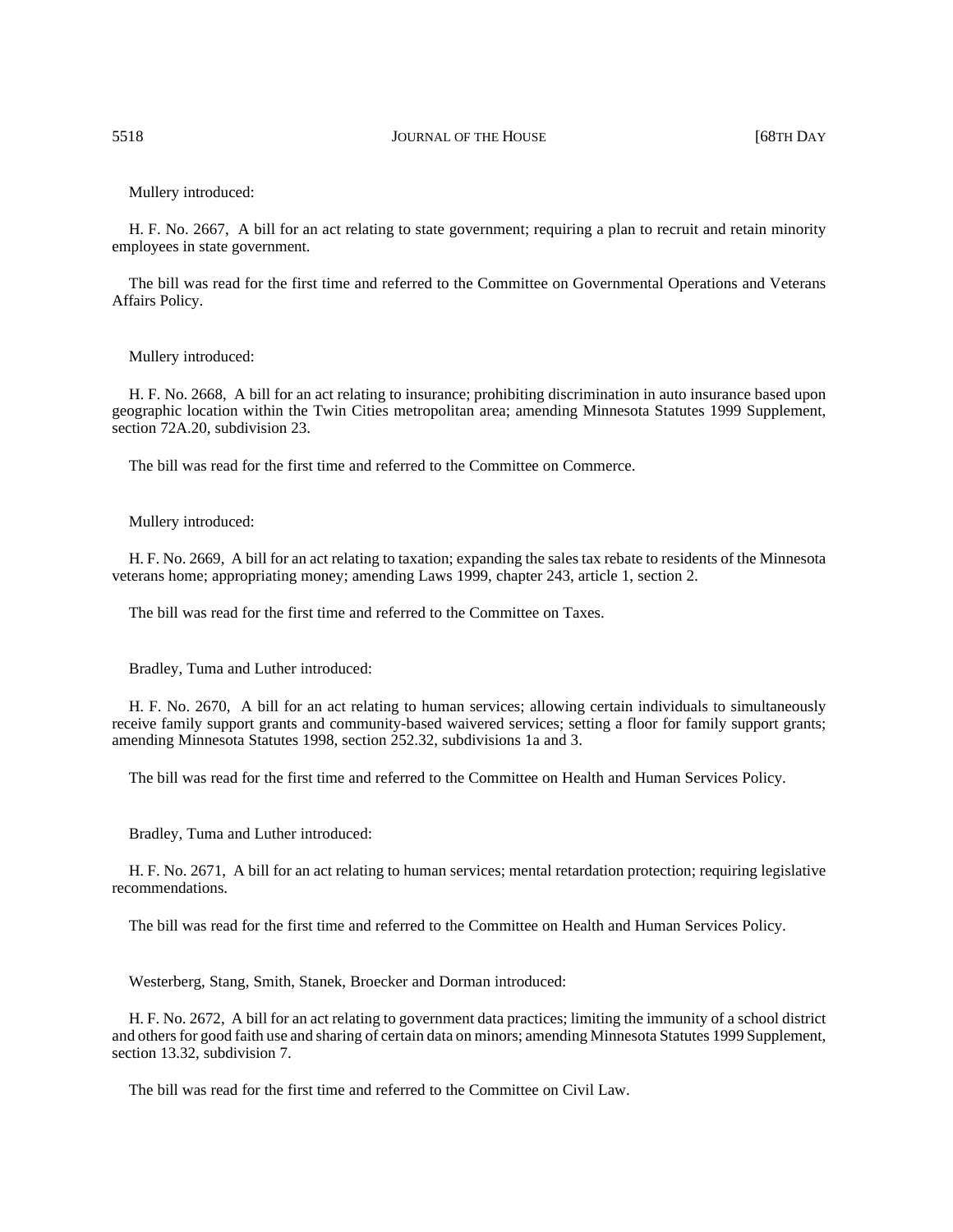68TH DAY] TUESDAY, FEBRUARY 1, 2000 5519

Rest and Harder introduced:

H. F. No. 2673, A bill for an act relating to local government; establishing standards for the creation of corporations by political subdivisions; providing for the continuation of existing corporations created by political subdivisions; amending Minnesota Statutes 1998, section 238.08, subdivision 3; proposing coding for new law in Minnesota Statutes 1998, chapter 465; repealing Minnesota Statutes 1998, section 465.715, subdivisions 1, 2, and 3; Minnesota Statutes 1999 Supplement, section 465.715, subdivision 1a.

The bill was read for the first time and referred to the Committee on Local Government and Metropolitan Affairs.

# Finseth introduced:

H. F. No. 2674, A bill for an act relating to natural resources; establishing the Red River state recreation area; authorizing bonds and appropriating money for the construction of a visitors' center and campground at the recreation area.

The bill was read for the first time and referred to the Committee on Environment and Natural Resources Finance.

House File Nos. 2675 through 2741 were not pre-filed pursuant to House Rule 1.14 and were introduced on the 68th legislative day as follows:

Haas, Davids, Huntley, Pugh and Sviggum introduced:

H. F. No. 2675, A bill for an act relating to insurance; authorizing insurance coverage for vicarious liability for punitive and exemplary damages; amending Minnesota Statutes 1999 Supplement, section 60A.06, subdivision 1.

The bill was read for the first time and referred to the Committee on Commerce.

Carruthers introduced:

H. F. No. 2676, A bill for an act relating to motor carriers; making hours of service regulations applicable to trucks transporting gravel; amending Minnesota Statutes 1998, section 221.031, subdivision 3.

The bill was read for the first time and referred to the Committee on Transportation Policy.

Ozment introduced:

H. F. No. 2677, A bill for an act relating to human services; providing a nursing facility rate adjustment; appropriating money; amending Minnesota Statutes 1998, section 256B.434, by adding a subdivision.

The bill was read for the first time and referred to the Committee on Health and Human Services Finance.

Nornes, Abeler, McGuire and Sykora introduced:

H. F. No. 2678, A bill for an act relating to families; providing emergency assistance and transitional housing; appropriating money; amending Laws 1999, chapter 205, article 4, section 12, subdivisions 3 and 12.

The bill was read for the first time and referred to the Committee on Family and Early Childhood Education Finance.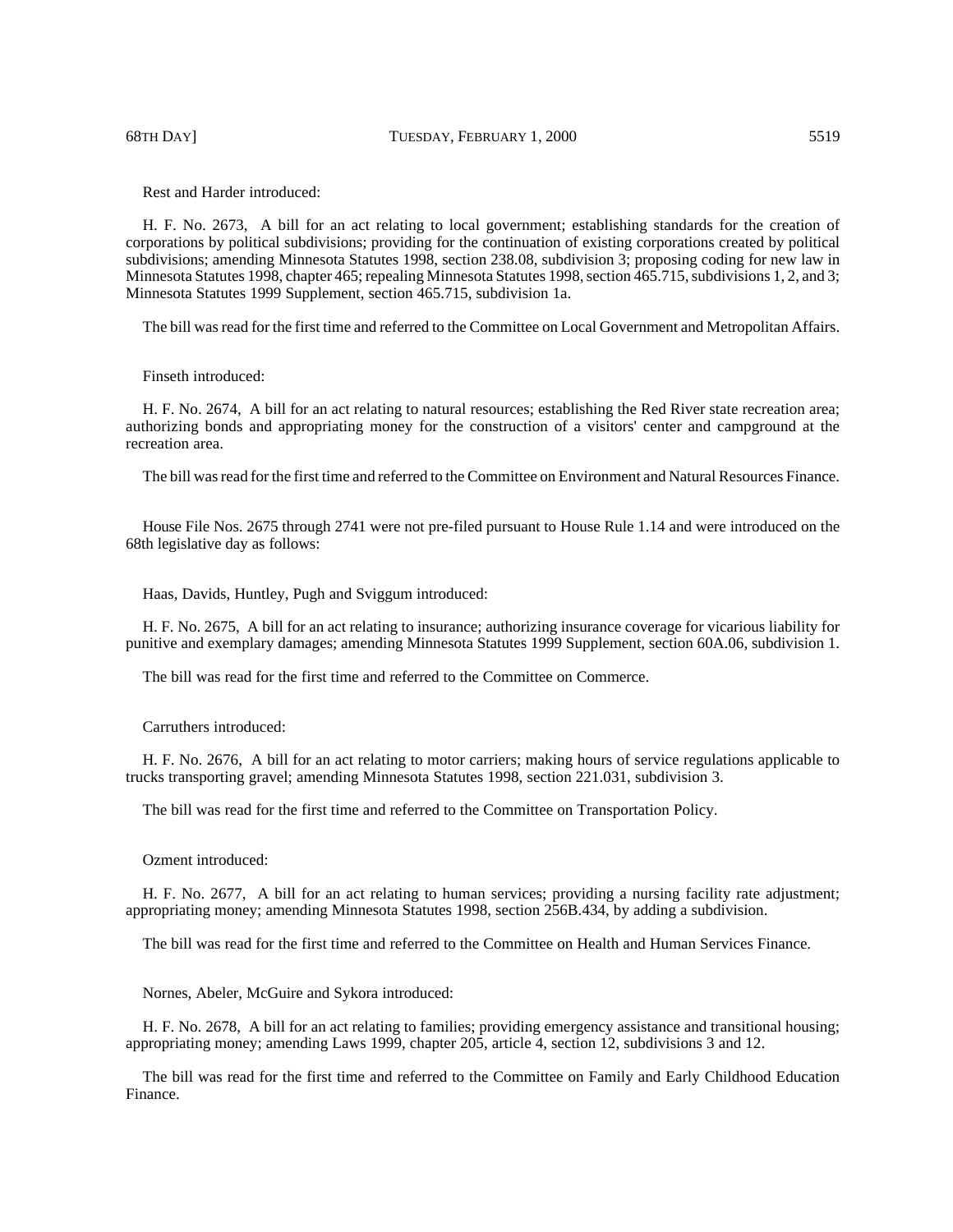Sykora; Westerberg; Clark, K., and Jaros introduced:

H. F. No. 2679, A bill for an act relating to housing; providing funding for the family homeless prevention program; appropriating money.

The bill was read for the first time and referred to the Committee on Family and Early Childhood Education Finance.

## Jaros introduced:

H. F. No. 2680, A bill for an act relating to elections; allowing party treasurers to sign certain political contribution refund receipt forms; amending Minnesota Statutes 1999 supplement, section 290.06, subdivision 23.

The bill was read for the first time and referred to the Committee on Governmental Operations and Veterans Affairs Policy.

# Juhnke introduced:

H. F. No. 2681, A bill for an act relating to taxation; property; exempting certain property that is low in market value; amending Minnesota Statutes 1998, section 273.125, subdivision 8.

The bill was read for the first time and referred to the Committee on Taxes.

Hasskamp; Larsen, P.; Anderson, I.; Trimble and Clark, K., introduced:

H. F. No. 2682, A bill for an act relating to community development; providing for a grant for Camp Knutson; appropriating money.

The bill was read for the first time and referred to the Committee on Jobs and Economic Development Finance.

## Mares introduced:

H. F. No. 2683, A bill for an act relating to retirement; clarifying ambiguities associated with the merger of local police and fire consolidation accounts into the public employees police and fire plan; amending Minnesota Statutes 1999 Supplement, section 423A.02, subdivisions 1b, 4, and 5.

The bill was read for the first time and referred to the Committee on Governmental Operations and Veterans Affairs Policy.

## Wolf introduced:

H. F. No. 2684, A bill for an act relating to utilities; extending existence of legislative electric energy task force; amending Minnesota Statutes 1998, section 216C.051, subdivision 9.

The bill was read for the first time and referred to the Committee on Commerce.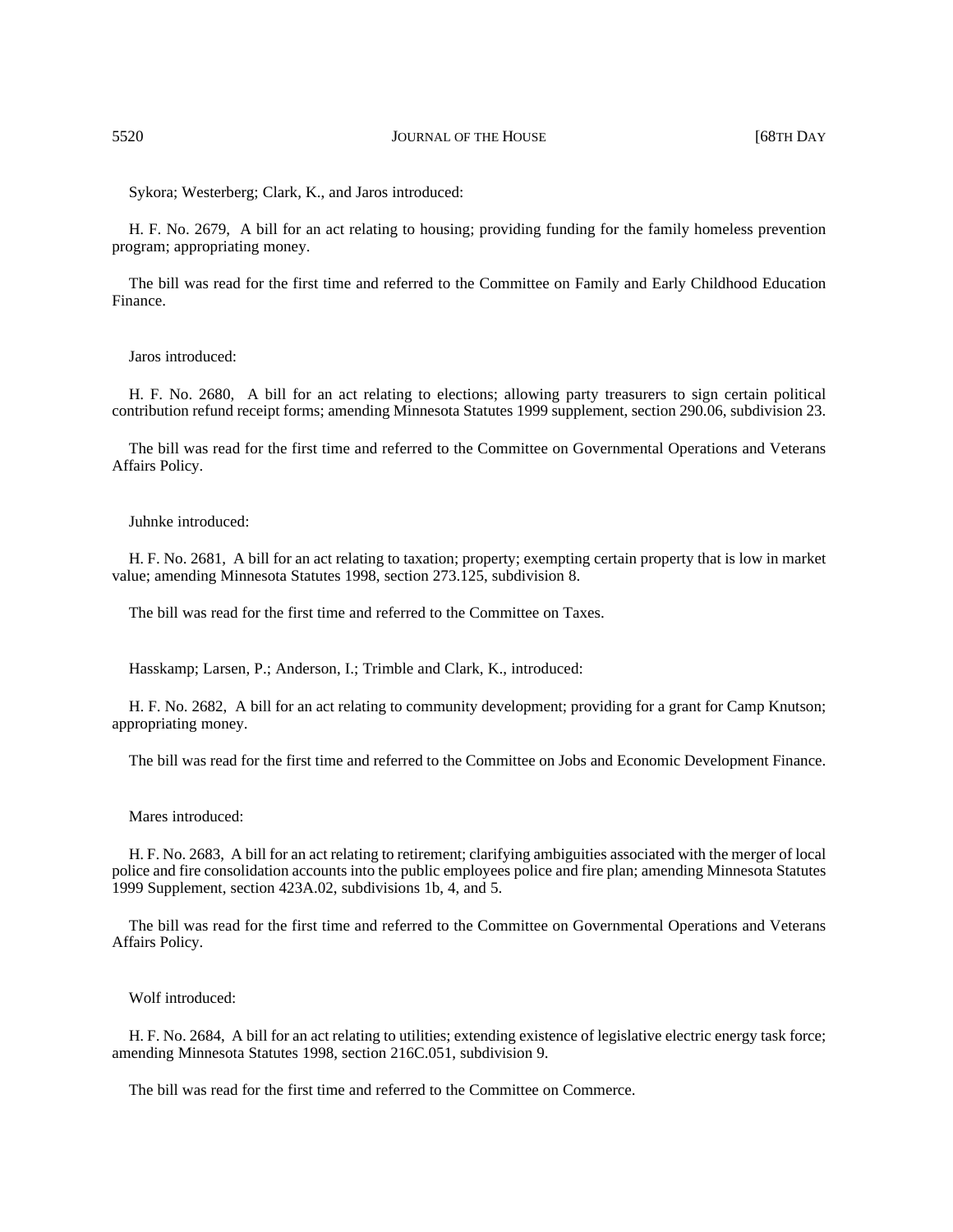#### Wagenius introduced:

H. F. No. 2685, A bill for an act relating to retirement; providing survivor benefits to certain surviving spouses of deceased members of the Minneapolis Fire Relief Association; amending Laws 1965, chapter 519, section 1, as amended.

The bill was read for the first time and referred to the Committee on Governmental Operations and Veterans Affairs Policy.

## Wolf introduced:

H. F. No. 2686, A bill for an act relating to regulated industries; extending expiration date of legislative electric energy task force; amending Minnesota Statutes 1998, section 216C.051, subdivision 9.

The bill was read for the first time and referred to the Committee on Commerce.

Wolf, Ozment and McElroy introduced:

H. F. No. 2687, A bill for an act relating to utilities; modifying electric power generating plant exemption from the Minnesota Power Plant Siting Act; amending Minnesota Statutes 1998, section 116C.57, subdivision 5a.

The bill was read for the first time and referred to the Committee on Commerce.

Broecker, Paymar and Stanek introduced:

H. F. No. 2688, A bill for an act relating to crime; appropriating money to the Ramsey county attorney's office to establish and fund a domestic assault and child abuse prosecution unit.

The bill was read for the first time and referred to the Committee on Judiciary Finance.

# Solberg introduced:

H. F. No. 2689, A bill for an act relating to capital improvements; appropriating money to the board of trustees of the Minnesota state colleges and universities to construct an engineering building at Itasca community college; authorizing state bonds.

The bill was read for the first time and referred to the Committee on Higher Education Finance.

## Solberg introduced:

H. F. No. 2690, A bill for an act relating to education; authorizing state bonds; appropriating money to Itasca county to construct a trail head building at the start of the Taconite trail in Itasca county.

The bill was read for the first time and referred to the Committee on Environment and Natural Resources Finance.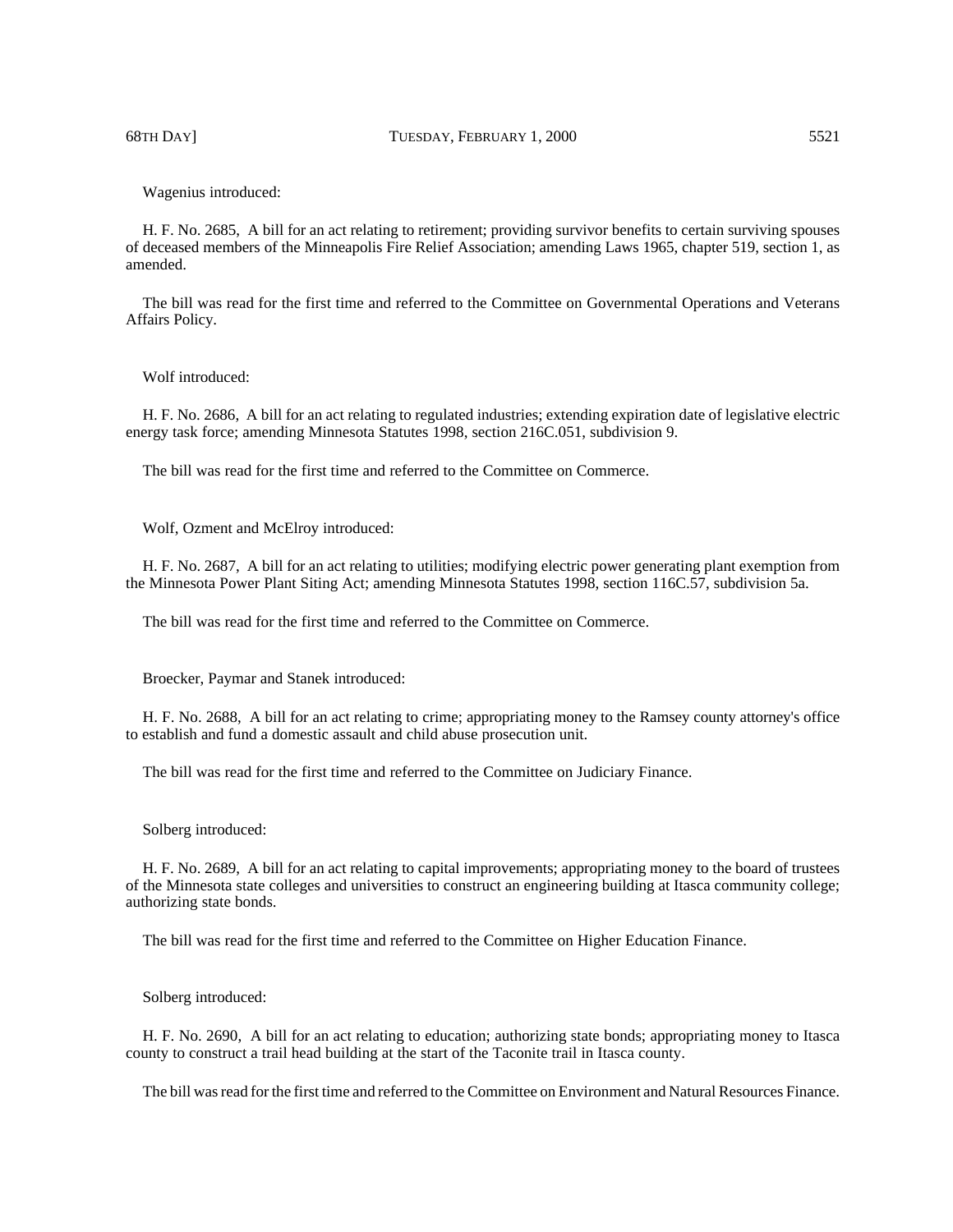Dehler introduced:

H. F. No. 2691, A bill for an act relating to townships; providing for treatment of personnel data; amending Minnesota Statutes 1998, section 367.05, subdivision 1.

The bill was read for the first time and referred to the Committee on Local Government and Metropolitan Affairs.

Greenfield introduced:

H. F. No. 2692, A bill for an act relating to human services; providing a nursing facility rate adjustment; appropriating money; amending Minnesota Statutes 1998, section 256B.434, by adding a subdivision.

The bill was read for the first time and referred to the Committee on Health and Human Services Finance.

Luther, Gunther and Bakk introduced:

H. F. No. 2693, A bill for an act relating to insurance; requiring that an independent medical examination of an automobile accident victim be conducted by a chiropractor if the victim is being treated by a chiropractor; amending Minnesota Statutes 1998, section 65B.56, subdivision 1.

The bill was read for the first time and referred to the Committee on Health and Human Services Policy.

Ozment introduced:

H. F. No. 2694, A bill for an act relating to financial institutions; permitting location of a branch bank in Vasa township under certain conditions.

The bill was read for the first time and referred to the Committee on Commerce.

Greiling, McCollum, Luther, Kahn and McGuire introduced:

H. F. No. 2695, A bill for an act relating to elections; imposing campaign contribution and spending limits on political party caucuses that choose to participate in the political contribution refund program; limiting multicandidate expenditures by political parties; increasing the maximum political contribution refund from \$50 to \$100; amending Minnesota Statutes 1999 Supplement, sections 10A.25, subdivisions 1, 10, and by adding a subdivision; 10A.27, subdivision 11, and by adding a subdivision; 10A.275, subdivision 1; 10A.28, subdivisions 1 and 2; 10A.322; and 290.06, subdivision 23.

The bill was read for the first time and referred to the Committee on Governmental Operations and Veterans Affairs Policy.

Greiling, McCollum, Luther, Kahn and McGuire introduced:

H. F. No. 2696, A bill for an act relating to elections; limiting independent expenditures by political parties on behalf of their own candidates as a condition of receiving a public subsidy; amending Minnesota Statutes 1999 Supplement, sections 10A.01, subdivision 18; 10A.25, subdivision 1, and by adding a subdivision; 10A.28, subdivision 1; 10A.31, subdivisions 3 and 5; 10A.322; and 290.06, subdivision 23.

The bill was read for the first time and referred to the Committee on Governmental Operations and Veterans Affairs Policy.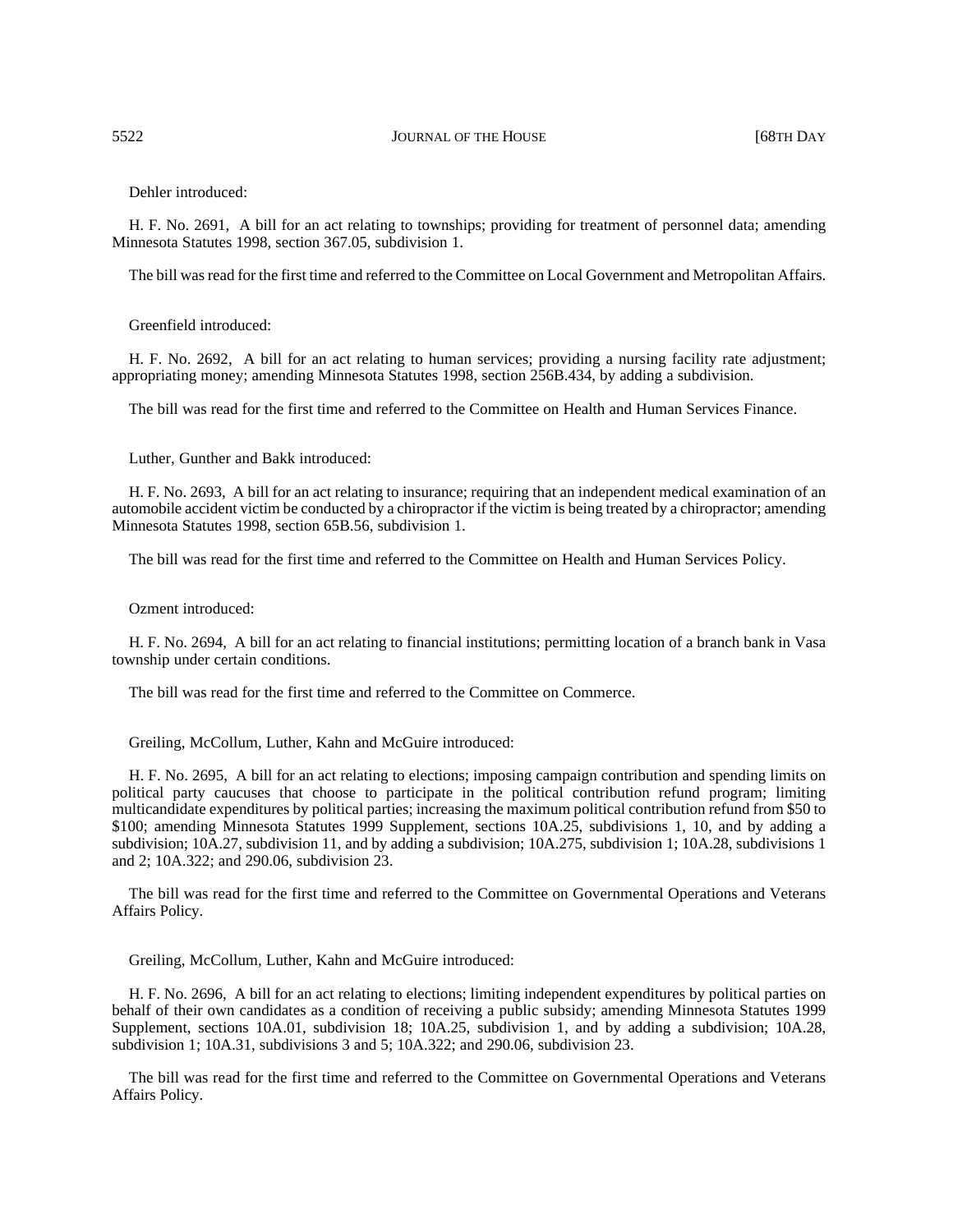#### Buesgens introduced:

H. F. No. 2697, A bill for an act relating to metropolitan government; abolishing the metropolitan council, the metropolitan parks and open space commission, the metropolitan sports facilities commission, and the metropolitan radio board; transferring regional transit financing and operations to the commissioner of transportation; establishing the metropolitan wastewater control commission; transferring ownership and operation of the metropolitan sports facilities to the city of Minneapolis, or in the alternative, to the Minnesota amateur sports commission; transferring the powers and duties of the metropolitan radio board to the commissioner of transportation; transferring housing programs to the housing finance agency; appropriating money; amending Minnesota Statutes 1998, sections 3.9741, subdivision 1; 4A.02; 13.55, subdivision 1; 15.0597, subdivision 1; 15.0599, subdivision 1; 15A.0815, subdivision 3; 16B.122, subdivision 1; 65B.43, subdivision 20; 85.015, subdivision 14; 85.016; 85.017; 103B.155; 103B.231, subdivisions 3a, 7, 8, and 11; 103B.235, subdivision 3; 103B.255, subdivisions 8, 9, and 12; 103D.401, subdivisions 1, 2, 3, 4, and 5; 103D.405, subdivisions 3, 4, 5, and 6; 103F.715; 103F.721; 103F.761, subdivision 1; 103G.293; 115.54; 115A.471; 116.16, subdivision 2; 116.182, subdivision 1; 116D.04, subdivision 1a; 116G.03, subdivision 5; 116G.15; 116J.401; 116J.402; 116J.565, subdivision 1; 116M.14, subdivision 4; 116M.15, subdivision 1; 117.57, subdivision 3; 124D.892, subdivision 1; 134.201, subdivision 5; 145A.02, subdivision 16; 145A.09, subdivision 6; 160.265, subdivision 1; 161.17, subdivision 2; 161.171, subdivision 5; 161.173; 161.174; 162.09, subdivision 4; 169.781, subdivision 1; 169.791, subdivision 5; 169.792, subdivision 11; 174.03, subdivisions 1, 4, 5, and 6a; 174.031, subdivision 3; 174.04, subdivisions 1 and 2; 174.32, subdivision 2; 174.50, subdivision 4; 216C.15, subdivision 1; 221.031, subdivision 3a; 221.295; 240.06, subdivision 2; 240A.08; 270.12, subdivision 3; 275.065, subdivisions 3 and 6b; 275.066; 275.14; 275.62, subdivision 3; 275.70, subdivision 4; 340A.404, subdivision 1; 340A.504, subdivision 1; 352.01, subdivisions 2a and 2b; 352.04, subdivision 6; 352D.02, subdivision 1; 353.64, subdivision 7a; 383A.81, subdivision 3; 383B.81, subdivision 3; 403.07, subdivision 1; 414.02, subdivision 3; 414.031, subdivision 4; 422A.01, subdivision 9; 422A.101, subdivision 2a; 462A.04, subdivision 1; 462A.07, subdivision 11; 462A.222, subdivision 4; 462C.04, subdivisions 2, 3, and 4; 462C.071, subdivision 2; 465.797, subdivision 3; 465.798; 465.799; 465.801; 465.82, subdivision 1; 465.83; 469.071, subdivision 4; 469.174, subdivision 26; 471.425, subdivision 1; 471.591, subdivision 1; 471.9997; 471A.02, subdivision 8; 473.121, subdivisions 2, 5a, 6, 10, 14, and 24; 473.142; 473.1425; 473.143; 473.144; 473.145; 473.146, subdivisions 1, 3, 4, and by adding subdivisions; 473.147; 473.149, subdivision 3; 473.151; 473.157; 473.166; 473.167, subdivisions 2 and 2a; 473.168, subdivision 2; 473.192, subdivisions 2 and 3; 473.223; 473.25; 473.253; 473.254; 473.301, subdivisions 2 and 4; 473.313; 473.315, subdivision 1; 473.334, subdivision 1; 473.341; 473.351; 473.375, subdivisions 9, 11, 12, 13, 14, and 15; 473.382; 473.384; 473.385, subdivisions 1 and 2; 473.386, subdivisions 1, 2, 2a, 3, 4, 5, and 6; 473.387, subdivisions 2, 3, and 4; 473.391; 473.3915, subdivisions 3 and 4; 473.392; 473.3994, subdivisions 5, 7, 9, and 13; 473.3997; 473.405, subdivisions 1, 3, 4, 5, 9, 10, 12, and 15; 473.4051; 473.407, subdivisions 1, 3, 4, and 5; 473.408, subdivisions 1, 2, 2a, 2b, 4, 6, and 7; 473.409; 473.411, subdivision 5; 473.415, subdivision 1; 473.416; 473.42; 473.448; 473.449; 473.504; 473.505; 473.511; 473.512, subdivision 1; 473.513; 473.515; 473.5155, subdivisions 1 and 3; 473.516; 473.517, subdivisions 1, 3, and 6; 473.519; 473.521; 473.523; 473.541; 473.542; 473.543; 473.545; 473.547; 473.549; 473.551, subdivision 9; 473.556, subdivisions 4, 5, 6, 11, 12, and 14; 473.601, by adding a subdivision; 473.602; 473.604, subdivision 1; 473.608, subdivision 19; 473.611, subdivision 5; 473.621, subdivision 6; 473.638; 473.64; 473.655; 473.667, subdivision 8; 473.8011; 473.834, subdivision 2; 473.891, subdivisions 2 and 7; 473.894, subdivisions 1, 2, 3, 4, 5, 6, 7, 8, 9, 10, 11, 12, 13, 15, 19, 20, 21, 22, 23, and 24; 473.897, subdivisions 1, 2, and 4; 473.901, subdivisions 2 and 3; 473.902, subdivisions 1, 2, 3, 4, and 5; 473.904, subdivisions 1, 3, and 4; 473.905, subdivision 2; 473.910, subdivision 3; 473F.02, subdivisions 7 and 8; 473F.08, subdivisions 5 and 7a; 473F.13; 473H.04, subdivision 3; 473H.06, subdivision 5; 477A.011, subdivision 3; and 572A.02, subdivision 5; Minnesota Statutes 1999 Supplement, sections 6.76; 10A.01, subdivisions 24, 31, 32, and 35; 13.491; 13.612; 15.50, subdivision 2; 16B.42, subdivision 1; 47.52; 114C.25; 115.741, subdivision 2; 115A.52; 116.182, subdivision 3a; 174.90; 221.022; 352.03, subdivision 1; 373.40, subdivision 1; 398A.04, subdivisions 1, 2, and 9; 473.1466; 473.251; 473.255; 473.399; 473.3994, subdivisions 4 and 10; 473H.06, subdivision 1; and 473H.08, subdivision 4; proposing coding for new law in Minnesota Statutes, chapter 473; repealing Minnesota Statutes 1998, sections 103B.235, subdivision 3a; 115A.03, subdivision 19; 174.22, subdivision 3; 403.07, subdivision 2; 462.382; 462C.071, subdivision 4; 465.795, subdivision 3; 473.121, subdivisions 3, 8, and 12; 473.123; 473.125; 473.127; 473.129, subdivisions 1, 2, 3, 4, 5, 6, 7, 9, and 10; 473.1295; 473.13; 473.132; 473.1455; 473.1465; 473.155; 473.1551; 473.156; 473.1623; 473.164; 473.167, subdivisions 3 and 4; 473.171; 473.173; 473.175; 473.181; 473.191; 473.194; 473.195; 473.197; 473.199;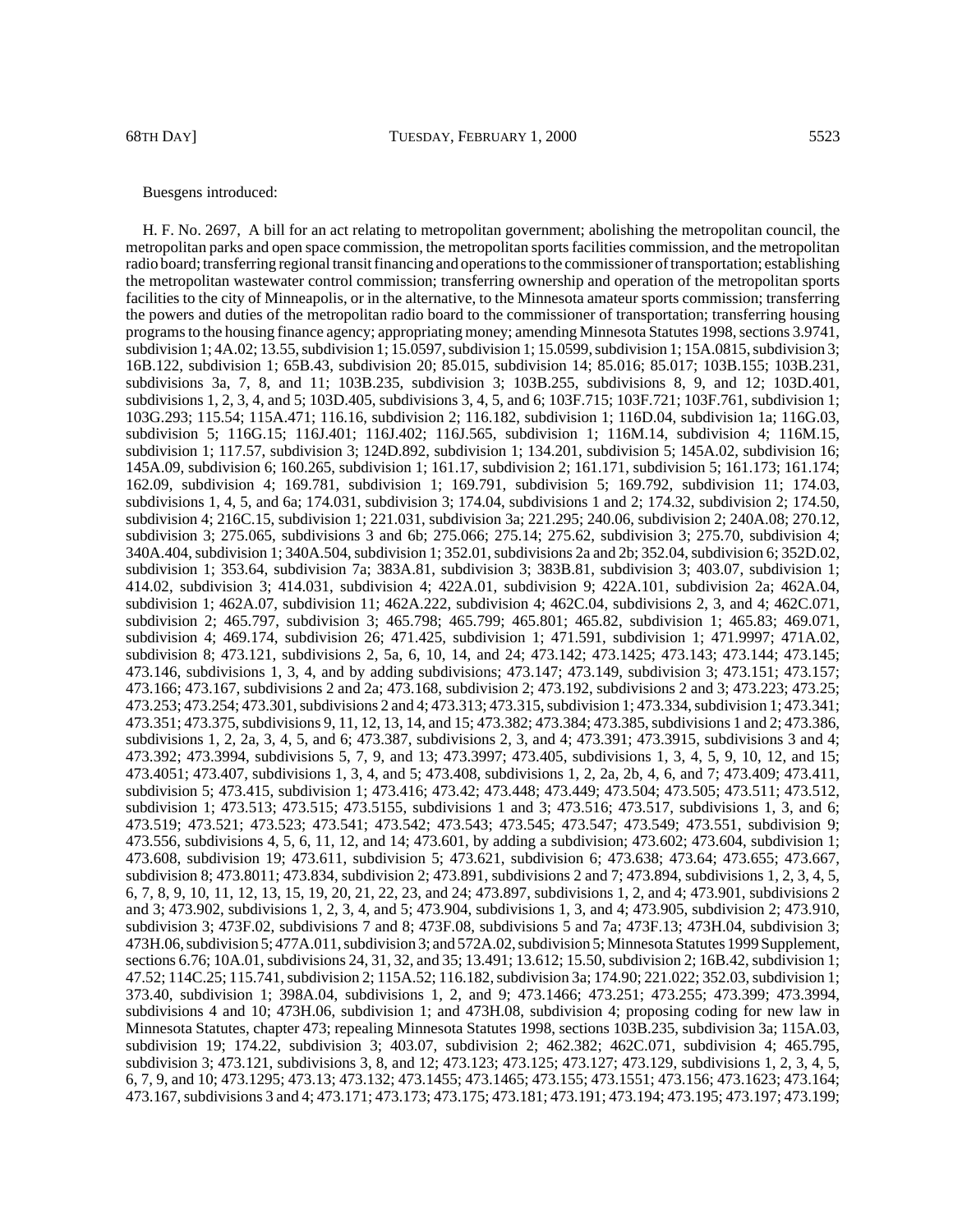473.201; 473.206; 473.208; 473.23; 473.241; 473.242; 473.243; 473.244; 473.245; 473.247; 473.249; 473.252; 473.303; 473.315, subdivision 2; 473.325; 473.326; 473.333; 473.388; 473.39, subdivisions 1, 1a, 1b, 1c, 1d, 1e, 1f, 2, and 4; 473.3915, subdivisions 5 and 6; 473.411, subdivisions 3 and 4; 473.436; 473.446; 473.517, subdivision 9; 473.535; 473.551, subdivisions 2, 3, 4, 5, 6, 7, 8, 10, 11, 12, 13, 14, 15, 16, and 17; 473.552; 473.553; 473.556, subdivisions 1, 2, 3, 7, 8, 9, 10, 13, 16, and 17; 473.561; 473.564; 473.565; 473.572; 473.581; 473.592; 473.595; 473.596; 473.598; 473.599; 473.616; 473.618; 473.619; 473.851; 473.852; 473.853; 473.854; 473.856; 473.857; 473.858; 473.859; 473.86; 473.861; 473.862; 473.863; 473.864; 473.865; 473.866; 473.867; 473.868; 473.869; 473.87; 473.871; 473.893; 473.894, subdivisions 14, 16, 17, and 18; 473.895; 473.896; 473.897, subdivision 3; 473.898, subdivisions 1, 2, and 4; 473.899; 473.900; 473.903; 473F.02, subdivision 21; and 473F.08, subdivision 3b; Minnesota Statutes 1999 Supplement, sections 473.129, subdivision 8; 473.39, subdivision 1g; and 473.898, subdivision 3.

The bill was read for the first time and referred to the Committee on Local Government and Metropolitan Affairs.

Dorman, Davids, Sviggum, Kubly, Harder, Juhnke, Swenson, Storm, Ness, Mahoney, Trimble, Dawkins, Kuisle and Kalis introduced:

H. F. No. 2698, A bill for an act relating to agriculture; expanding eligibility for ethanol producer payments; amending Minnesota Statutes 1998, section 41A.09, subdivision 3a; Laws 1999, chapter 231, section 11, subdivision 3.

The bill was read for the first time and referred to the Committee on Agriculture and Rural Development Finance.

Goodno, Rifenberg and Nornes introduced:

H. F. No. 2699, A bill for an act relating to human services; establishing a floor for nursing facility operating cost reimbursement; amending Minnesota Statutes 1998, section 256B.431, by adding a subdivision.

The bill was read for the first time and referred to the Committee on Health and Human Services Finance.

Davids introduced:

H. F. No. 2700, A bill for an act relating to taxation; property; exempting certain electric generation peaking facilities; amending Minnesota Statutes 1999 Supplement, section 272.02, by adding a subdivision.

The bill was read for the first time and referred to the Committee on Taxes.

Winter, Peterson, Schumacher and Tunheim introduced:

H. F. No. 2701, A bill for an act relating to education; appropriating money for telecommunication access grants; amending Laws 1999, chapter 241, article 4, section 27, subdivision 7.

The bill was read for the first time and referred to the Committee on K-12 Education Finance.

Osthoff, Dawkins, Trimble, McCollum and Hausman introduced:

H. F. No. 2702, A bill for an act relating to capital improvements; authorizing state bonds; appropriating money for new roads in the Maxson-Dale business center.

The bill was read for the first time and referred to the Committee on Transportation Finance.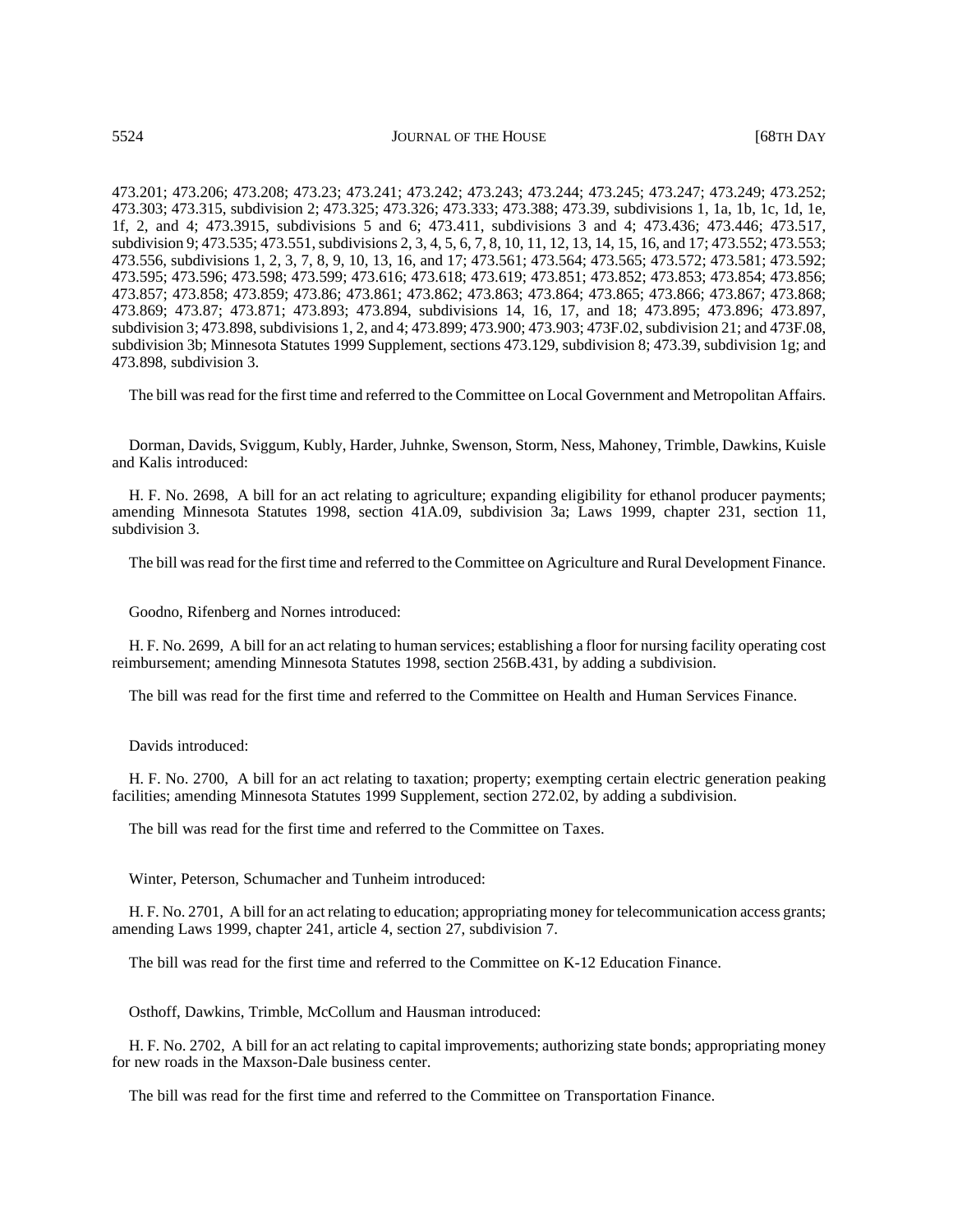68TH DAY] TUESDAY, FEBRUARY 1, 2000 5525

Leighton introduced:

H. F. No. 2703, A bill for an act relating to capital improvements; providing for a grant to the city of Austin for expansion and remodeling of the Riverside Arena; authorizing issuance of bonds; appropriating money.

The bill was read for the first time and referred to the Committee on Jobs and Economic Development Finance.

Leighton introduced:

H. F. No. 2704, A bill for an act relating to capital improvements; authorizing spending to better public land and buildings and other public improvements of a capital nature; providing for a grant to the city of Austin for restoration of a theater; authorizing issuance of bonds; appropriating money.

The bill was read for the first time and referred to the Committee on Jobs and Economic Development Finance.

Lieder and Skoe introduced:

H. F. No. 2705, A bill for an act relating to capital improvements; authorizing spending to acquire and to better public land and buildings and other public improvements of a capital nature; authorizing issuance of state bonds; appropriating money to Polk county as fiscal agent for a joint powers entity for a regional jail facility in Crookston.

The bill was read for the first time and referred to the Committee on Jobs and Economic Development Finance.

Lieder introduced:

H. F. No. 2706, A bill for an act relating to capital improvements; authorizing the issuance of bonds; appropriating money for an outdoor recreation complex in the city of Ada.

The bill was read for the first time and referred to the Committee on Jobs and Economic Development Finance.

Juhnke, McCollum, Kalis, Ness, Swenson, Kielkucki, Rifenberg and Storm introduced:

H. F. No. 2707, A bill for an act relating to health; modifying requirements for potluck events sponsored by organizations; amending Minnesota Statutes 1998, section 157.22.

The bill was read for the first time and referred to the Committee on Health and Human Services Policy.

Nornes, McGuire, Abeler, Gray and Sykora introduced:

H. F. No. 2708, A bill for an act relating to education; changing funding for adult basic education programs; establishing an adult education policy review board; appropriating money; amending Minnesota Statutes 1998, section 124D.52, subdivision 2, and by adding a subdivision; Laws 1999, chapter 205, article 4, section 12, subdivision 5; proposing coding for new law in Minnesota Statutes, chapter 124D; repealing Minnesota Statutes 1998, section 124D.53.

The bill was read for the first time and referred to the Committee on Family and Early Childhood Education Finance.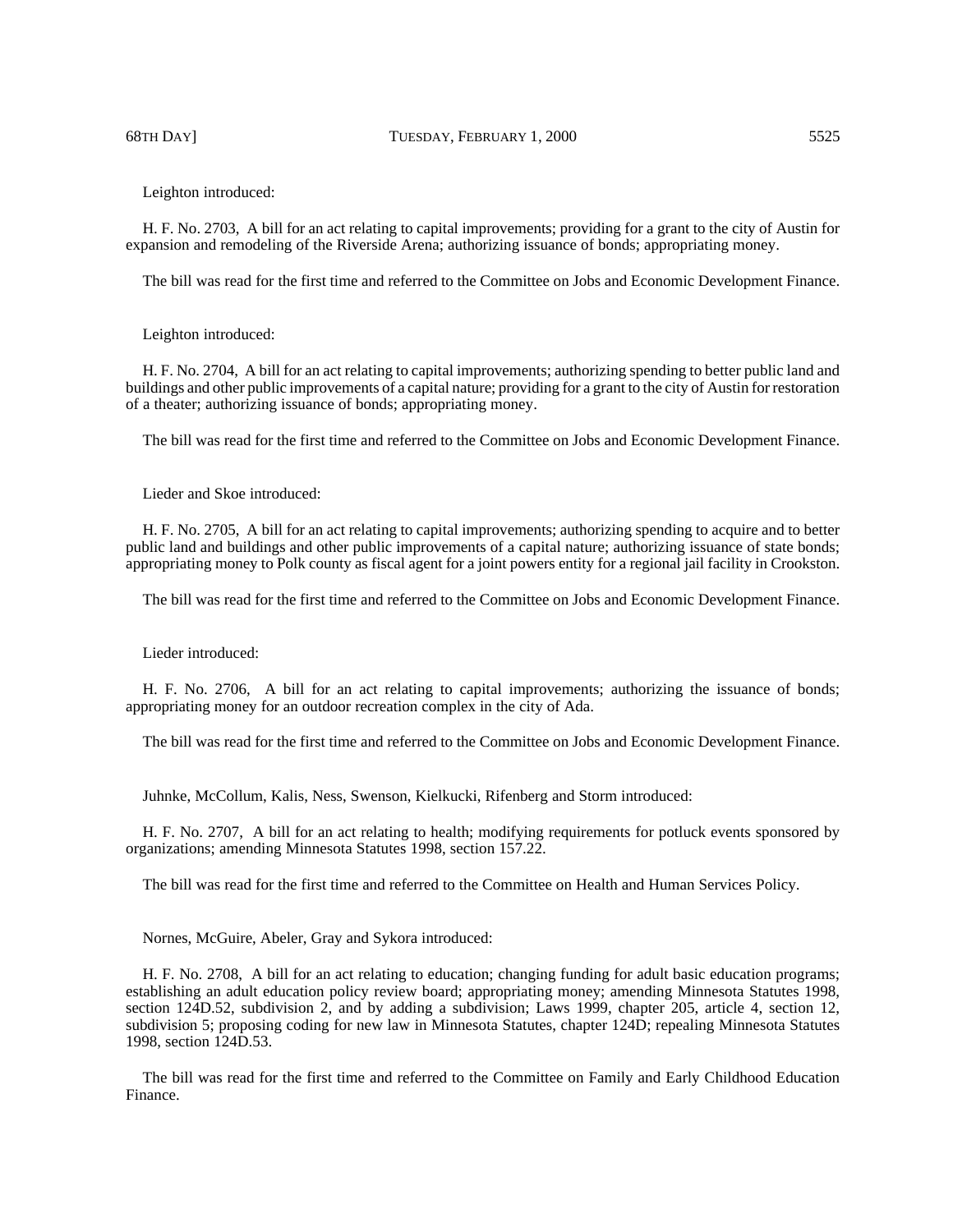5526 JOURNAL OF THE HOUSE [68TH DAY

Koskinen and McGuire introduced:

H. F. No. 2709, A bill for an act relating to education finance; providing increased funding for reducing class size and full-day kindergarten programs; appropriating money; amending Minnesota Statutes 1999 Supplement, section 126C.10, subdivision 1, and by adding a subdivision.

The bill was read for the first time and referred to the Committee on K-12 Education Finance.

Koskinen, Pugh and Chaudhary introduced:

H. F. No. 2710, A bill for an act relating to capital improvements; authorizing spending to acquire and to better public land and buildings and other public improvements of a capital nature; authorizing the board of trustees of the Minnesota state colleges and universities to repair and remodel facilities at the Anoka-Hennepin Technical College; requiring continued operation of the college; authorizing issuance of state bonds; appropriating money.

The bill was read for the first time and referred to the Committee on Higher Education Finance.

Osskopp introduced:

H. F. No. 2711, A bill for an act relating to natural resources; authorizing bonds and appropriating money for the removal of the Mazeppa dam.

The bill was read for the first time and referred to the Committee on Environment and Natural Resources Finance.

Broecker introduced:

H. F. No. 2712, A bill for an act relating to public defense; requiring private counsel who have been retained for appeal or postconviction matters to make arrangements with the state public defender before funding may be used for transcript fees; amending Minnesota Statutes 1998, sections 486.06; 611.25, subdivision 1; and 611.27, subdivision 15, and by adding a subdivision.

The bill was read for the first time and referred to the Committee on Judiciary Finance.

Rest and McElroy introduced:

H. F. No. 2713, A bill for an act relating to health; establishing requirements for the sale of funeral goods and services and preneed funeral arrangements; modifying the enforcement authority of the commissioner of health; prohibiting certain solicitations of sales by funeral providers; requiring certain disclosures by funeral providers; prohibiting certain deceptive acts and practices for funeral providers; establishing requirements for preneed funeral agreements; amending Minnesota Statutes 1998, sections 149A.02, subdivision 23, and by adding subdivisions; 149A.08, subdivision 1; 149A.70, by adding subdivisions; 149A.71, subdivisions 2 and 4; 149A.73, subdivision 3; and 149A.97, subdivision 6, and by adding subdivisions; proposing coding for new law in Minnesota Statutes, chapter 149A.

The bill was read for the first time and referred to the Committee on Health and Human Services Policy.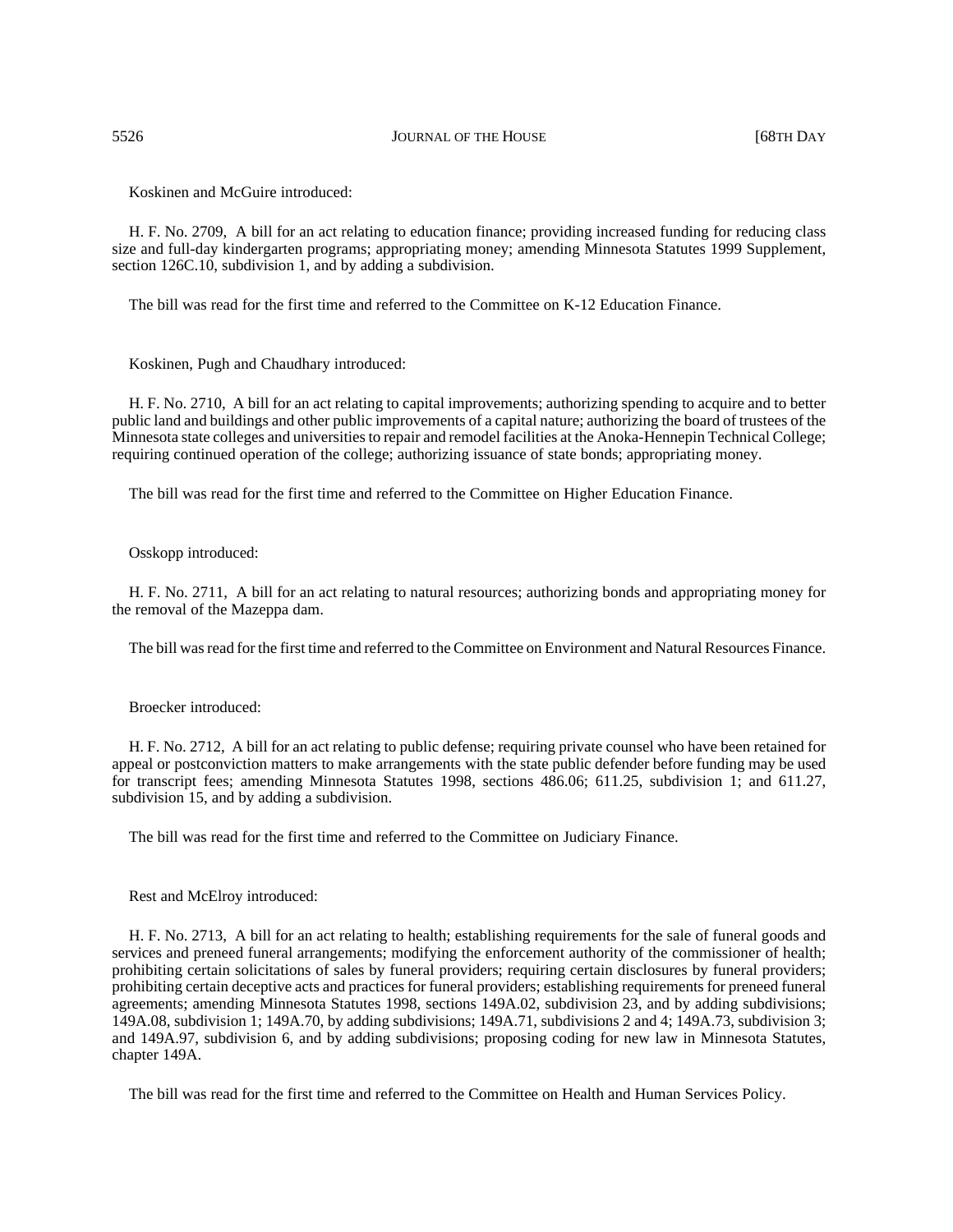H. F. No. 2714, A bill for an act relating to taxation; expanding eligibility for the sales tax rebates to certain dependents and individuals over age 65; extending certain dates relating to the sales tax rebate; appropriating money; amending Laws 1999, chapter 243, article 1, section 2.

The bill was read for the first time and referred to the Committee on Taxes.

Daggett, Abrams, Sviggum, Pugh, Milbert, Pawlenty and Rest introduced:

H. F. No. 2715, A bill for an act relating to taxation; gambling; reducing the rates of tax on lawful gambling; amending Minnesota Statutes 1999 Supplement, section 297E.02, subdivisions 1, 4, and 6.

The bill was read for the first time and referred to the Committee on Taxes.

Bradley; Huntley; Haas; Greenfield; Abeler; Kubly; Hasskamp; Rhodes; Erhardt; Greiling; Stanek; Leppik; Swenson; Sykora; Larsen, P.; Westfall; Ness; Nornes; Luther; Westerberg; Seagren; Kuisle; Daggett; Rifenberg; Davids and Goodno introduced:

H. F. No. 2716, A bill for an act relating to health; crediting tobacco settlement revenues to the health care access fund; modifying provider premium tax; eliminating the MinnesotaCare provider taxes on a contingent basis; amending Minnesota Statutes 1998, sections 60A.15, subdivision 1; and 292.52, by adding a subdivision; Minnesota Statutes 1999 Supplement, section 295.52, subdivision 7; proposing coding for new law in Minnesota Statutes, chapter 16A.

The bill was read for the first time and referred to the Committee on Health and Human Services Policy.

Anderson, I., introduced:

H. F. No. 2717, A bill for an act relating to telecommunications; prohibiting toll charges for intrastate long distance calls; proposing coding for new law in Minnesota Statutes, chapter 237.

The bill was read for the first time and referred to the Committee on Commerce.

McElroy and Rest introduced:

H. F. No. 2718, A bill for an act proposing an amendment to the Minnesota Constitution, article IV, sections 1, 2, 3, 4, 5, 6, 9, 18, 19, 20, 22, and 23; article V, sections 3 and 5; article VIII, section 1; and article IX, sections 1 and 2; establishing a council-assembly form of state government; changing the names, sizes, duties, and authority of the houses of the legislature; changing the terms of legislators; changing the composition of the metropolitan council; proposing the establishment of a greater Minnesota regional council; amending Minnesota Statutes 1998, sections 2.021; 2.031, subdivision 1; 473.123, subdivisions 1 and 4; repealing Minnesota Statutes 1998, section 473.123, subdivisions 2a, 3, 3a, and 3c.

The bill was read for the first time and referred to the Committee on Governmental Operations and Veterans Affairs Policy.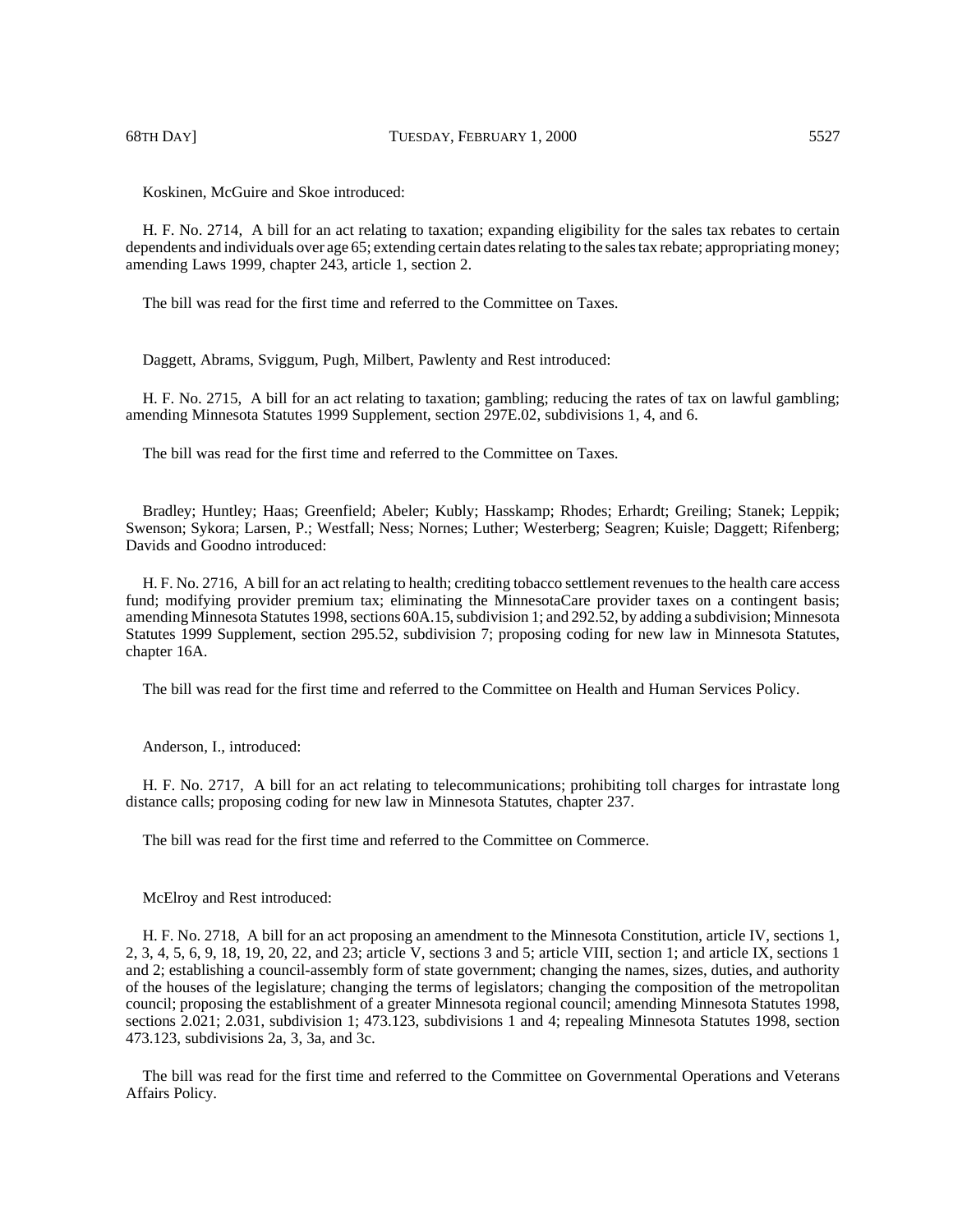## 5528 JOURNAL OF THE HOUSE [68TH DAY

Lieder, Gunther, Jennings, Tomassoni and Workman introduced:

H. F. No. 2719, A bill for an act relating to insurance; auto; regulating rental vehicle coverages; amending Minnesota Statutes 1998, section 65B.49, subdivision 5a.

The bill was read for the first time and referred to the Committee on Commerce.

Reuter; Juhnke; Kielkucki; Wilkin; Holberg; Tunheim; Anderson, B.; Olson and Gerlach introduced:

H. F. No. 2720, A bill for an act relating to education; providing for the destruction of the state test of the basic requirement for written composition; requiring that students be retested for the basic requirement for written composition; requiring legislative approval of the test prompt for the basic requirement of written composition.

The bill was read for the first time.

## SUSPENSION OF RULES

Pursuant to Article IV, Section 19, of the Constitution of the state of Minnesota, Reuter moved that the rule therein be suspended and an urgency be declared so that H. F. No. 2720 be given its second and third readings and be placed upon its final passage.

A roll call was requested and properly seconded.

# MOTION TO LAY ON THE TABLE

Goodno moved that the Reuter motion be laid on the table.

A roll call was requested and properly seconded.

The question was taken on the Goodno motion and the roll was called. There were 60 yeas and 72 nays as follows:

Those who voted in the affirmative were:

| Abeler<br>Abrams | Daggett<br>Davids | Goodno<br>Greiling | Larsen, P.<br>Leppik | Paulsen<br>Rest | Swenson<br>Sykora |
|------------------|-------------------|--------------------|----------------------|-----------------|-------------------|
| Bishop           | Dehler            | Haake              | <b>Mares</b>         | <b>Rhodes</b>   | Tingelstad        |
| Boudreau         | Dempsey           | Hackbarth          | McElroy              | Rifenberg       | Van Dellen        |
| <b>Bradley</b>   | Dorman            | Harder             | Molnau               | Rostberg        | Wenzel            |
| <b>Broecker</b>  | Erhardt           | Hausman            | Mulder               | Seagren         | Westerberg        |
| <b>Buesgens</b>  | Erickson          | Holsten            | <b>Ness</b>          | Seifert, J.     | Westfall          |
| Carruthers       | Finseth           | Howes              | <b>Nornes</b>        | <b>Stanek</b>   | Westrom           |
| Cassell          | Folliard          | Knoblach           | Opatz                | Stang           | Wolf              |
| Clark. J.        | <b>Fuller</b>     | Kuisle             | Ozment               | <b>Storm</b>    | Spk. Sviggum      |

Those who voted in the negative were:

| Anderson, B. | ∠arlson   | Dawkins | Terlach ! | Greenfield | Hasskamp |
|--------------|-----------|---------|-----------|------------|----------|
| Anderson. I. | Chaudharv | Dorn    | . ileason | Gunther    | Hiltv    |
| Bakk         | Clark. K. | Entenza | frav      | Haas       | Holberg  |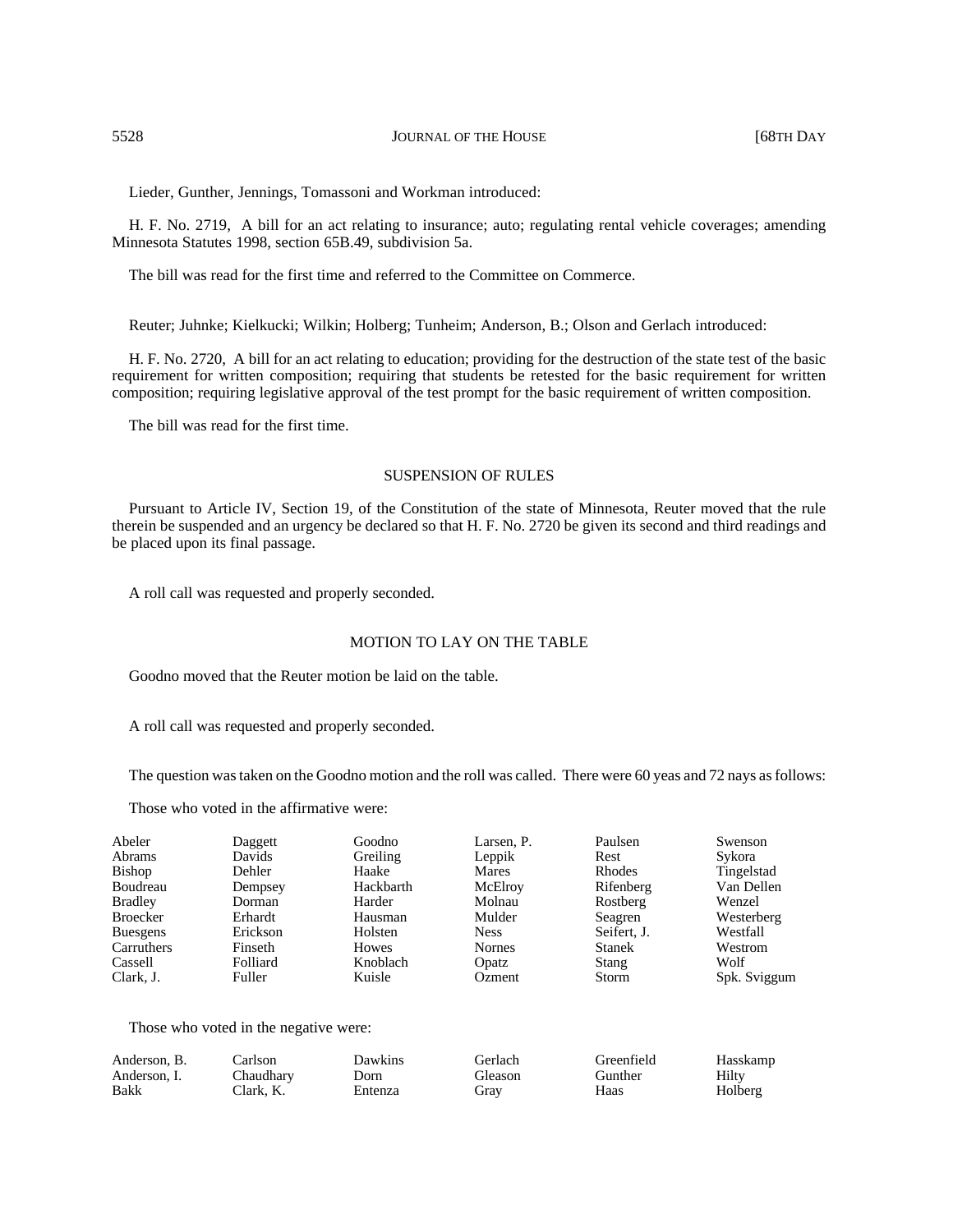| Huntley         | Koskinen   | Mahoney  | Orfield  | Rukavina    | Trimble   |
|-----------------|------------|----------|----------|-------------|-----------|
| Jaros           | Krinkie    | Mariani  | Osskopp  | Schumacher  | Tuma      |
| <b>Jennings</b> | Kubly      | Marko    | Osthoff  | Seifert, M. | Tunheim   |
| Johnson         | Larson, D. | McCollum | Otremba  | Skoe        | Vandeveer |
| Juhnke          | Leighton   | McGuire  | Paymar   | Skoglund    | Wagenius  |
| Kahn            | Lenczewski | Milbert  | Pelowski | Smith       | Wejcman   |
| Kalis           | Lieder     | Mullery  | Peterson | Solberg     | Wilkin    |
| Kelliher        | Lindner    | Murphy   | Pugh     | Swapinski   | Winter    |
| Kielkucki       | Luther     | Olson    | Reuter   | Tomassoni   | Workman   |

The motion did not prevail.

The question recurred on the Reuter motion and the roll was called. There were 63 yeas and 70 nays as follows:

Those who voted in the affirmative were:

| Anderson, B. | Hasskamp  | Krinkie        | Mullery       | Rostberg    | Tunheim   |
|--------------|-----------|----------------|---------------|-------------|-----------|
| Anderson, I. | Hilty     | Kubly          | Murphy        | Rukavina    | Vandeveer |
| Bakk         | Holberg   | Larson, D.     | <b>Nornes</b> | Schumacher  | Wenzel    |
| Carlson      | Huntley   | Leighton       | Olson         | Seifert, M. | Westfall  |
| Dehler       | Jaros     | Lieder         | Orfield       | Skoe        | Westrom   |
| Entenza      | Jennings  | Lindner        | Osskopp       | Smith       | Wilkin    |
| Gerlach      | Johnson   | Luther         | Otremba       | Solberg     | Winter    |
| Gleason      | Juhnke    | Mahoney        | Pelowski      | Swapinski   | Workman   |
| Gray         | Kahn      | Mariani        | Peterson      | Tomassoni   |           |
| Gunther      | Kalis     | Marko          | Pugh          | Trimble     |           |
| Haake        | Kielkucki | <b>Milbert</b> | Reuter        | Tuma        |           |

Those who voted in the negative were:

| Abeler          | Clark, K. | Goodno     | Kuisle       | Osthoff       | Storm        |
|-----------------|-----------|------------|--------------|---------------|--------------|
| Abrams          | Daggett   | Greenfield | Larsen, P.   | Ozment        | Swenson      |
| Biernat         | Davids    | Greiling   | Lenczewski   | Paulsen       | Sykora       |
| <b>Bishop</b>   | Dawkins   | Haas       | Leppik       | Paymar        | Tingelstad   |
| Boudreau        | Dempsey   | Hackbarth  | <b>Mares</b> | Rest          | Van Dellen   |
| <b>Bradley</b>  | Dorman    | Harder     | McCollum     | Rhodes        | Wagenius     |
| <b>Broecker</b> | Dorn      | Hausman    | McElroy      | Rifenberg     | Weicman      |
| <b>Buesgens</b> | Erhardt   | Holsten    | McGuire      | Seagren       | Westerberg   |
| Carruthers      | Erickson  | Howes      | Molnau       | Seifert. J.   | Wolf         |
| Cassell         | Finseth   | Kelliher   | Mulder       | Skoglund      | Spk. Sviggum |
| Chaudhary       | Folliard  | Knoblach   | <b>Ness</b>  | <b>Stanek</b> |              |
| Clark. J.       | Fuller    | Koskinen   | Opatz        | Stang         |              |

Not having received the constitutionally required two-thirds vote, the motion did not prevail.

H. F. No. 2720 was referred to the Committee on Education Policy.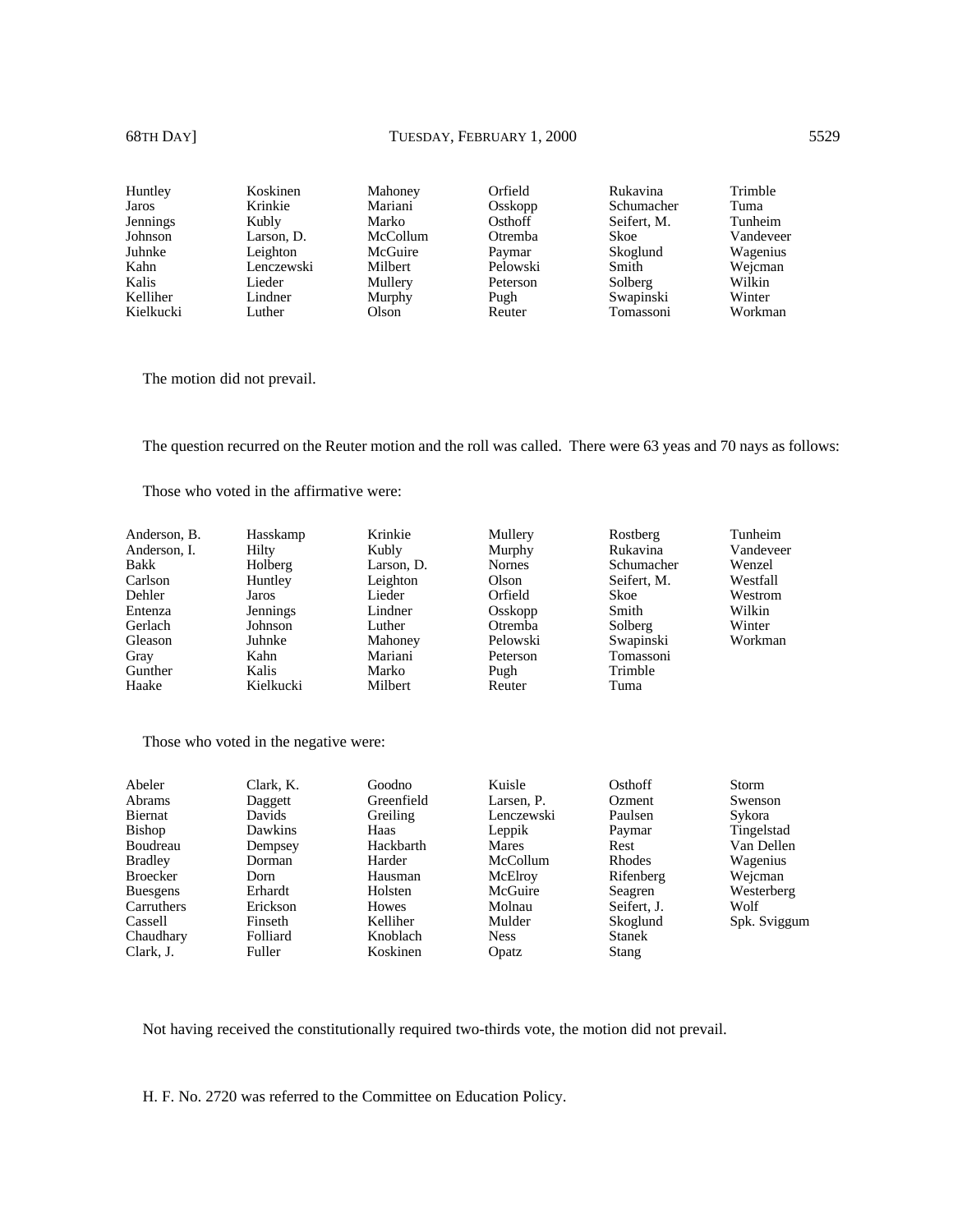# **INTRODUCTION AND FIRST READING OF HOUSE BILLS, Continued**

The following House Files were introduced:

Tunheim introduced:

H. F. No. 2721, A bill for an act relating to natural resources; renaming the visitors' center at Lake Bronson state park; appropriating money.

The bill was read for the first time and referred to the Committee on Environment and Natural Resources Finance.

Tunheim introduced:

H. F. No. 2722, A bill for an act relating to the county of Kittson; granting the county board limited authority to initiate the dissolution of towns in the county having a certain population.

The bill was read for the first time and referred to the Committee on Local Government and Metropolitan Affairs.

Ness, Kielkucki and Swenson introduced:

H. F. No. 2723, A bill for an act relating to McLeod county; extending the authority to temporarily office in Glencoe township; amending Laws 1995, chapter 207, article 2, section 37.

The bill was read for the first time and referred to the Committee on Local Government and Metropolitan Affairs.

Ness introduced:

H. F. No. 2724, A bill for an act relating to taxation; increasing the aid base for local government aid paid to certain cities; amending Minnesota Statutes 1999 Supplement, section 477A.011, subdivision 36.

The bill was read for the first time and referred to the Committee on Taxes.

Ness introduced:

H. F. No. 2725, A bill for an act relating to capital improvements; authorizing spending to acquire and to better public land and buildings and other public improvements of a capital nature; for a grant to the city of Dassel for expansion of the wastewater treatment plant; authorizing issuance of bonds; appropriating money.

The bill was read for the first time and referred to the Committee on Jobs and Economic Development Finance.

Ness introduced:

H. F. No. 2726, A bill for an act relating to capital improvements; authorizing spending to acquire and to better public land and buildings and other public improvements of a capital nature; for a grant to the city of Litchfield for the city library; authorizing issuance of bonds; appropriating money.

The bill was read for the first time and referred to the Committee on Jobs and Economic Development Finance.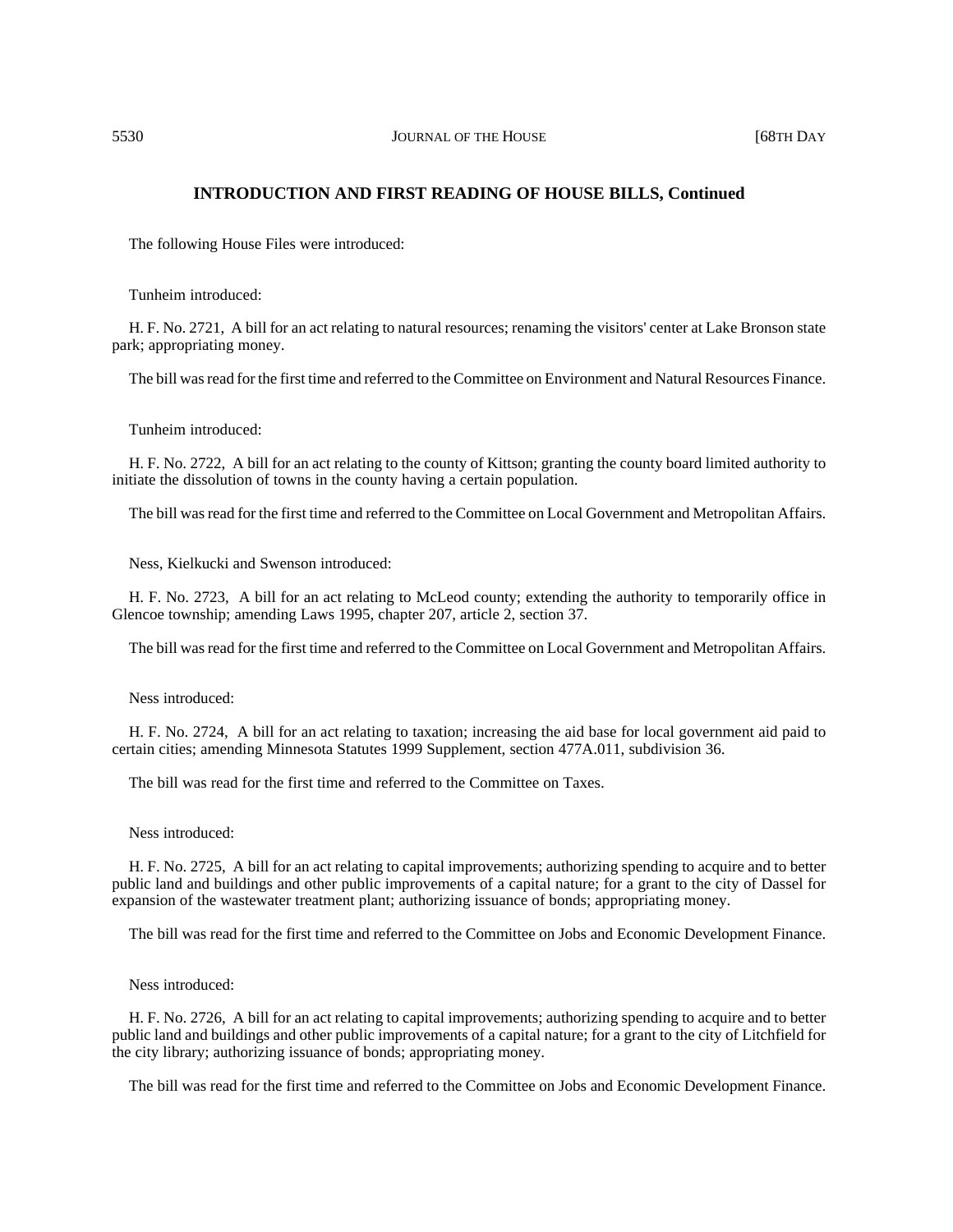68TH DAY] TUESDAY, FEBRUARY 1, 2000 5531

Ness introduced:

H. F. No. 2727, A bill for an act relating to capital improvements; authorizing spending to acquire and to better public land and buildings and other public improvements of a capital nature; for a grant to the city of Dassel to complete renovations and accessibility improvements in the ergot museum; authorizing issuance of bonds; appropriating money.

The bill was read for the first time and referred to the Committee on Jobs and Economic Development Finance.

Paymar introduced:

H. F. No. 2728, A bill for an act relating to felony sentences; requiring the commissioner of corrections to adopt disciplinary rules providing for the gradual transition of inmates from disciplinary confinement into the general prison population; extending the potential length of a felony offender's sentence to include the disciplinary confinement period when it extends past the inmate's sentence expiration date; amending Minnesota Statutes 1998, section 244.101, subdivision 1; Minnesota Statutes 1999 Supplement, section 244.05, subdivision 1b; proposing coding for new law in Minnesota Statutes, chapter 244.

The bill was read for the first time and referred to the Committee on Crime Prevention.

Anderson, I., introduced:

H. F. No. 2729, A bill for an act relating to natural resources; increasing payments for certain natural resources land; providing an inflation adjustment; conveying title to consolidated conservation lands to the counties in which the lands are located; amending Minnesota Statutes 1998, section 477A.12; repealing Minnesota Statutes 1998, sections 84A.01; 84A.02; 84A.03; 84A.04; 84A.07; 84A.08; 84A.09; 84A.10; 84A.101; 84A.11; 84A.20; 84A.21; 84A.22; 84A.23; 84A.26; 84A.27; 84A.28; 84A.29; 84A.30; 84A.31; 84A.32; 84A.33; 84A.36; 84A.37; 84A.38; 84A.39; 84A.40; 84A.41; 84A.42; 84A.50; 84A.51; 84A.52; 84A.53; 84A.54; 84A.55; 84A.56; and 84A.57.

The bill was read for the first time and referred to the Committee on Environment and Natural Resources Policy.

Dempsey, Rifenberg, Huntley, Trimble and Pelowski introduced:

H. F. No. 2730, A bill for an act relating to port development; authorizing the issuance of bonds; appropriating money for port development.

The bill was read for the first time and referred to the Committee on Transportation Finance.

Davids introduced:

H. F. No. 2731, A bill for an act relating to commerce; motor vehicle sales and distribution; regulating unfair practices by manufacturers, distributors, and factory branches; amending Minnesota Statutes 1998, sections 80E.13; and 80E.14, subdivision 1.

The bill was read for the first time and referred to the Committee on Commerce.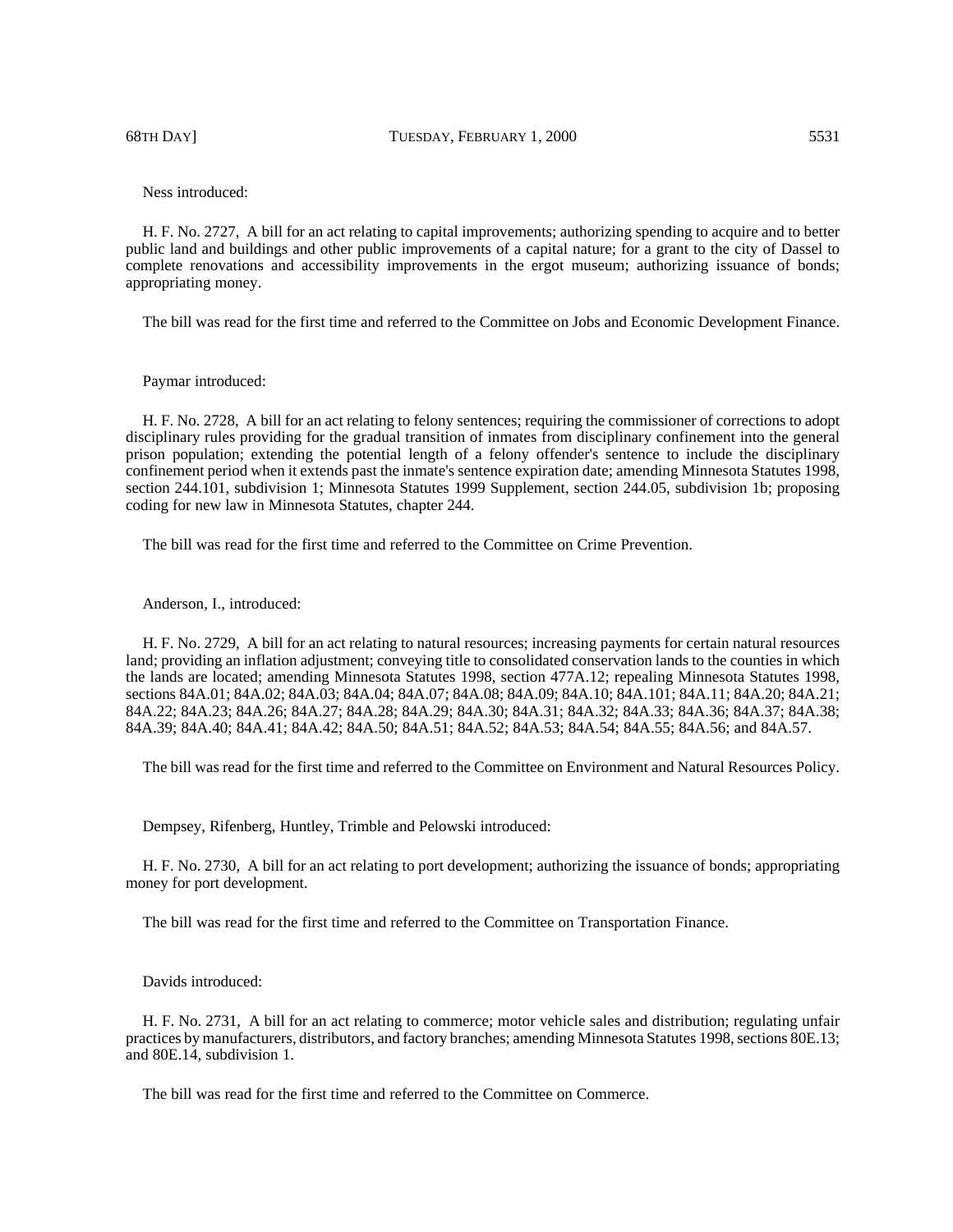5532 JOURNAL OF THE HOUSE [68TH DAY

Rostberg and Koskinen introduced:

H. F. No. 2732, A bill for an act relating to housing; appropriating money for the home-sharing grant program; repealing Laws 1999, chapter 245, article 10, section 10, paragraph (a).

The bill was read for the first time and referred to the Committee on Health and Human Services Finance.

Mares, Howes, Hausman, Milbert, Pugh, Cassell, Juhnke, Luther, Nornes, Erickson, Abeler, Tomassoni, Dorman, Biernat, McCollum and Rhodes introduced:

H. F. No. 2733, A bill for an act relating to sports; requiring the amateur sports commission to develop, adopt, and implement a plan for new facilities statewide; authorizing grants and state and local bonds; appropriating money; amending Minnesota Statutes 1999 Supplement, section 373.40, subdivision 1; proposing coding for new law in Minnesota Statutes, chapters 240A; and 373.

The bill was read for the first time and referred to the Committee on Governmental Operations and Veterans Affairs Policy.

Westfall and Westrom introduced:

H. F. No. 2734, A bill for an act relating to capital improvements; authorizing issuance of state bonds; appropriating money for a department of natural resources district office in Pelican Rapids.

The bill was read for the first time and referred to the Committee on Environment and Natural Resources Finance.

Lieder introduced:

H. F. No. 2735, A bill for an act relating to capital improvements; appropriating money for construction of a residential dormitory for the Agassiz Environmental Learning Center; authorizing state bonds.

The bill was read for the first time and referred to the Committee on Environment and Natural Resources Finance.

Tunheim introduced:

H. F. No. 2736, A bill for an act relating to human services; providing a nursing facility rate adjustment; appropriating money; amending Minnesota Statutes 1998, section 256B.431, by adding a subdivision.

The bill was read for the first time and referred to the Committee on Health and Human Services Finance.

Solberg introduced:

H. F. No. 2737, A bill for an act relating to municipalities; allowing donations to all school programs and all facilities; amending Minnesota Statutes 1998, section 471.15.

The bill was read for the first time and referred to the Committee on Local Government and Metropolitan Affairs.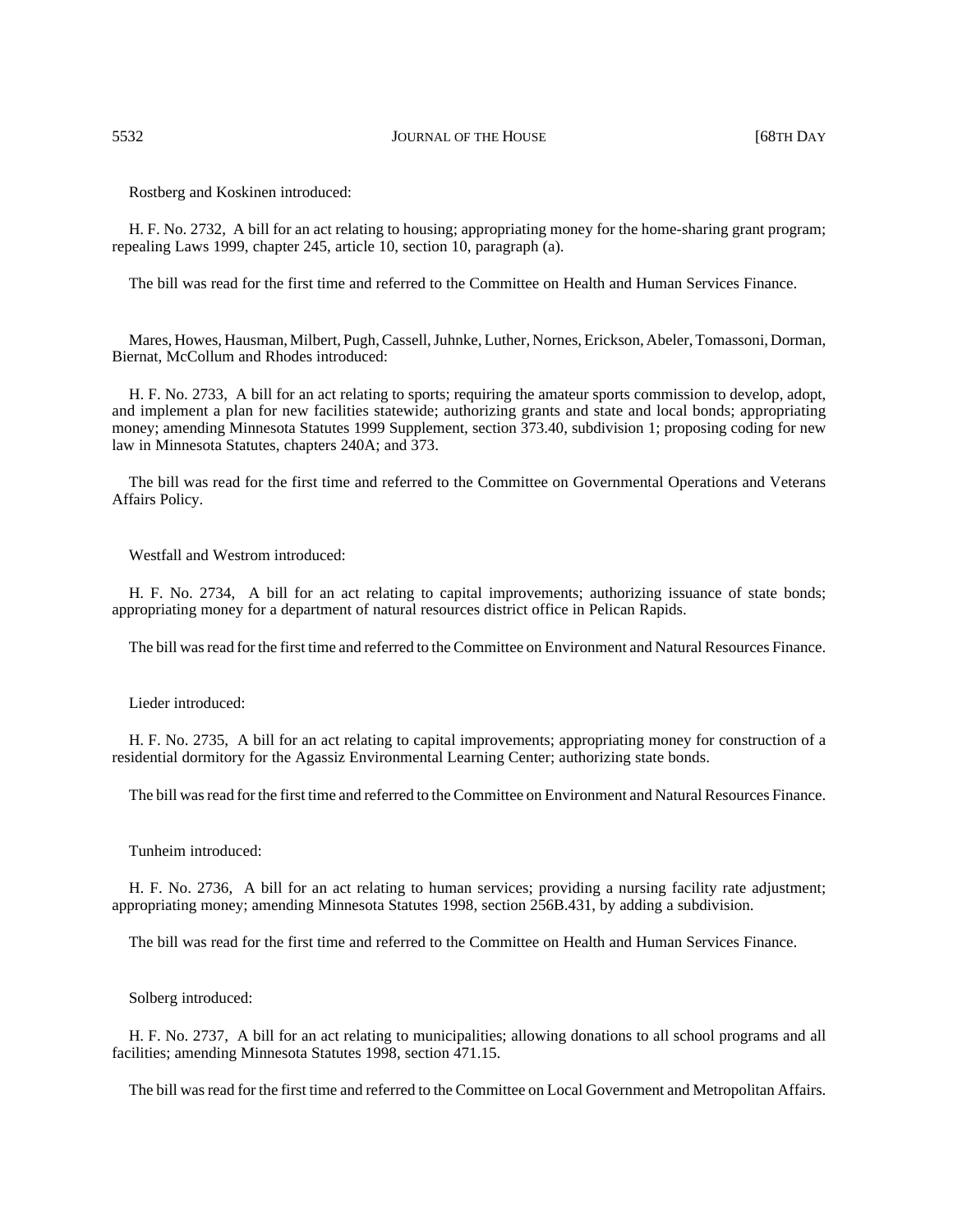68TH DAY] TUESDAY, FEBRUARY 1, 2000 5533

Mullery introduced:

H. F. No. 2738, A bill for an act relating to juveniles; authorizing peace officers to transport alleged truants from the child's home to school or to a truancy service center; amending Minnesota Statutes 1999 Supplement, section 260C.143, subdivision 4.

The bill was read for the first time and referred to the Committee on Crime Prevention.

Solberg introduced:

H. F. No. 2739, A bill for an act relating to capital improvements; authorizing spending to acquire and to better public land and buildings and other public improvements of a capital nature; providing for a grant to Itasca County Railroad Authority for railroad access and natural gas right-of-way and pipeline; providing for a grant to Itasca county for highway improvements; providing for a grant to the city of Nashwauk for wells and wastewater treatment facilities; authorizing issuance of bonds; appropriating money.

The bill was read for the first time and referred to the Committee on Jobs and Economic Development Finance.

Rest introduced:

H. F. No. 2740, A bill for an act relating to charitable organizations; permitting the attorney general to grant certain extensions for filing of annual reports; amending Minnesota Statutes 1998, section 309.53, subdivision 1.

The bill was read for the first time and referred to the Committee on Governmental Operations and Veterans Affairs Policy.

Dehler introduced:

H. F. No. 2741, A bill for an act relating to collection of debt; authorizing a creditor who has a conciliation court judgment to refer the judgment for collection to the commissioner of revenue; amending Minnesota Statutes 1998, sections 16D.02, subdivision 3; 16D.04, by adding subdivisions; and 16D.11, by adding a subdivision.

The bill was read for the first time and referred to the Committee on Civil Law.

# **MOTIONS AND RESOLUTIONS**

Kahn moved that the name of Kelliher be added as an author on H. F. No. 2456. The motion prevailed.

Van Dellen moved that his name be stricken as an author on H. F. No. 2469. The motion prevailed.

Westerberg moved that the name of Abeler be added as an author on H. F. No. 2472. The motion prevailed.

Boudreau moved that H. F. No. 2413 be recalled from the Committee on Crime Prevention and be re-referred to the Committee on Judiciary Finance. The motion prevailed.

Dawkins moved that H. F. No. 2436 be recalled from the Committee on Agriculture Policy and be re-referred to the Committee on Local Government and Metropolitan Affairs. The motion prevailed.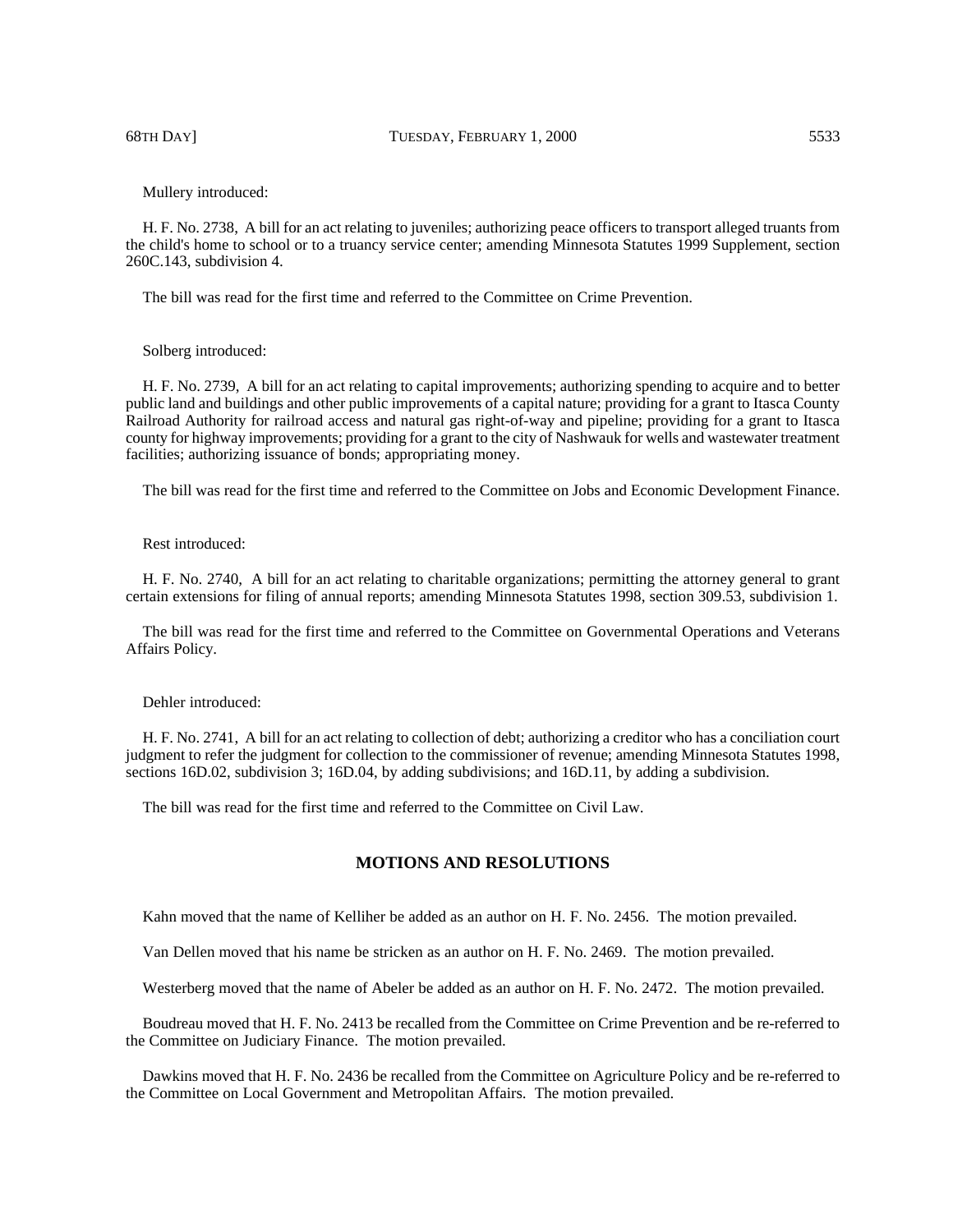Goodno moved that H. F. No. 2699 be recalled from the Committee on Health and Human Services Finance and be re-referred to the Committee on Health and Human Services Policy. The motion prevailed.

Larsen, P., moved that S. F. No. 1279 be recalled from the Committee on Local Government and Metropolitan Affairs and be re-referred to the Committee on Environment and Natural Resources Policy. The motion prevailed.

# CALL OF THE HOUSE

On the motion of Reuter and on the demand of 10 members, a call of the House was ordered. The following members answered to their names:

| Abeler          | Dorman     | Holberg    | Luther        | Pelowski      | Tingelstad   |
|-----------------|------------|------------|---------------|---------------|--------------|
| Abrams          | Dorn       | Howes      | Mahoney       | Peterson      | Tomassoni    |
| Anderson, B.    | Entenza    | Huntley    | Mares         | Pugh          | Trimble      |
| Anderson. I.    | Erhardt    | Jaros      | Mariani       | Rest          | Tuma         |
| Bakk            | Erickson   | Jennings   | Marko         | Reuter        | Tunheim      |
| Biernat         | Finseth    | Johnson    | McCollum      | Rhodes        | Van Dellen   |
| Bishop          | Folliard   | Juhnke     | McGuire       | Rifenberg     | Vandeveer    |
| Boudreau        | Fuller     | Kahn       | Milbert       | Rostberg      | Wagenius     |
| <b>Bradley</b>  | Gerlach    | Kalis      | Molnau        | Rukavina      | Wejcman      |
| <b>Broecker</b> | Gleason    | Kelliher   | Mulder        | Schumacher    | Wenzel       |
| <b>Buesgens</b> | Goodno     | Kielkucki  | Mullery       | Seifert, J.   | Westerberg   |
| Carlson         | Gray       | Knoblach   | <b>Ness</b>   | Seifert, M.   | Westfall     |
| Carruthers      | Greenfield | Koskinen   | <b>Nornes</b> | Skoe          | Westrom      |
| Cassell         | Greiling   | Krinkie    | Olson         | Skoglund      | Wilkin       |
| Chaudhary       | Gunther    | Kubly      | Opatz         | Smith         | Wolf         |
| Clark, J.       | Haake      | Kuisle     | Orfield       | Solberg       | Workman      |
| Clark, K.       | Haas       | Larsen, P. | Osskopp       | <b>Stanek</b> | Spk. Sviggum |
| Daggett         | Hackbarth  | Larson, D. | Osthoff       | Stang         |              |
| Davids          | Harder     | Leighton   | Otremba       | Storm         |              |
| Dawkins         | Hasskamp   | Lenczewski | Ozment        | Swapinski     |              |
| Dehler          | Hausman    | Lieder     | Paulsen       | Swenson       |              |
| Dempsey         | Hilty      | Lindner    | Paymar        | Sykora        |              |

Abrams moved that further proceedings of the roll call be suspended and that the Sergeant at Arms be instructed to bring in the absentees. The motion prevailed and it was so ordered.

## AMENDMENT TO THE PERMANENT RULES OF THE HOUSE

Reuter moved to amend Rule 1.01 of the Permanent Rules of the House for the 81st Session, as follows:

"1.01 CONVENING OF THE HOUSE. Unless otherwise ordered, the House convenes at 2:30 p.m. The Speaker must take the chair at the appointed hour and call the House to order.

The call to order is followed by a nondenominational prayer by the Chaplain that respects the religious diversity of the House, or time for a brief meditation, then by the pledge of allegiance to the flag of the United States of America, and then by a call of the roll of members. The names of members present and members excused must be entered in the Journal of the House."

A roll call was requested and properly seconded.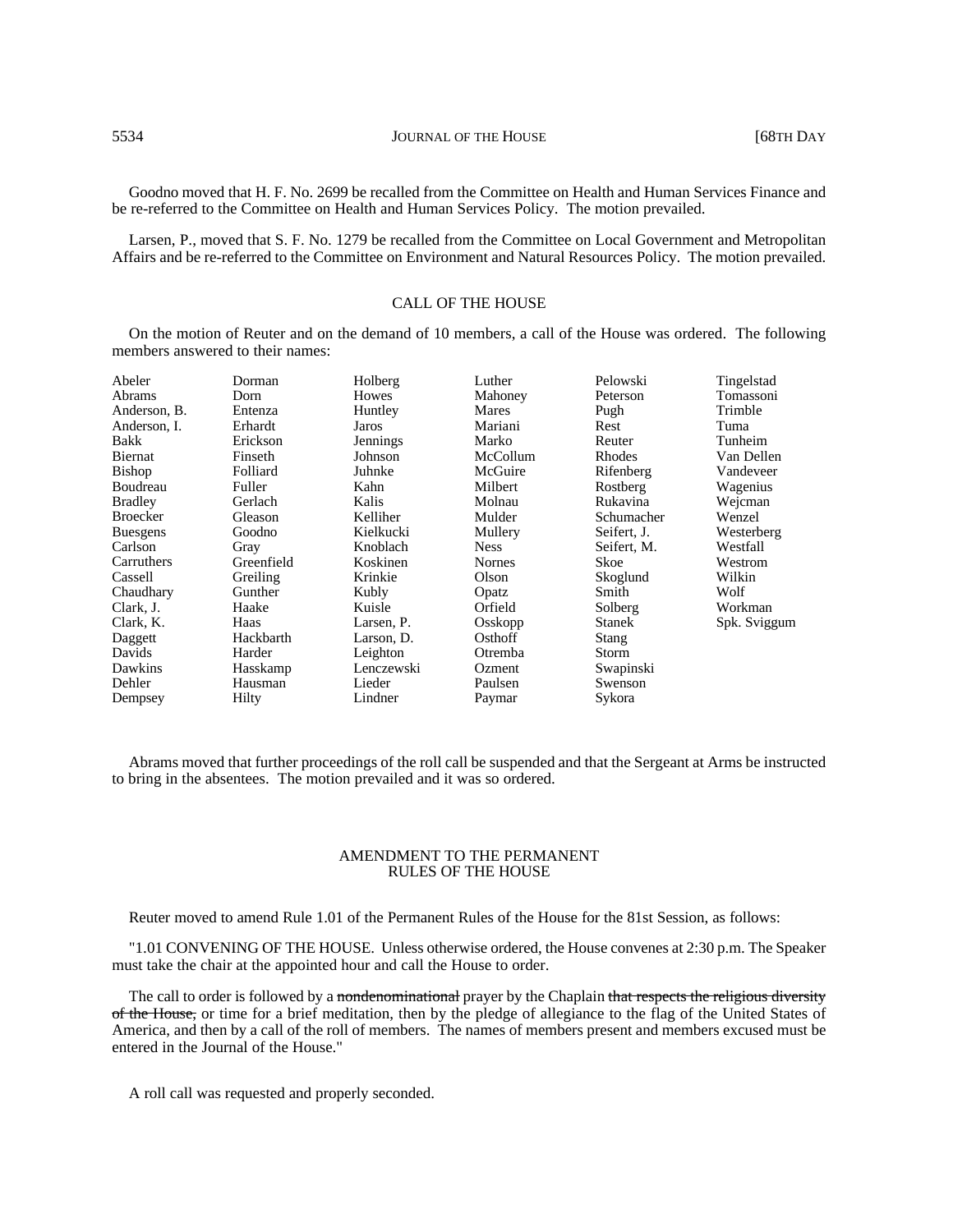Hasskamp moved to amend the Reuter amendment to Rule 1.01 of the Permanent Rules of the House for the 81st Session, as follows:

Page 1, lines 7 and 8, restore the stricken language

A roll call was requested and properly seconded.

The question was taken on the amendment to the amendment and the roll was called.

Abrams moved that those not voting be excused from voting. The motion prevailed.

There were 20 yeas and 110 nays as follows:

Those who voted in the affirmative were:

| Anderson, I.   | Chaudhary | Goodno   | Johnson | Stang        |
|----------------|-----------|----------|---------|--------------|
| Bishop         | Davids    | Greiling | Krinkie | Wenzel       |
| Boudreau       | Dorn      | Hasskamp | Milbert | Westerberg   |
| <b>Bradley</b> | Folliard  | Holberg  | Ozment  | Spk. Sviggum |

Those who voted in the negative were:

| Abeler          | Erickson   | Kahn       | Marko         | Rest          | Tingelstad |
|-----------------|------------|------------|---------------|---------------|------------|
| Abrams          | Finseth    | Kalis      | McElroy       | Reuter        | Tomassoni  |
| Anderson, B.    | Fuller     | Kelliher   | McGuire       | Rhodes        | Trimble    |
| Bakk            | Gerlach    | Kielkucki  | Molnau        | Rifenberg     | Tuma       |
| Biernat         | Gleason    | Knoblach   | Mulder        | Rostberg      | Tunheim    |
| <b>Broecker</b> | Gray       | Koskinen   | Mullery       | Rukavina      | Van Dellen |
| <b>Buesgens</b> | Greenfield | Kubly      | Murphy        | Schumacher    | Vandeveer  |
| Carlson         | Gunther    | Kuisle     | <b>Nornes</b> | Seagren       | Wagenius   |
| Carruthers      | Haake      | Larsen. P. | Olson         | Seifert, J.   | Weicman    |
| Cassell         | Haas       | Larson, D. | Opatz         | Seifert, M.   | Westfall   |
| Clark. J.       | Hackbarth  | Leighton   | Orfield       | Skoe          | Westrom    |
| Clark, K.       | Harder     | Lenczewski | Osskopp       | Skoglund      | Wilkin     |
| Daggett         | Hilty      | Leppik     | Osthoff       | Smith         | Winter     |
| Dawkins         | Holsten    | Lieder     | Otremba       | Solberg       | Wolf       |
| Dehler          | Howes      | Lindner    | Paulsen       | <b>Stanek</b> | Workman    |
| Dempsey         | Huntley    | Luther     | Paymar        | Storm         |            |
| Dorman          | Jaros      | Mahoney    | Pelowski      | Swapinski     |            |
| Entenza         | Jennings   | Mares      | Peterson      | Swenson       |            |
| Erhardt         | Juhnke     | Mariani    | Pugh          | Sykora        |            |

The motion did not prevail and the amendment to the amendment was not adopted.

Dawkins was excused for the remainder of today's session.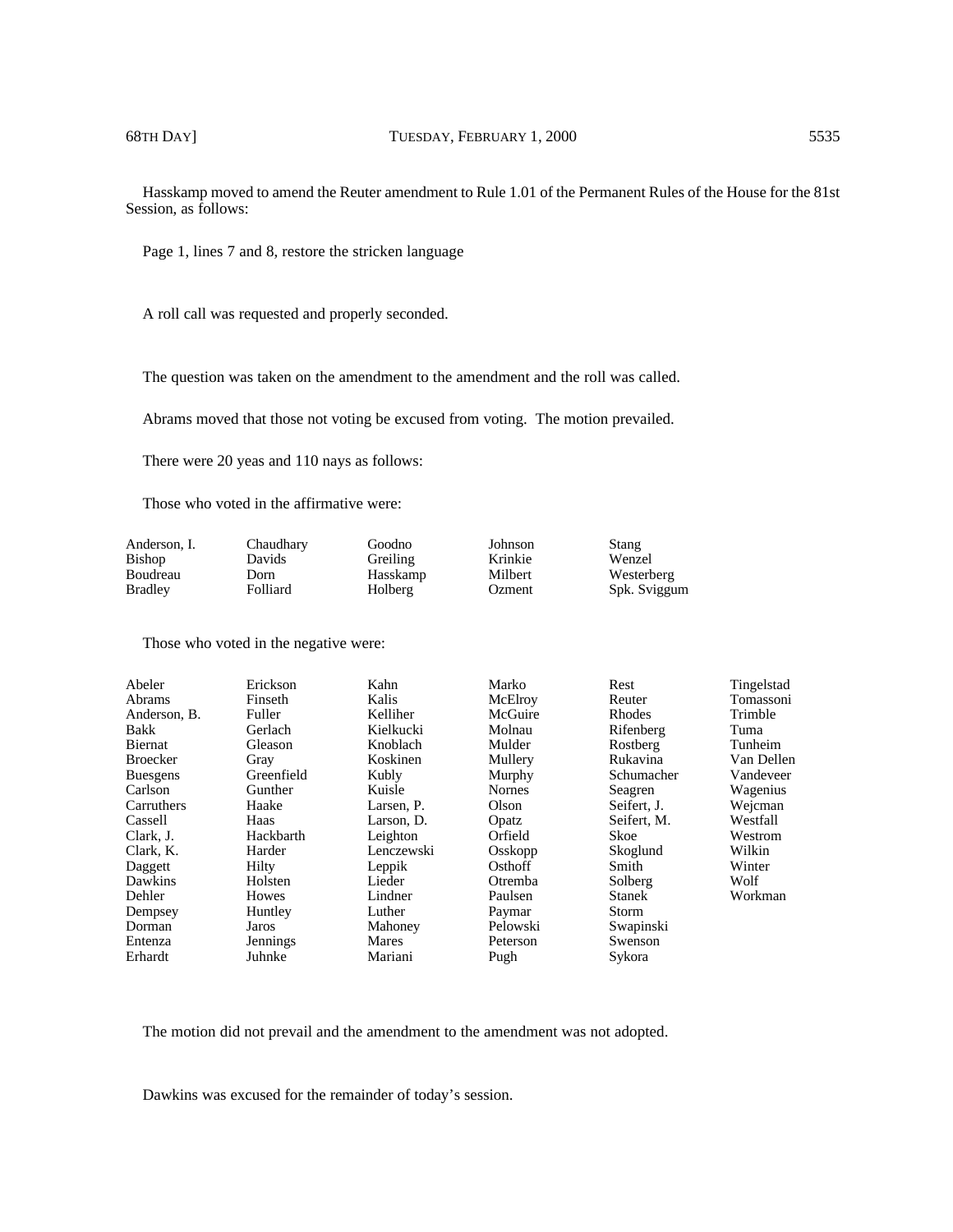The question recurred on the Reuter amendment and the roll was called. There were 69 yeas and 63 nays as follows:

Those who voted in the affirmative were:

| Abeler          | Dempsey   | Holberg    | Molnau        | Seagren       | Van Dellen   |
|-----------------|-----------|------------|---------------|---------------|--------------|
| Anderson, B.    | Erickson  | Holsten    | Mulder        | Seifert, J.   | Vandeveer    |
| Anderson, I.    | Finseth   | Howes      | <b>Ness</b>   | Seifert, M.   | Westerberg   |
| Boudreau        | Fuller    | Kalis      | <b>Nornes</b> | Smith         | Westfall     |
| <b>Bradley</b>  | Gerlach   | Kielkucki  | Olson         | <b>Stanek</b> | Westrom      |
| <b>Broecker</b> | Goodno    | Knoblach   | Osskopp       | Stang         | Wilkin       |
| <b>Buesgens</b> | Gunther   | Krinkie    | Ozment        | Storm         | Wolf         |
| Cassell         | Haake     | Kubly      | Paulsen       | Swenson       | Workman      |
| Clark, J.       | Haas      | Kuisle     | Pelowski      | Sykora        | Spk. Sviggum |
| Daggett         | Hackbarth | Larsen, P. | Reuter        | Tingelstad    |              |
| Davids          | Harder    | Lindner    | Rifenberg     | Tuma          |              |
| Dehler          | Hasskamp  | Mares      | Rostberg      | Tunheim       |              |

Those who voted in the negative were:

| Erhardt    | Johnson    |          | Osthoff                                                       | Solberg   |
|------------|------------|----------|---------------------------------------------------------------|-----------|
| Folliard   | Juhnke     |          | Otremba                                                       | Swapinski |
| Gleason    | Kahn       | Marko    | Paymar                                                        | Tomassoni |
| Gray       | Kelliher   | McCollum | Peterson                                                      | Trimble   |
| Greenfield | Koskinen   |          | Pugh                                                          | Wagenius  |
| Greiling   | Larson, D. |          | Rest                                                          | Wejcman   |
| Hausman    | Leighton   | Milbert  | Rhodes                                                        | Wenzel    |
| Hilty      | Lenczewski |          | Rukavina                                                      | Winter    |
| Huntley    | Leppik     |          | Schumacher                                                    |           |
| Jaros      | Lieder     | Opatz    | Skoe                                                          |           |
| Jennings   | Luther     | Orfield  | Skoglund                                                      |           |
|            |            |          | Mahoney<br>Mariani<br>McElroy<br>McGuire<br>Mullery<br>Murphy |           |

Not having received the required two-thirds vote, the motion did not prevail and the amendment was not adopted.

Carlson, Paymar, Kalis, Mares and Greiling introduced:

House Resolution No. 12, A house resolution proclaiming Tuesday, May 9, 2000, as Thank a Teacher Day.

The resolution was referred to the Committee on Rules and Legislative Administration.

# ANNOUNCEMENT BY THE SPEAKER

The Speaker announced the following appointments and changes in committee assignments:

Commerce: Add the name of Rifenberg.

Environment and Natural Resources Policy: Add the name of Swapinski.

Environment and Natural Resources Finance: Add the name of Swapinski.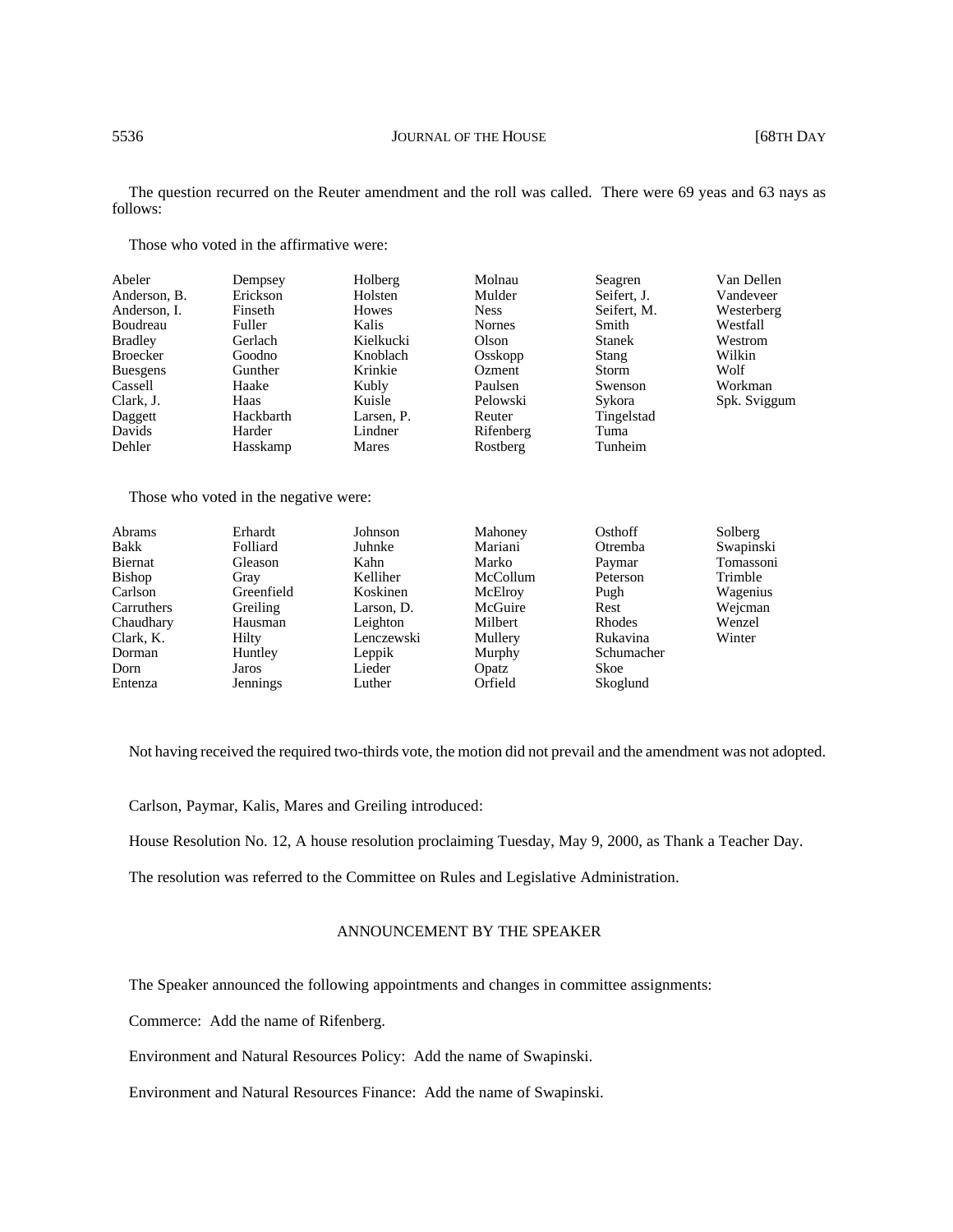Governmental Operations and Veterans Affairs Policy: Add the name of Westfall.

Local Government and Metropolitan Affairs: Add the name of Osskopp.

Rules and Legislative Administration: Add the names of Mares, Molnau and Murphy.

State Government Finance: Add the name of Kielkucki.

Ways and Means: Add the name of Anderson, I.

# CALL OF THE HOUSE LIFTED

Molnau moved that the call of the House be suspended. The motion prevailed and it was so ordered.

The members of the House paused for a moment of silence in honor and in memory of Representative Willard Munger, District 7A, Duluth, Minnesota, who was serving in his 22nd term when he passed away on July 11, 1999.

# ADJOURNMENT

Molnau moved that when the House adjourns today it adjourn until 2:30 p.m., Thursday, February 3, 2000. The motion prevailed.

Molnau moved that the House adjourn. The motion prevailed, and the Speaker declared the House stands adjourned until 2:30 p.m., Thursday, February 3, 2000.

EDWARD A. BURDICK, Chief Clerk, House of Representatives